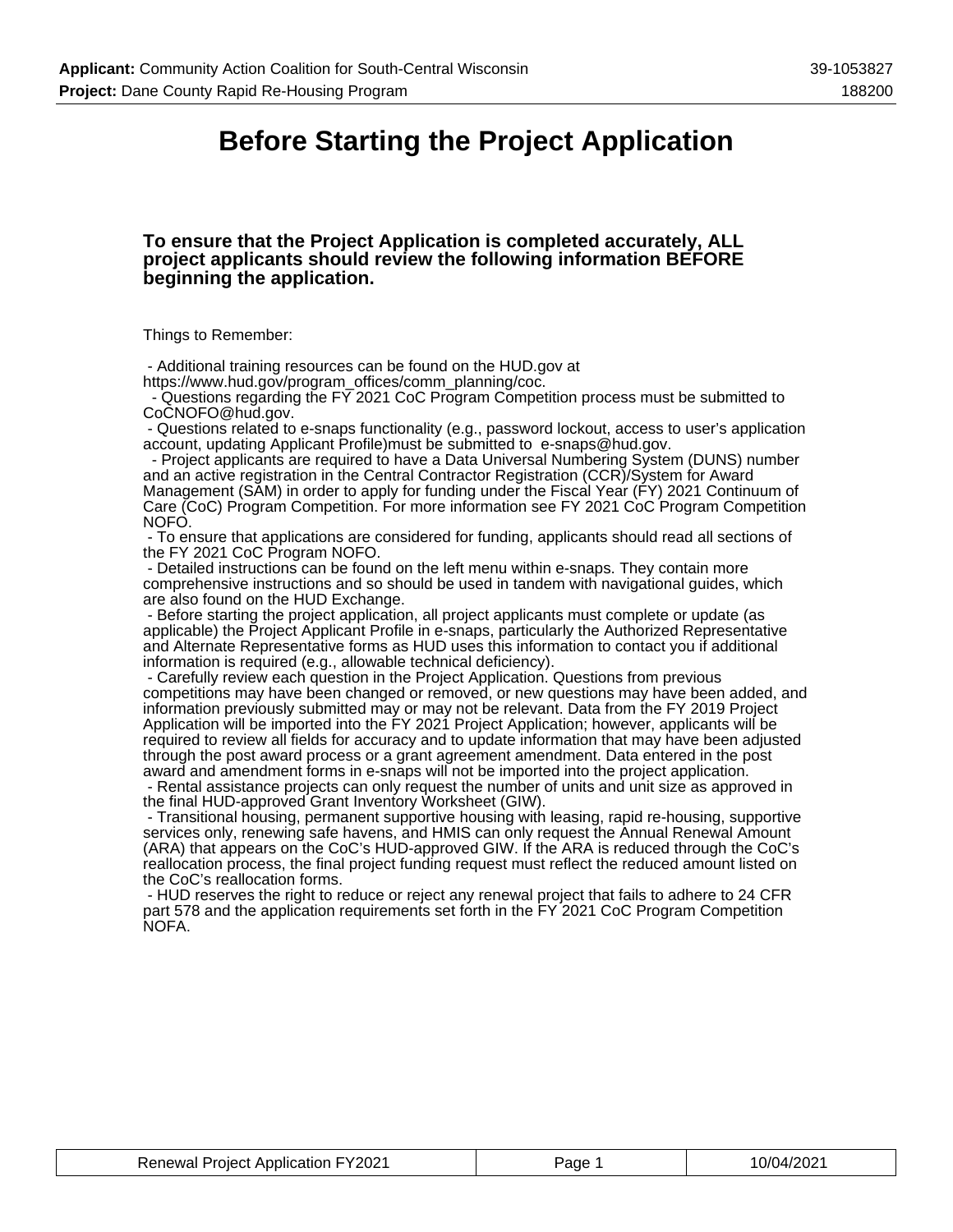# **1A. SF-424 Application Type**

| <b>1. Type of Submission:</b> Application                                                                                                                                                                                                                                                                   |                                                     |
|-------------------------------------------------------------------------------------------------------------------------------------------------------------------------------------------------------------------------------------------------------------------------------------------------------------|-----------------------------------------------------|
|                                                                                                                                                                                                                                                                                                             | 2. Type of Application: Renewal Project Application |
| If "Revision", select appropriate letter(s):                                                                                                                                                                                                                                                                |                                                     |
| If "Other", specify:                                                                                                                                                                                                                                                                                        |                                                     |
| <b>3. Date Received: 10/04/2021</b>                                                                                                                                                                                                                                                                         |                                                     |
| 4. Applicant Identifier:                                                                                                                                                                                                                                                                                    |                                                     |
| 5a. Federal Entity Identifier:                                                                                                                                                                                                                                                                              |                                                     |
| <b>5b. Federal Award Identifier: WI3910</b><br>This is the first 6 digits of the Grant Number,<br>known as the PIN, that will also be indicated<br>on Screen 3A Project Detail. This number<br>must match the first 6 digits of the grant<br>number on the HUD approved Grant Inventory<br>Worksheet (GIW). |                                                     |
| <b>Check to confrim that the Federal Award</b><br>Identifier has been updated to reflect the<br>most recently awarded grant number                                                                                                                                                                          | $\mathsf{X}$                                        |
| 6. Date Received by State:                                                                                                                                                                                                                                                                                  |                                                     |
| 7. State Application Identifier:                                                                                                                                                                                                                                                                            |                                                     |

| <b>Renewal Project Application FY2021</b> | Page 2 | 10/04/2021 |
|-------------------------------------------|--------|------------|
|-------------------------------------------|--------|------------|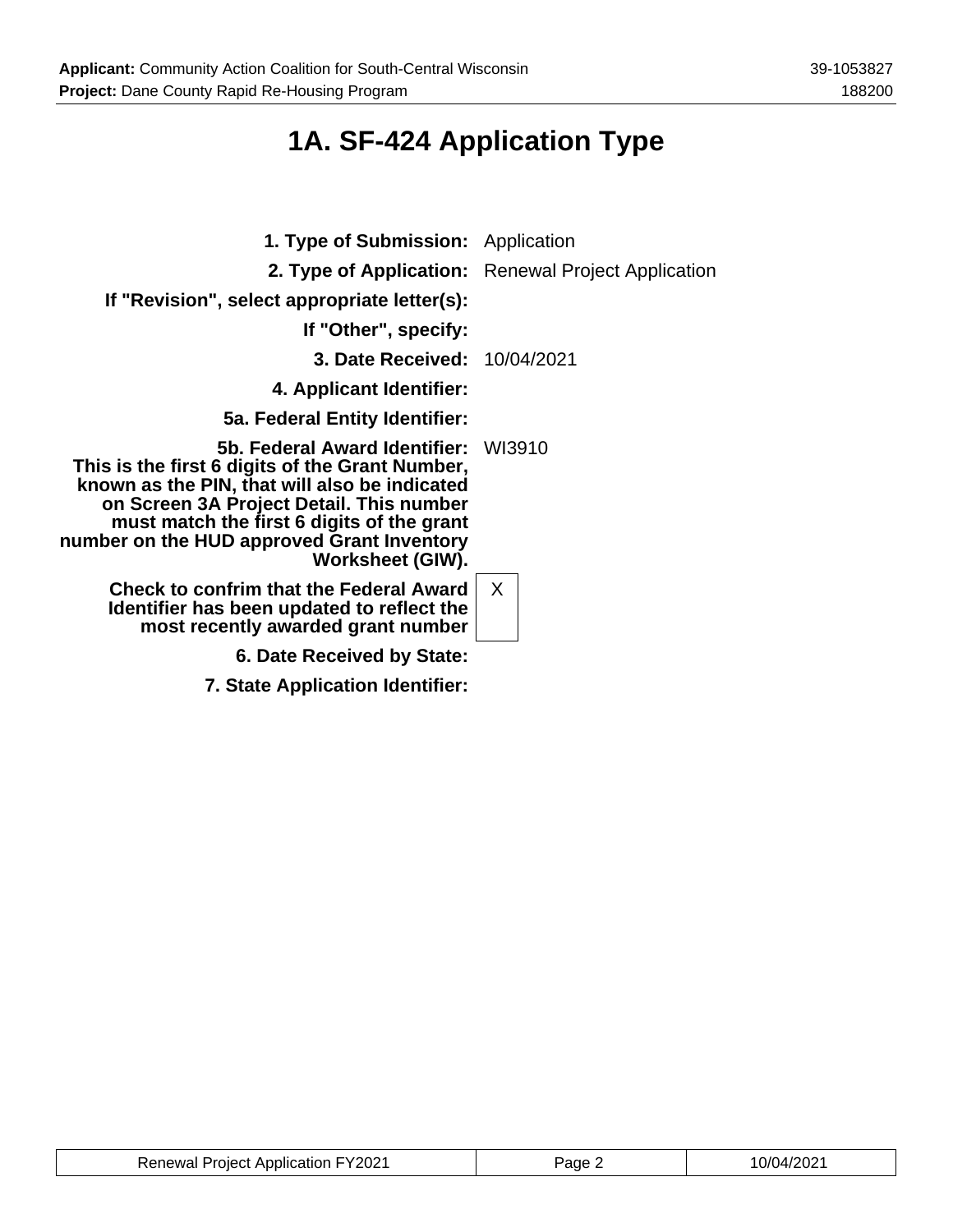# **1B. SF-424 Legal Applicant**

| 8. Applicant<br>a. Legal Name:                                                  | Wisconsin  | <b>Community Action Coalition for South-Central</b> |                   |  |
|---------------------------------------------------------------------------------|------------|-----------------------------------------------------|-------------------|--|
| b. Employer/Taxpayer Identification Number<br>(EIN/TIN):                        | 39-1053827 |                                                     |                   |  |
| c. Organizational DUNS:                                                         |            | 078935681                                           | PLUS <sub>4</sub> |  |
| d. Address                                                                      |            |                                                     |                   |  |
| Street 1:                                                                       |            | 1717 N Stoughton Road                               |                   |  |
| <b>Street 2:</b>                                                                |            |                                                     |                   |  |
| City:                                                                           | Madison    |                                                     |                   |  |
| <b>County:</b>                                                                  | Dane       |                                                     |                   |  |
| <b>State: Wisconsin</b>                                                         |            |                                                     |                   |  |
| <b>Country: United States</b>                                                   |            |                                                     |                   |  |
| Zip / Postal Code: 53704                                                        |            |                                                     |                   |  |
|                                                                                 |            |                                                     |                   |  |
| e. Organizational Unit (optional)<br><b>Department Name:</b>                    |            | <b>Community Action Coalition for South-Central</b> |                   |  |
|                                                                                 | Wisconsin  |                                                     |                   |  |
| <b>Division Name: Madison</b>                                                   |            |                                                     |                   |  |
|                                                                                 |            |                                                     |                   |  |
| f. Name and contact information of person to<br>be                              |            |                                                     |                   |  |
| contacted on matters involving this<br>application                              |            |                                                     |                   |  |
| <b>Prefix: Ms.</b>                                                              |            |                                                     |                   |  |
| <b>First Name: Mollie</b>                                                       |            |                                                     |                   |  |
| <b>Middle Name:</b>                                                             |            |                                                     |                   |  |
| Last Name: Hockersmith                                                          |            |                                                     |                   |  |
| Suffix:                                                                         |            |                                                     |                   |  |
|                                                                                 |            | <b>Title:</b> Planning and Budgeting Coordinator    |                   |  |
| <b>Organizational Affiliation:</b> Community Action Coalition for South-Central |            |                                                     |                   |  |

| <b>Renewal Project Application FY2021</b> | Page J | 10/04/2021 |
|-------------------------------------------|--------|------------|
|-------------------------------------------|--------|------------|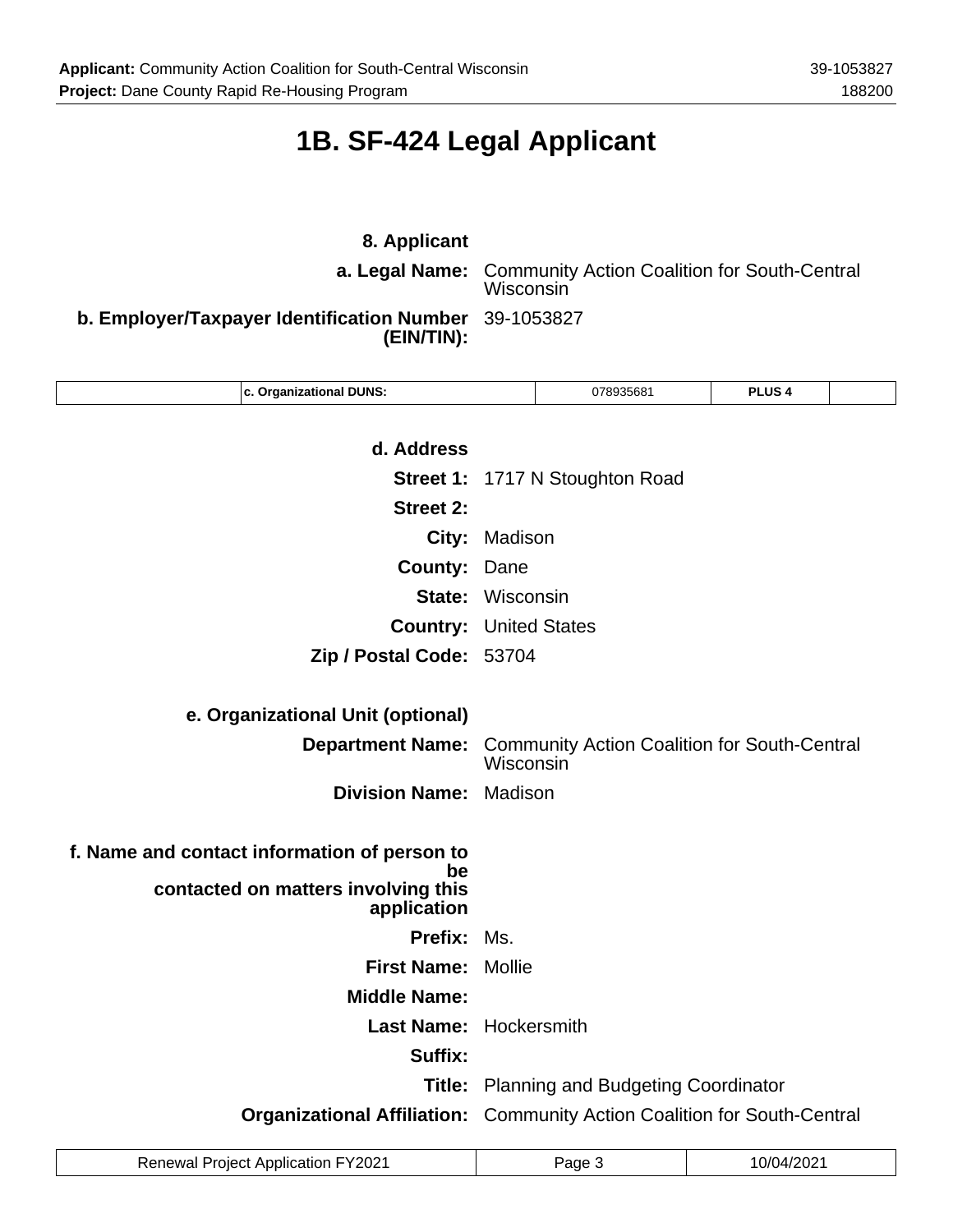|                                         | Wisconsin                         |
|-----------------------------------------|-----------------------------------|
| <b>Telephone Number:</b> (608) 487-5932 |                                   |
| <b>Extension:</b>                       |                                   |
|                                         | <b>Fax Number:</b> (608) 246-4760 |
|                                         | <b>Email:</b> mollieh@cacscw.org  |

| <b>Renewal Project Application FY2021</b> | Page | 10/04/2021 |
|-------------------------------------------|------|------------|
|-------------------------------------------|------|------------|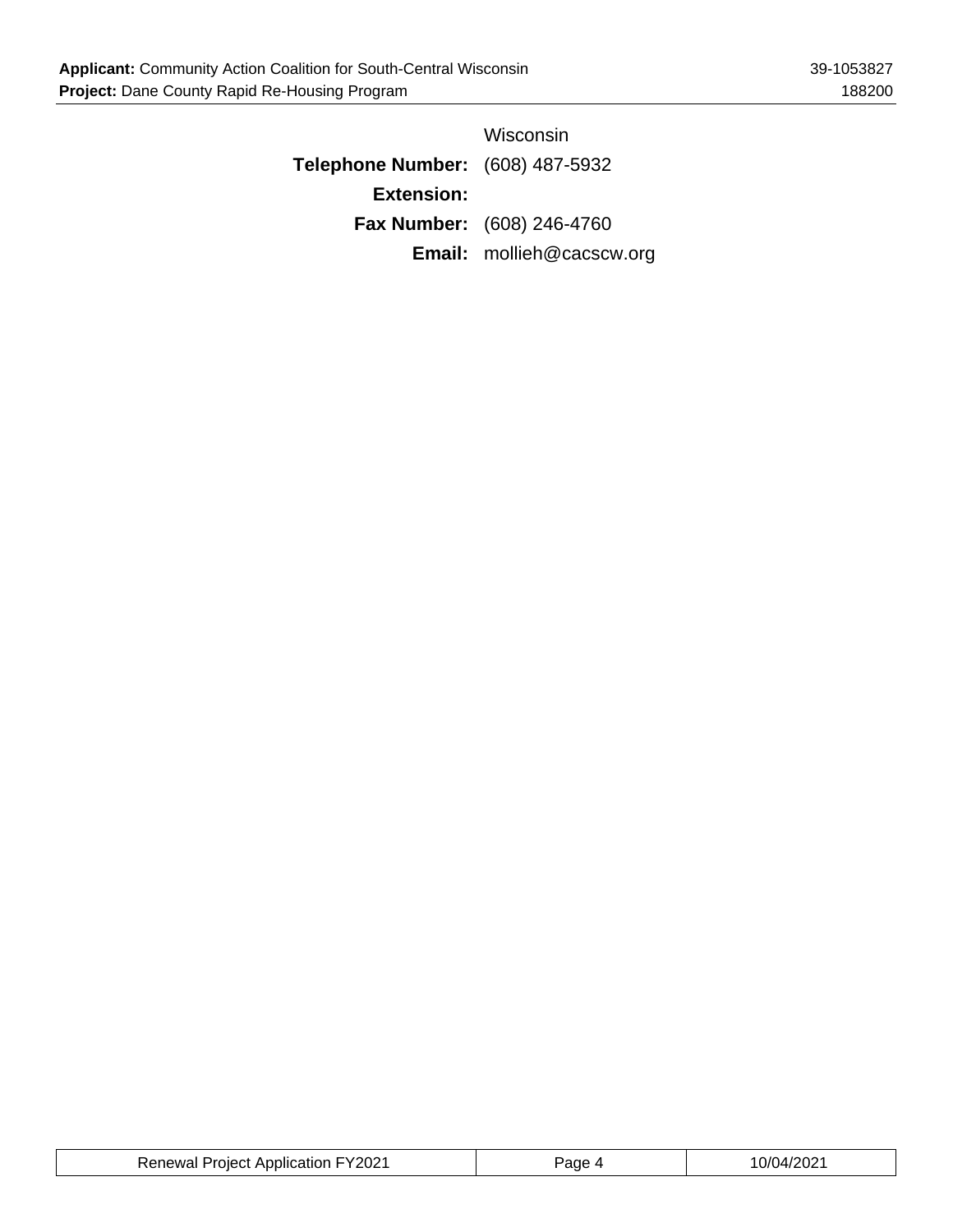# **1C. SF-424 Application Details**

| <b>9. Type of Applicant:</b> M. Nonprofit with 501C3 IRS Status         |
|-------------------------------------------------------------------------|
| 10. Name of Federal Agency: Department of Housing and Urban Development |
| 11. Catalog of Federal Domestic Assistance CoC Program                  |
| CFDA Number: 14.267                                                     |
| <b>12. Funding Opportunity Number: FR-6500-N25</b>                      |
| <b>Title: Continuum of Care Homeless Assistance</b><br>Competition      |
|                                                                         |
| Title:<br><b>13. Competition Identification Number:</b>                 |

**Title:**

| <b>Coulon FY2021</b><br><b>Project Application</b><br>Renewal | ane | $\mathbf{A}$<br>. |
|---------------------------------------------------------------|-----|-------------------|
|---------------------------------------------------------------|-----|-------------------|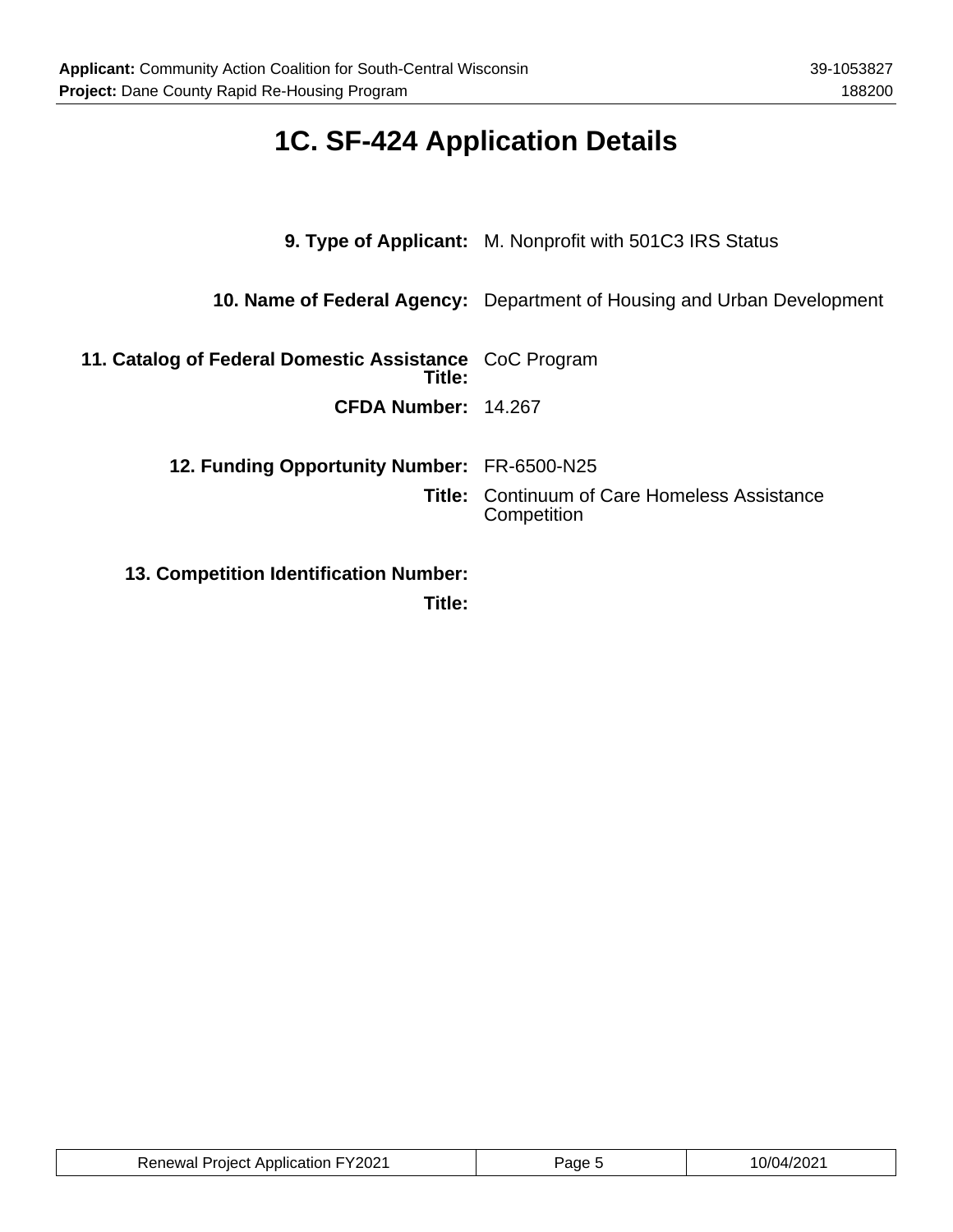# **1D. SF-424 Congressional District(s)**

**14. Area(s) affected by the project (State(s)** Wisconsin **only): (for multiple selections hold CTRL key) 15. Descriptive Title of Applicant's Project:** Dane County Rapid Re-Housing Program **16. Congressional District(s): a. Applicant:** WI-005, WI-002 **(for multiple selections hold CTRL key) b. Project: (for multiple selections hold CTRL key)** WI-002 **17. Proposed Project a. Start Date:** 10/01/2021 **b. End Date:** 09/30/2022 **18. Estimated Funding (\$) a. Federal: b. Applicant: c. State: d. Local: e. Other: f. Program Income: g. Total:**

| <b>Renewal Project Application FY2021</b> | Page 6 | 10/04/2021 |
|-------------------------------------------|--------|------------|
|-------------------------------------------|--------|------------|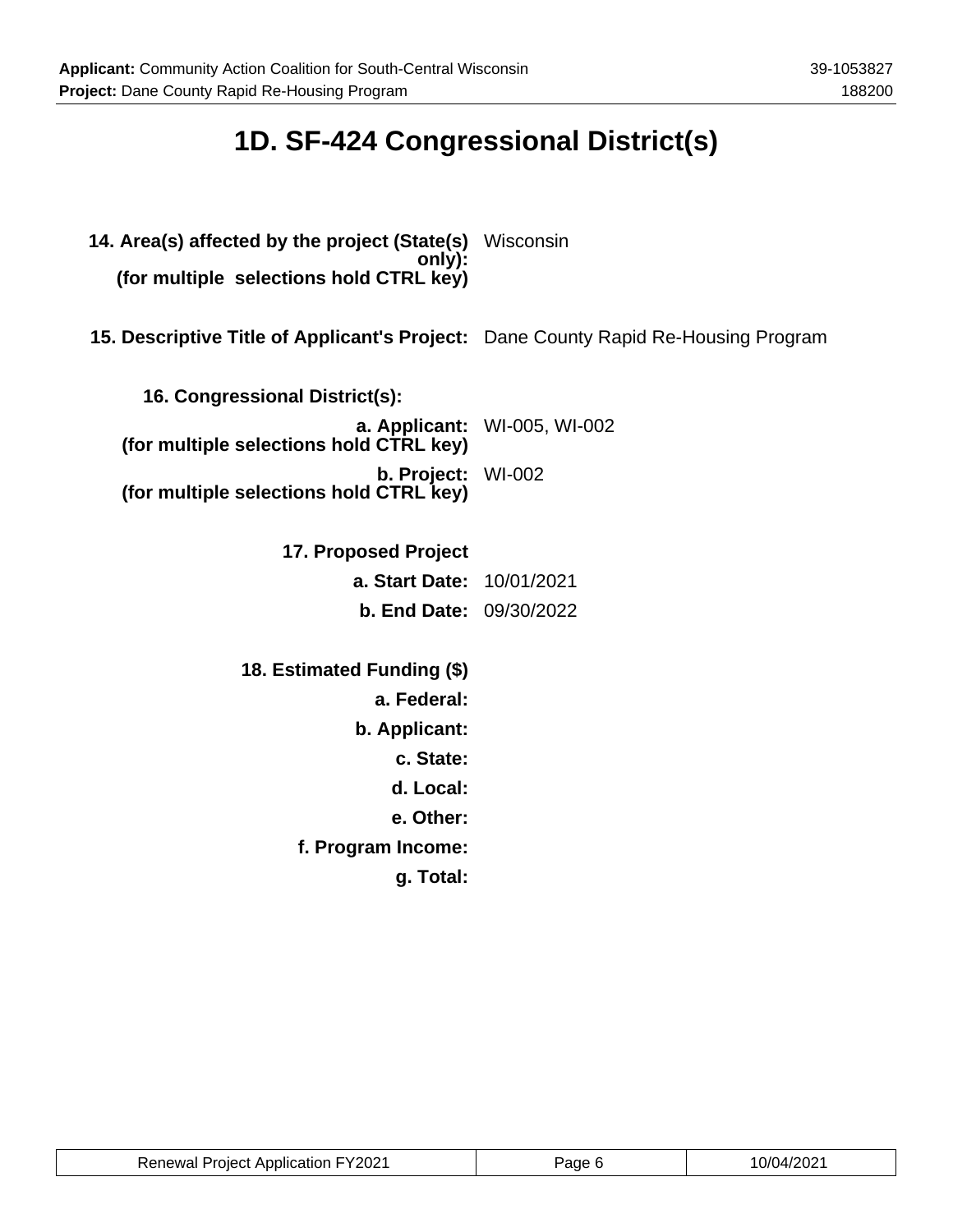# **1E. SF-424 Compliance**

**19. Is the Application Subject to Review By** b. Program is subject to E.O. 12372 but has not

**State Executive Order 12372 Process?** been selected by the State for review.

**If "YES", enter the date this application was made available to the State for review:**

**20. Is the Applicant delinquent on any Federal** No **debt?**

**If "YES," provide an explanation:**

| <b>Renewal Project Application FY2021</b> | Page | 10/04/2021 |
|-------------------------------------------|------|------------|
|-------------------------------------------|------|------------|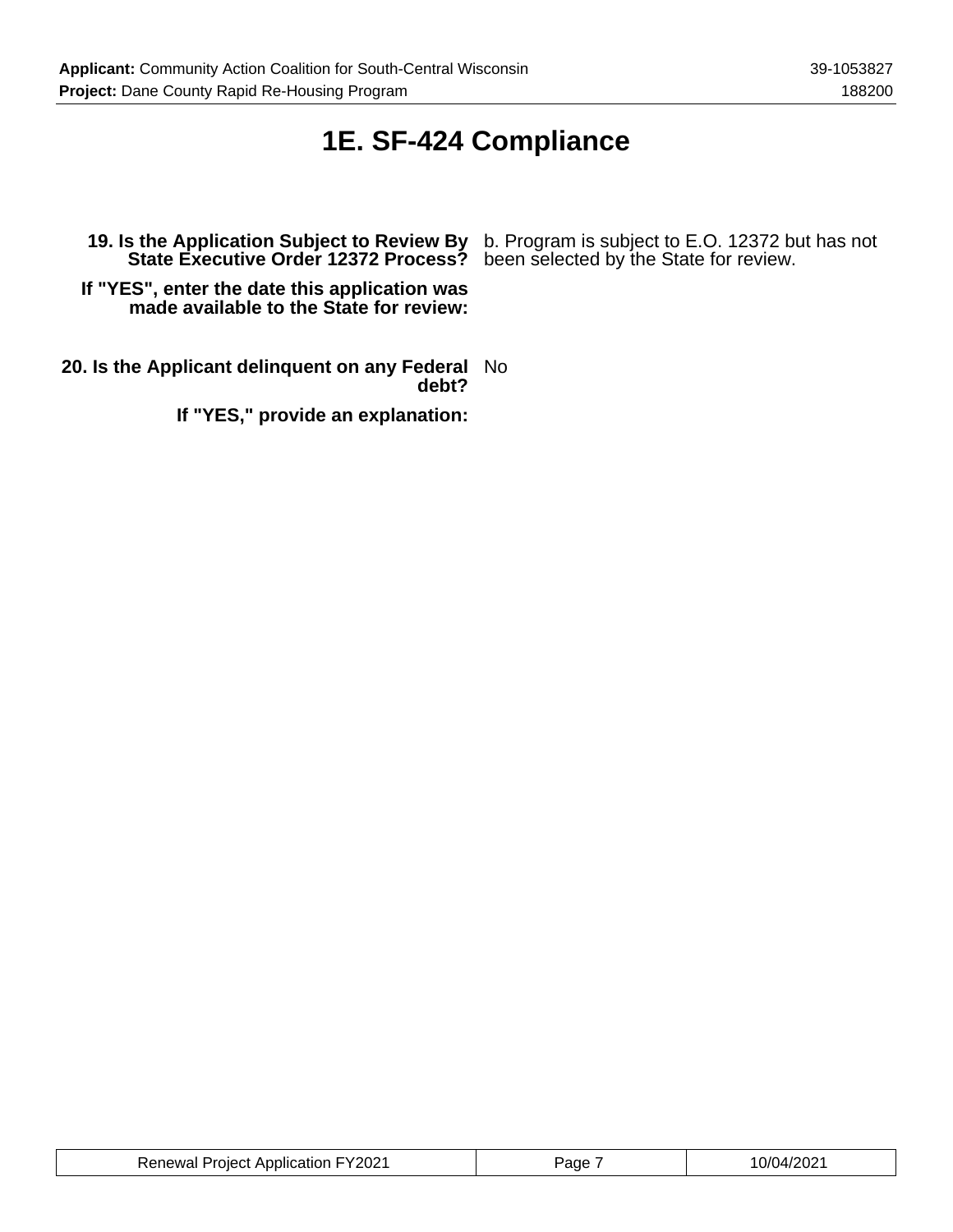## **1F. SF-424 Declaration**

**By signing and submitting this application, I certify (1) to the statements contained in the list of certifications\*\* and (2) that the statements herein are true, complete, and accurate to the best of my knowledge. I also provide the required assurances\*\* and agree to comply with any resulting terms if I accept an award. I am aware that any false, fictitious, or fraudulent statements or claims may subject me to criminal, civil, or administrative penalties. (U.S. Code, Title 218, Section 1001)**

**I AGREE:** X

**21. Authorized Representative**

| <b>Prefix: Ms.</b>                                                |                                                                                              |
|-------------------------------------------------------------------|----------------------------------------------------------------------------------------------|
| First Name: Amber                                                 |                                                                                              |
| <b>Middle Name:</b>                                               |                                                                                              |
| <b>Last Name: Duddy</b>                                           |                                                                                              |
| Suffix:                                                           |                                                                                              |
|                                                                   | <b>Title:</b> Executive Director                                                             |
| <b>Telephone Number:</b> (608) 246-4730<br>(Format: 123-456-7890) |                                                                                              |
| (Format: 123-456-7890)                                            | <b>Fax Number:</b> (608) 246-4760                                                            |
|                                                                   | <b>Email:</b> cac@cacscw.org                                                                 |
|                                                                   | <b>Signature of Authorized Representative:</b> Considered signed upon submission in e-snaps. |
| <b>Date Signed: 10/04/2021</b>                                    |                                                                                              |

| <b>Renewal Project Application FY2021</b> | Page P | 10/04/2021 |
|-------------------------------------------|--------|------------|
|-------------------------------------------|--------|------------|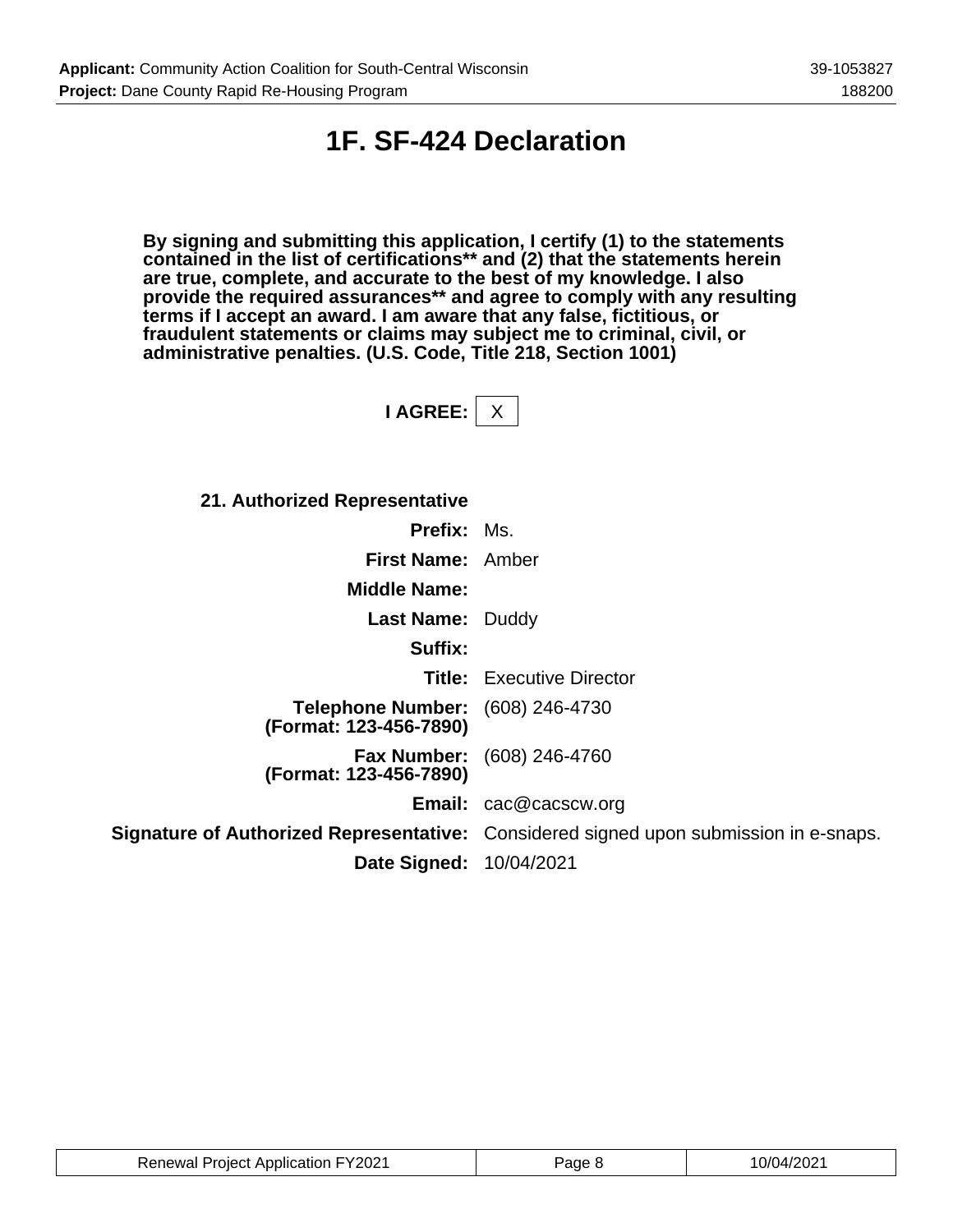# **1G. HUD 2880**

### **Applicant/Recipient Disclosure/Update Report - form HUD-2880 U.S. Department of Housing and Urban Development OMB Approval No. 2506-0214 (exp.02/28/2022)**

## **Applicant/Recipient Information**

## **1. Applicant/Recipient Name, Address, and Phone**

|                                         | <b>Agency Legal Name:</b> Community Action Coalition for South-Central<br>Wisconsin          |
|-----------------------------------------|----------------------------------------------------------------------------------------------|
| <b>Prefix: Ms.</b>                      |                                                                                              |
| First Name: Amber                       |                                                                                              |
| <b>Middle Name:</b>                     |                                                                                              |
| <b>Last Name: Duddy</b>                 |                                                                                              |
| Suffix:                                 |                                                                                              |
|                                         | <b>Title:</b> Executive Director                                                             |
|                                         | <b>Organizational Affiliation:</b> Community Action Coalition for South-Central<br>Wisconsin |
| Telephone Number: (608) 246-4730        |                                                                                              |
| <b>Extension:</b>                       |                                                                                              |
|                                         | <b>Email:</b> cac@cacscw.org                                                                 |
|                                         | <b>City: Madison</b>                                                                         |
| <b>County: Dane</b>                     |                                                                                              |
|                                         | <b>State: Wisconsin</b>                                                                      |
|                                         | <b>Country: United States</b>                                                                |
| Zip/Postal Code: 53704                  |                                                                                              |
| 2. Employer ID Number (EIN): 39-1053827 |                                                                                              |

**3. HUD Program:** Continuum of Care Program

## **4. Amount of HUD Assistance Requested/Received**

| <b>Renewal Project Application FY2021</b> | Page | 10/04/2021 |
|-------------------------------------------|------|------------|
|-------------------------------------------|------|------------|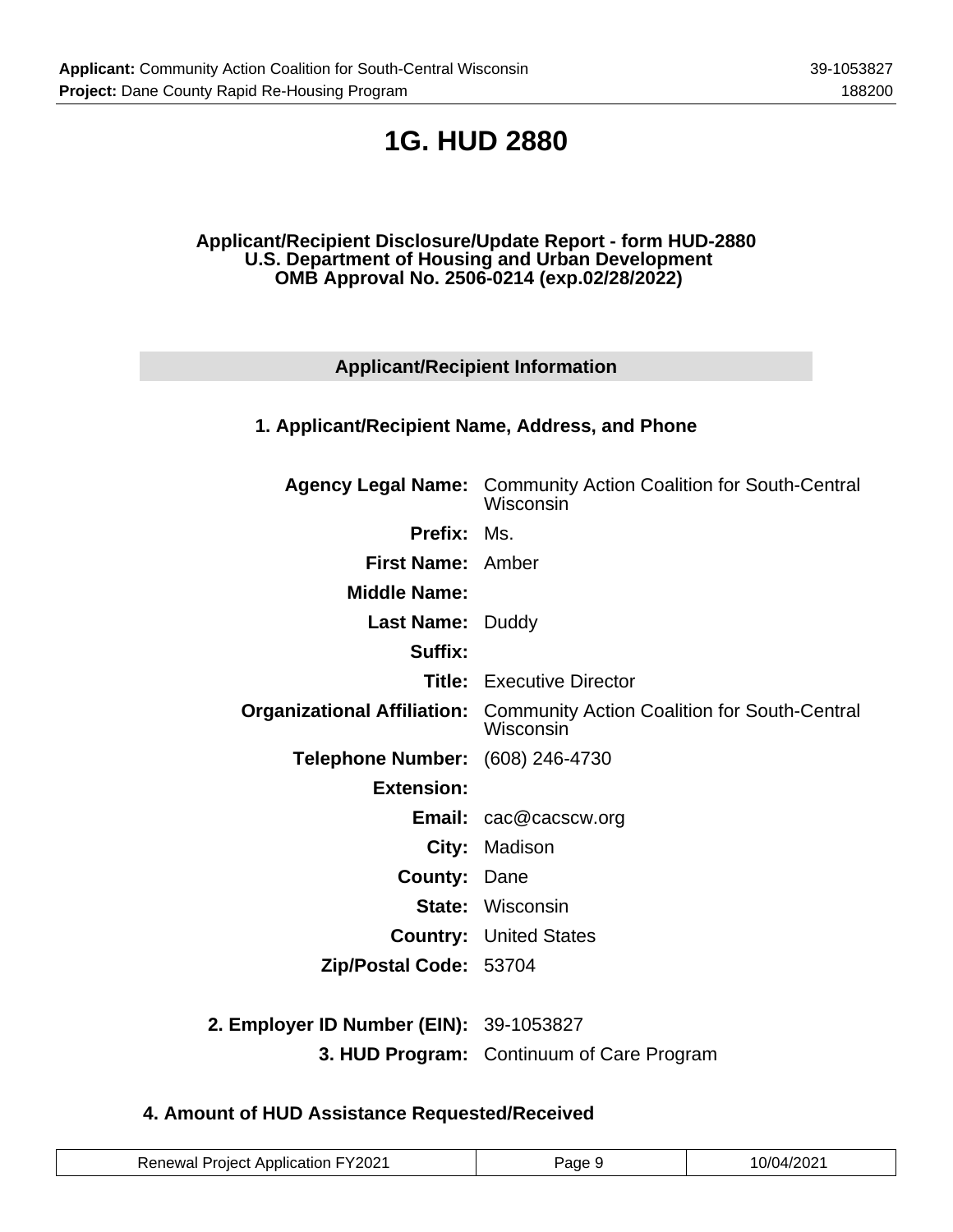### **4a. Total Amount Requested for this project:** \$256,885

### **5. State the name and location (street** Dane County Rapid Re-Housing Program 1717 N **address, city and state) of the project or** Stoughton Road Madison Wisconsin **activity:**

Refer to project name, addresses and CoC Project Identifying Number (PIN) entered into the attached project application.

### **Part I Threshold Determinations**

**1. Are you applying for assistance for a** Yes **specific project or activity? (For further information, see 24 CFR Sec. 4.3).**

**2. Have you received or do you expect to** Yes **receive assistance within the jurisdiction of the Department (HUD), involving the project or activity in this application, in excess of \$200,000 during this fiscal year (Oct. 1 - Sep. 30)? For further information, see 24 CFR Sec. 4.9.**

### **Part II Other Government Assistance Provided or Requested/Expected Sources and Use of Funds**

Such assistance includes, but is not limited to, any grant, loan, subsidy, guarantee, insurance, payment, credit, or tax benefit.

| Department/Local Agency Name and Address | <b>Type of Assistance</b> | <b>Amount</b><br><b>Requested /<br/>Provided</b> | <b>Expected Uses of the Funds</b>              |
|------------------------------------------|---------------------------|--------------------------------------------------|------------------------------------------------|
| Community Services Block Grant           | Match                     |                                                  | \$64,222.00 Direct Assistance, Program Support |
|                                          |                           |                                                  |                                                |
|                                          |                           |                                                  |                                                |
|                                          |                           |                                                  |                                                |
|                                          |                           |                                                  |                                                |

### **Part III Interested Parties**

You must disclose:

| <b>Renewal Project Application FY2021</b> | Page 10 | 10/04/2021 |
|-------------------------------------------|---------|------------|
|-------------------------------------------|---------|------------|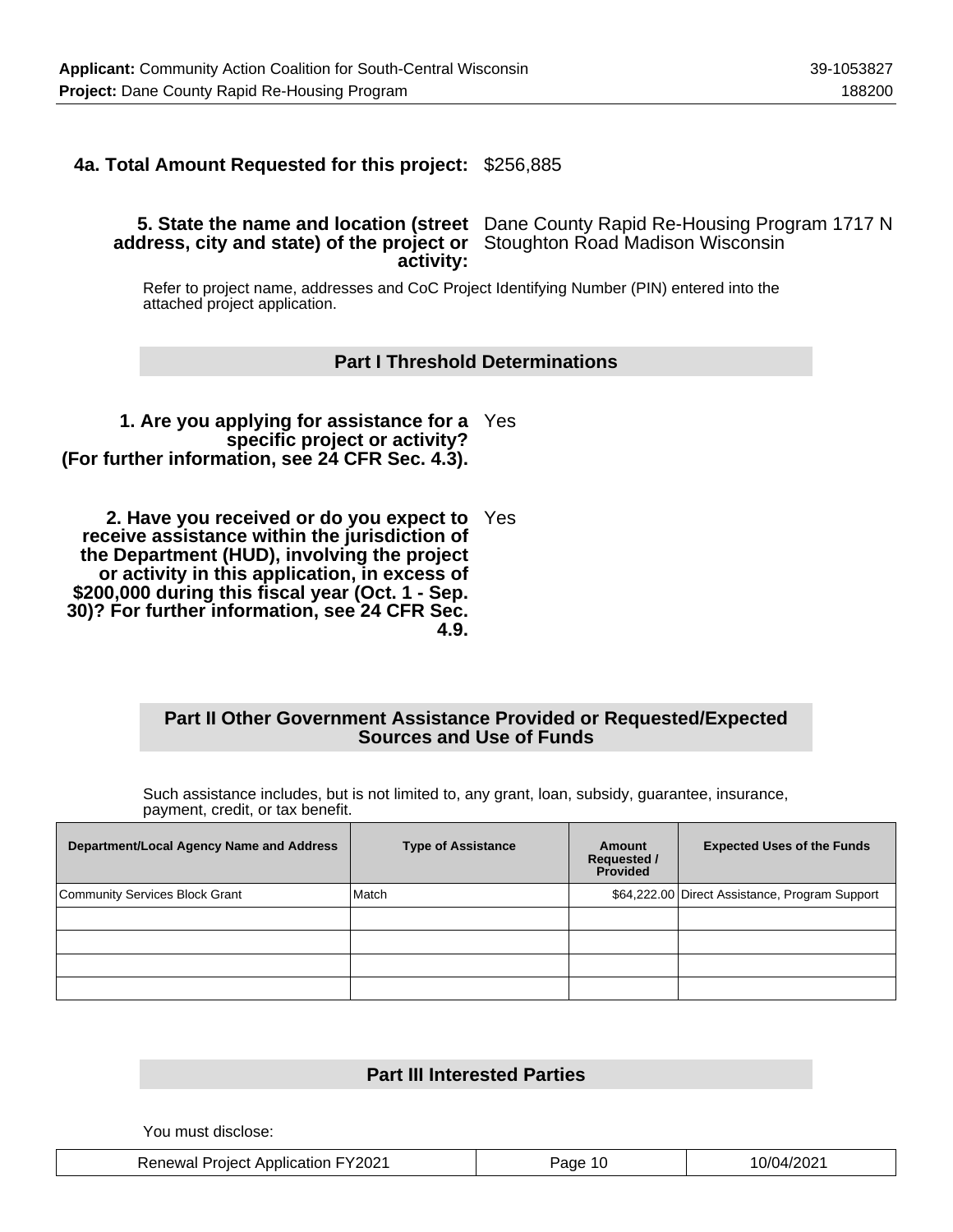1. All developers, contractors, or consultants involved in the application for the assistance or in the planning, development, or implementation of the project or activity and

2. any other person who has a financial interest in the project or activity for which the

assistance is sought that exceeds \$50,000 or 10 percent of the assistance (whichever is lower).

| Alphabetical list of all persons with a<br>reportable financial interest in the<br>project or activity<br>(For individuals, give the last name<br>first) | <b>Social Security No.</b><br>or Employee ID No. | Type of<br><b>Participation</b> | <b>Financial Interest</b><br>in Project/Activity<br>$($ \$) | <b>Financial Interest</b><br>in Project/Activity<br>(%) |
|----------------------------------------------------------------------------------------------------------------------------------------------------------|--------------------------------------------------|---------------------------------|-------------------------------------------------------------|---------------------------------------------------------|
| <b>NA</b>                                                                                                                                                | <b>NA</b>                                        | <b>NA</b>                       | \$0.00                                                      | 0%                                                      |
|                                                                                                                                                          |                                                  |                                 |                                                             |                                                         |
|                                                                                                                                                          |                                                  |                                 |                                                             |                                                         |
|                                                                                                                                                          |                                                  |                                 |                                                             |                                                         |
|                                                                                                                                                          |                                                  |                                 |                                                             |                                                         |

### **Certification**

Warning: If you knowingly make a false statement on this form, you may be subject to civil or criminal penalties under Section 1001 of Title 18 of the United States Code. In addition, any person who knowingly and materially violates any required disclosures of information, including intentional nondisclosure, is subject to civil money penalty not to exceed \$10,000 for each violation.

I certify that the information provided on this form and in any accompanying documentation is true and accurate. I acknowledge that making, presenting, submitting, or causing to be submitted a false, fictitious, or fraudulent statement, representation, or certification may result in criminal, civil, and/or administrative sanctions, including fines, penalties, and imprisonment.



**Name / Title of Authorized Official:** Amber Duddy, Executive Director

**Signature of Authorized Official:** Considered signed upon submission in e-snaps.

**Date Signed:** 10/01/2021

| <b>Renewal Project Application FY2021</b> | Page 11 | 10/04/2021 |
|-------------------------------------------|---------|------------|
|-------------------------------------------|---------|------------|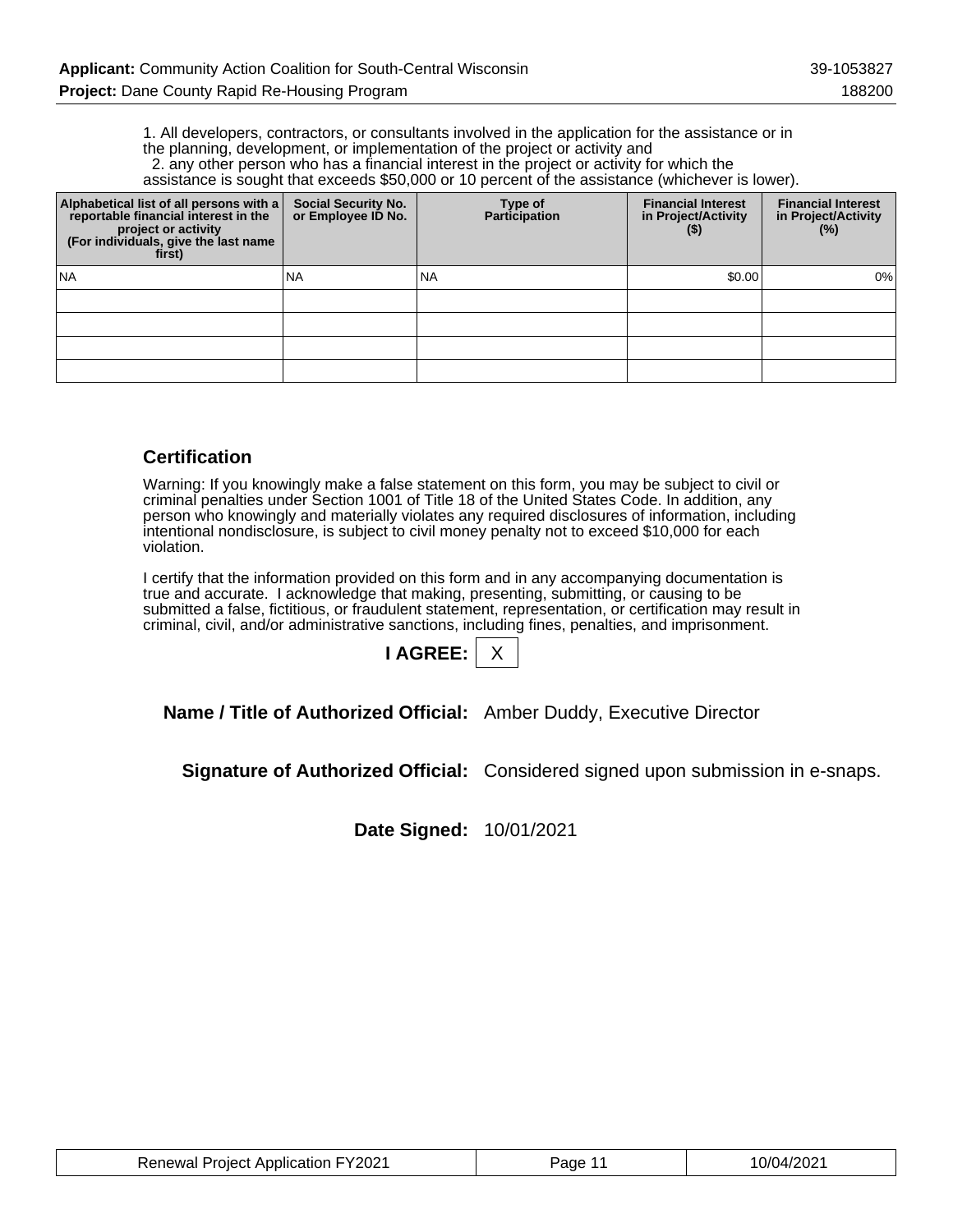## **1H. HUD 50070**

## **HUD 50070 Certification for a Drug Free Workplace**

**Applicant Name:** Community Action Coalition for South-Central Wisconsin

### **Program/Activity Receiving Federal Grant** CoC Program **Funding:**

**Acting on behalf of the above named Applicant as its Authorized Official, I make the following certifications and agreements to the Department of Housing and Urban Development (HUD) regarding the sites listed below:**

|     | I certify that the above named Applicant will or will continue to<br>provide a drug-free workplace by:                                                                                                                                                                                                                                                                                                                |    |                                                                                                                                                                                                                                                                                                                                                                                                                                                                                                                                                                                                                |
|-----|-----------------------------------------------------------------------------------------------------------------------------------------------------------------------------------------------------------------------------------------------------------------------------------------------------------------------------------------------------------------------------------------------------------------------|----|----------------------------------------------------------------------------------------------------------------------------------------------------------------------------------------------------------------------------------------------------------------------------------------------------------------------------------------------------------------------------------------------------------------------------------------------------------------------------------------------------------------------------------------------------------------------------------------------------------------|
| la. | Publishing a statement notifying employees that the unlawful<br>manufacture, distribution, dispensing, possession, or use of a<br>controlled substance is prohibited in the Applicant's workplace<br>and specifying the actions that will be taken against employees<br>for violation of such prohibition.                                                                                                            | е. | Notifying the agency in writing, within ten calendar days after<br>receiving notice under subparagraph d.(2) from an employee or<br>otherwise receiving actual notice of such conviction. Employers<br>of convicted employees must provide notice, including position<br>title, to every grant officer or other designee on whose grant<br>activity the convicted employee was working, unless the<br>Federalagency has designated a central point for the receipt of<br>such notices. Notice shall include the identification number(s)<br>of each affected grant;                                            |
| b.  | Establishing an on-going drug-free awareness program to<br>inform employees ---<br>(1) The dangers of drug abuse in the workplace<br>(2) The Applicant's policy of maintaining a drug-free workplace;<br>(3) Any available drug counseling, rehabilitation, and employee<br>assistance programs; and<br>(4) The penalties that may be imposed upon employees for drug<br>abuse violations occurring in the workplace. | f. | Taking one of the following actions, within 30 calendar days of<br>receiving notice under subparagraph d.(2), with respect to any<br>employee who is so convicted ---<br>(1) Taking appropriate personnel action against such an<br>employee, up to and including termination, consistent with the<br>requirements of the Rehabilitation Act of 1973, as amended; or<br>(2) Requiring such employee to participate satisfactorily in a<br>drug abuse assistance or rehabilitation program approved for<br>such purposes by a Federal, State, or local health, law<br>enforcement, or other appropriate agency; |
| ۱c. | Making it a requirement that each employee to be engaged in<br>the performance of the grant be given a copy of the statement<br>required by paragraph a.;                                                                                                                                                                                                                                                             | g. | Making a good faith effort to continue to maintain a drugfree<br>workplace through implementation of paragraphs a. thru f.                                                                                                                                                                                                                                                                                                                                                                                                                                                                                     |
| ld. | Notifying the employee in the statement required by paragraph<br>a. that, as a condition of employment under the grant, the<br>employee will ---<br>(1) Abide by the terms of the statement; and<br>(2) Notify the employer in writing of his or her conviction for a<br>violation of a criminal drug statute occurring in the workplace<br>no later than five calendar days after such conviction;                   |    |                                                                                                                                                                                                                                                                                                                                                                                                                                                                                                                                                                                                                |

### **Sites for Work Performance.**

The Applicant shall list (on separate pages) the site(s) for the performance of work done in connection with the HUD funding of the program/activity shown above: Place of Performance shall include the street address, city, county, State, and zip code. Identify each sheet with the Applicant name and address and the program/activity receiving grant funding.) Workplaces, including addresses, entered in the attached project application. Refer to addresses entered into the attached project application.

| I certify that the information provided on this  <br>form and in any accompanying |         |            |
|-----------------------------------------------------------------------------------|---------|------------|
| <b>Renewal Project Application FY2021</b>                                         | Page 12 | 10/04/2021 |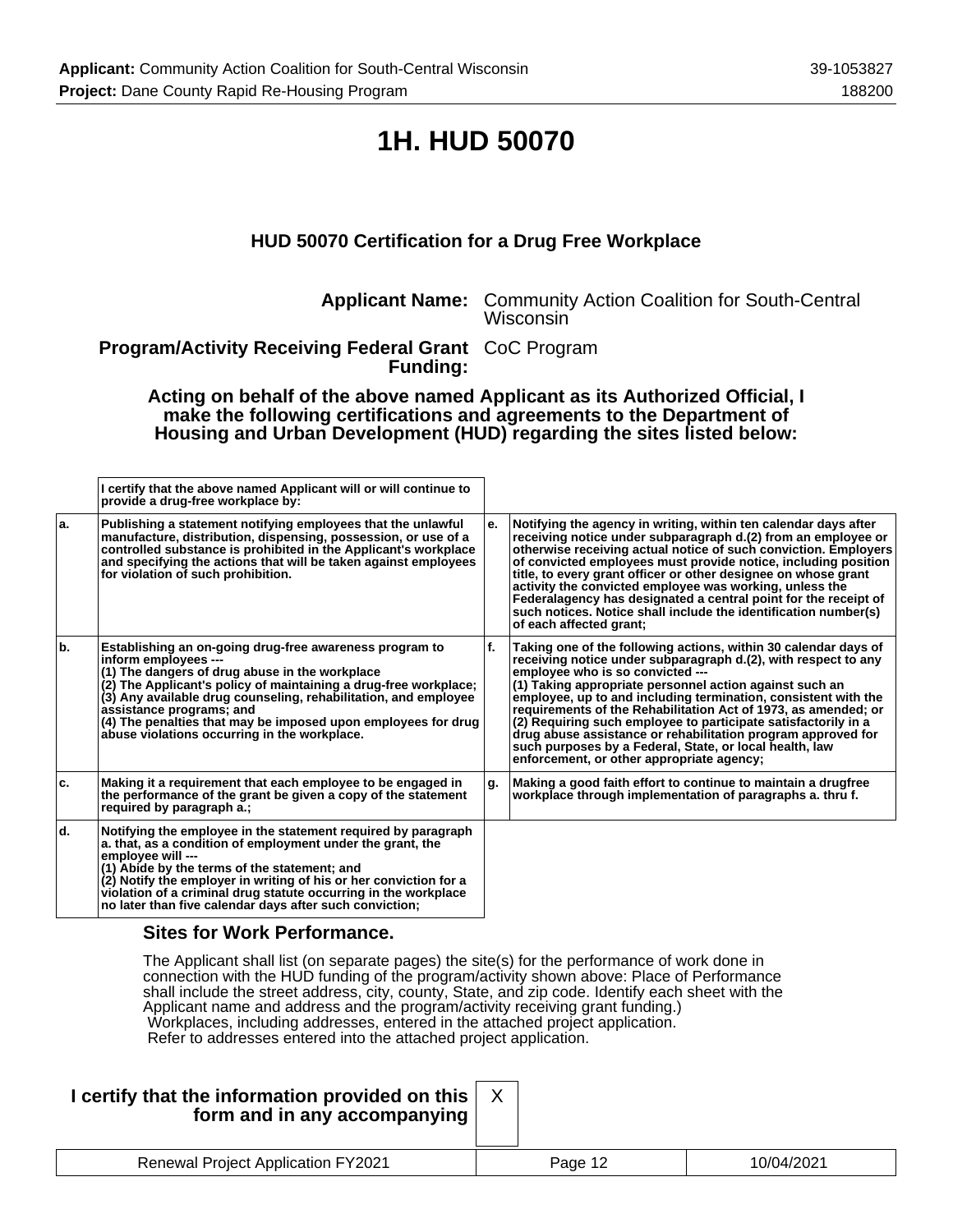**documentation is true and accurate. I acknowledge that making, presenting, submitting, or causing to be submitted a false, fictitious, or fraudulent statement, representation, or certification may result in criminal, civil, and/or administrative sanctions, including fines, penalties, and imprisonment.**

> WARNING: Anyone who knowingly submits a false claim or makes a false statement is subject to criminal and/or civil penalties, including confinement for up to 5 years, fines, and civil and administrative penalties. (18 U.S.C. §§ 287, 1001, 1010, 1012; 31 U.S.C. §3729, 3802)

## **Authorized Representative**

| <b>Prefix: Ms.</b>                                                |                                                                                       |
|-------------------------------------------------------------------|---------------------------------------------------------------------------------------|
| First Name: Amber                                                 |                                                                                       |
| <b>Middle Name</b>                                                |                                                                                       |
| <b>Last Name: Duddy</b>                                           |                                                                                       |
| Suffix:                                                           |                                                                                       |
|                                                                   | <b>Title:</b> Executive Director                                                      |
| <b>Telephone Number:</b> (608) 246-4730<br>(Format: 123-456-7890) |                                                                                       |
| (Format: 123-456-7890)                                            | <b>Fax Number:</b> (608) 246-4760                                                     |
|                                                                   | <b>Email:</b> cac@cacscw.org                                                          |
|                                                                   | Signature of Authorized Representative: Considered signed upon submission in e-snaps. |
| Date Signed: 10/04/2021                                           |                                                                                       |

| <b>Renewal Project Application FY2021</b> | Page 13 | 10/04/2021 |
|-------------------------------------------|---------|------------|
|-------------------------------------------|---------|------------|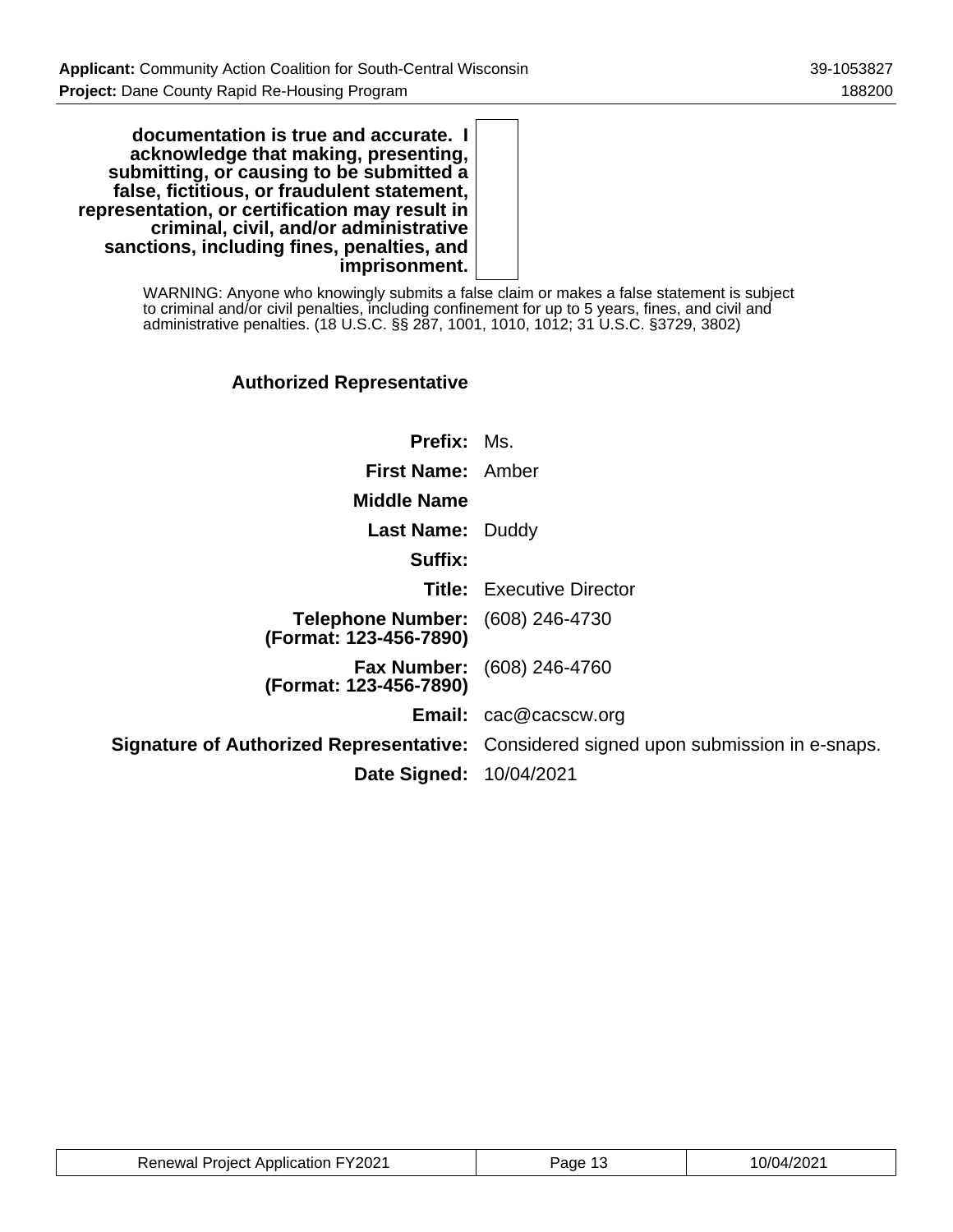## **CERTIFICATION REGARDING LOBBYING**

**Certification for Contracts, Grants, Loans, and Cooperative Agreements**

 **The undersigned certifies, to the best of his or her knowledge and belief, that:**

 **(1) No Federal appropriated funds have been paid or will be paid, by or on behalf of the undersigned, to any person for influencing or attempting to influence an officer or employee of an agency, a Member of Congress, an officer or employee of Congress, or an employee of a Member of Congress in connection with the awarding of any Federal contract, the making of any Federal grant, the making of any Federal loan, the entering into of any cooperative agreement, and the extension, continuation, renewal, amendment, or modification of any Federal contract, grant, loan, or cooperative agreement.**

 **2) If any funds other than Federal appropriated funds have been paid or will be paid to any person for influencing or attempting to influence an officer or employee of any agency, a Member of Congress, an officer or employee of Congress, or an employee of a Member of Congress in connection with this Federal contract, grant, loan, or cooperative agreement, the undersigned shall complete and submit Standard Form-LLL, ''Disclosure of Lobbying Activities,'' in accordance with its instructions.**

 **(3) The undersigned shall require that the language of this certification be included in the award documents for all subawards at all tiers (including subcontracts, subgrants, and contracts under grants, loans, and cooperative agreements) and that all subrecipients shall certify and disclose accordingly. This certification is a material representation of fact upon which reliance was placed when this transaction was made or entered into. Submission of this certification is a prerequisite for making or entering into this transaction imposed by section 1352, title 31, U.S. Code. Any person who fails to file the required certification shall be subject to a civil penalty of not less than \$10,000 and not more than \$100,000 for each such failure.**

 **Statement for Loan Guarantees and Loan Insurance**

 **The undersigned states, to the best of his or her knowledge and belief, that:**

 **If any funds have been paid or will be paid to any person for influencing or attempting to influence an officer or employee of any agency, a Member of Congress, an officer or employee of Congress, or an employee of a Member of Congress in connection with this commitment providing for the United States to insure or guarantee a loan, the undersigned shall complete and submit Standard Form-LLL, ''Disclosure of Lobbying Activities,'' in accordance with its instructions. Submission of this statement is a prerequisite for making or entering into this transaction imposed by section 1352, title 31, U.S. Code. Any person who fails to file**

| <b>Renewal Project Application FY2021</b> | Page 14 | 10/04/2021 |
|-------------------------------------------|---------|------------|
|-------------------------------------------|---------|------------|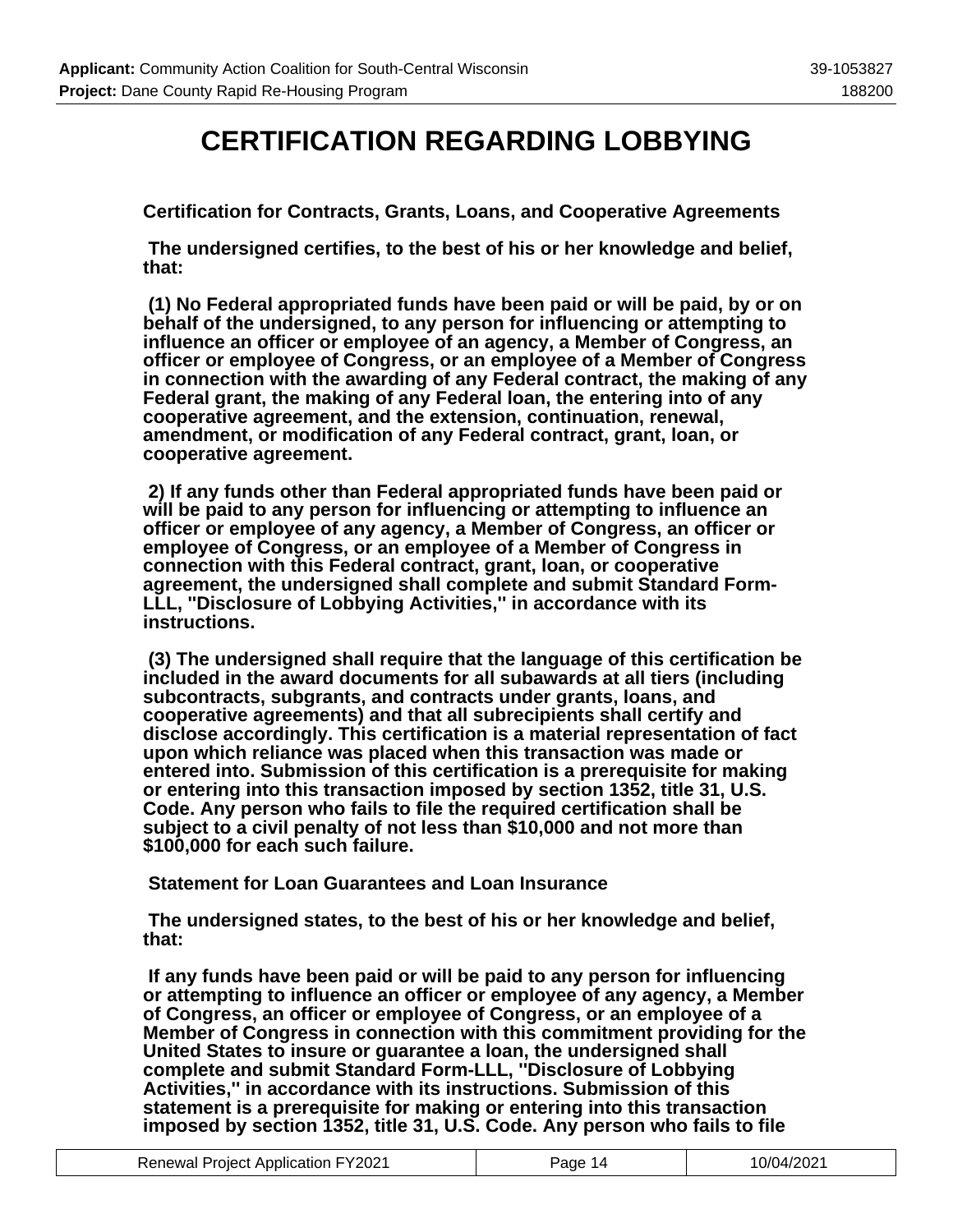### **the required statement shall be subject to a civil penalty of not less than \$10,000 and not more than \$100,000 for each such failure.**

**Warning: HUD will prosecute false claims and statements. Conviction may result in criminal and/or civil penalties. (18 U.S.C. 1001, 1010, 1012; 31 U.S.C. 3729, 3802)**

|                                                                             | <b>Applicant's Organization:</b> Community Action Coalition for South-Central<br>Wisconsin |
|-----------------------------------------------------------------------------|--------------------------------------------------------------------------------------------|
| <b>Name / Title of Authorized Official:</b> Amber Duddy, Executive Director |                                                                                            |
|                                                                             | Signature of Authorized Official: Considered signed upon submission in e-snaps.            |
| Date Signed: 10/04/2021                                                     |                                                                                            |

Renewal Project Application FY2021 | Page 15 | 10/04/2021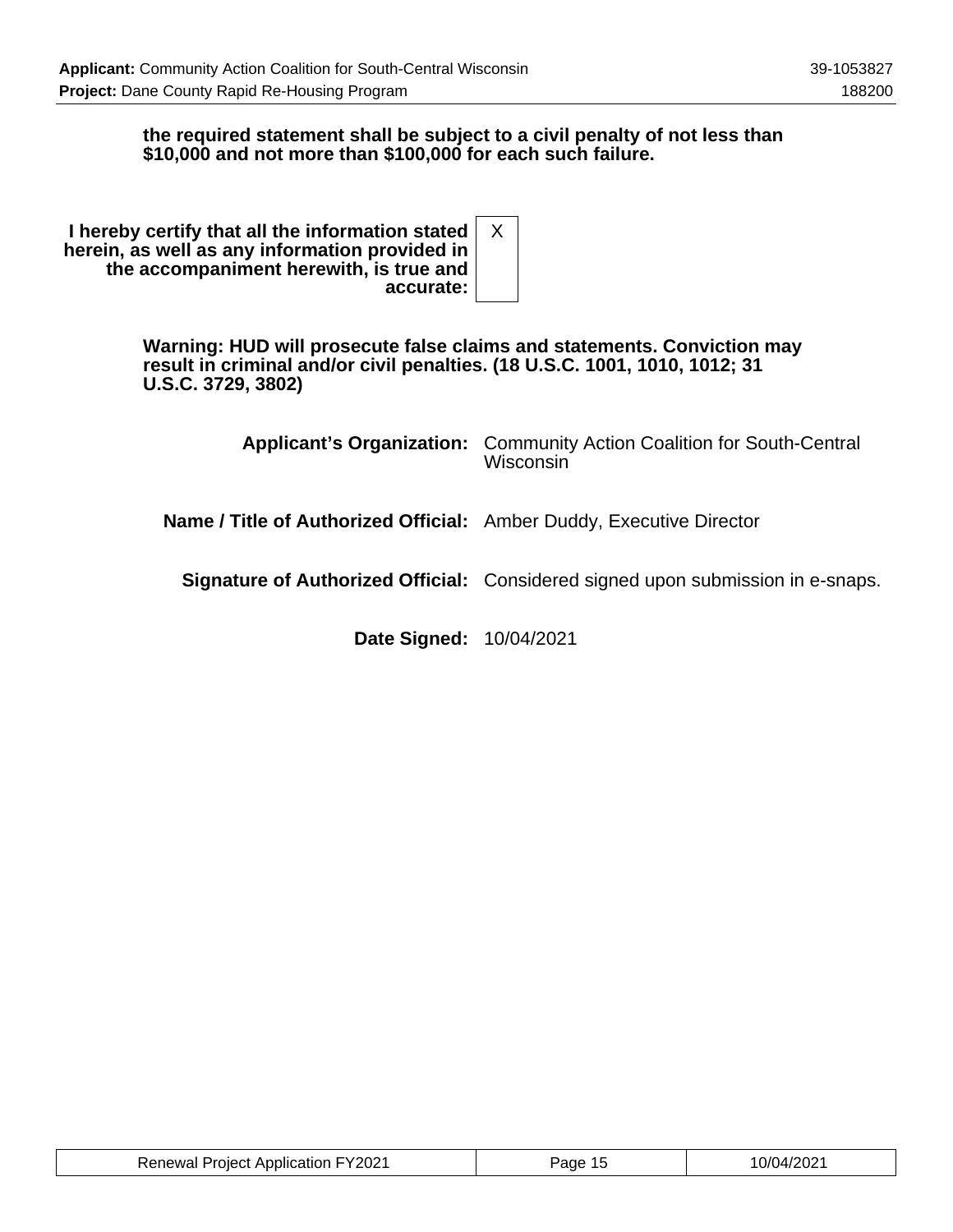# **1J. SF-LLL**

### **DISCLOSURE OF LOBBYING ACTIVITIES Complete this form to disclose lobbying activities pursuant to 31 U.S.C. 1352. Approved by OMB0348-0046**

HUD requires a new SF-LLL submitted with each annual CoC competition and completing this screen fulfills this requirement.

Answer "Yes" if your organization is engaged in lobbying associated with the CoC Program and answer the questions as they appear next on this screen. The requirement related to lobbying as explained in the SF-LLL instructions states: "The filing of a form is required for each payment or agreement to make payment to any lobbying entity for influencing or attempting to influence an officer or employee of any agency, a Member of Congress, an officer or employee of Congress, or an employee of a Member of Congress in connection with a covered Federal action."

Answer "No" if your organization is NOT engaged in lobbying.

| Does the recipient or subrecipient of this CoC No<br>grant participate in federal lobbying activities<br>(lobbying a federal administration or<br>congress) in connection with the CoC<br>Program? |                                                                              |
|----------------------------------------------------------------------------------------------------------------------------------------------------------------------------------------------------|------------------------------------------------------------------------------|
|                                                                                                                                                                                                    | <b>Legal Name:</b> Community Action Coalition for South-Central<br>Wisconsin |
|                                                                                                                                                                                                    | <b>Street 1: 1717 N Stoughton Road</b>                                       |
| Street 2:                                                                                                                                                                                          |                                                                              |
|                                                                                                                                                                                                    | <b>City: Madison</b>                                                         |
| <b>County: Dane</b>                                                                                                                                                                                |                                                                              |
|                                                                                                                                                                                                    | <b>State:</b> Wisconsin                                                      |
|                                                                                                                                                                                                    | <b>Country: United States</b>                                                |
| Zip / Postal Code: 53704                                                                                                                                                                           |                                                                              |

**11. Information requested through this form is authorized by title 31 U.S.C. section 1352. This disclosure of lobbying activities is a material representation of fact upon which reliance was placed by the tier above when this transaction was made or entered into. This disclosure is required pursuant to 31 U.S.C. 1352. This information will be available for public inspection. Any person who fails to file the required disclosure shall be subject to a civil penalty of not less than \$10,000 and not more than \$100,000 for each such failure.**

| $\iota$ certify that this information is true and $\vert$ |         |            |
|-----------------------------------------------------------|---------|------------|
| <b>Renewal Project Application FY2021</b>                 | Page 16 | 10/04/2021 |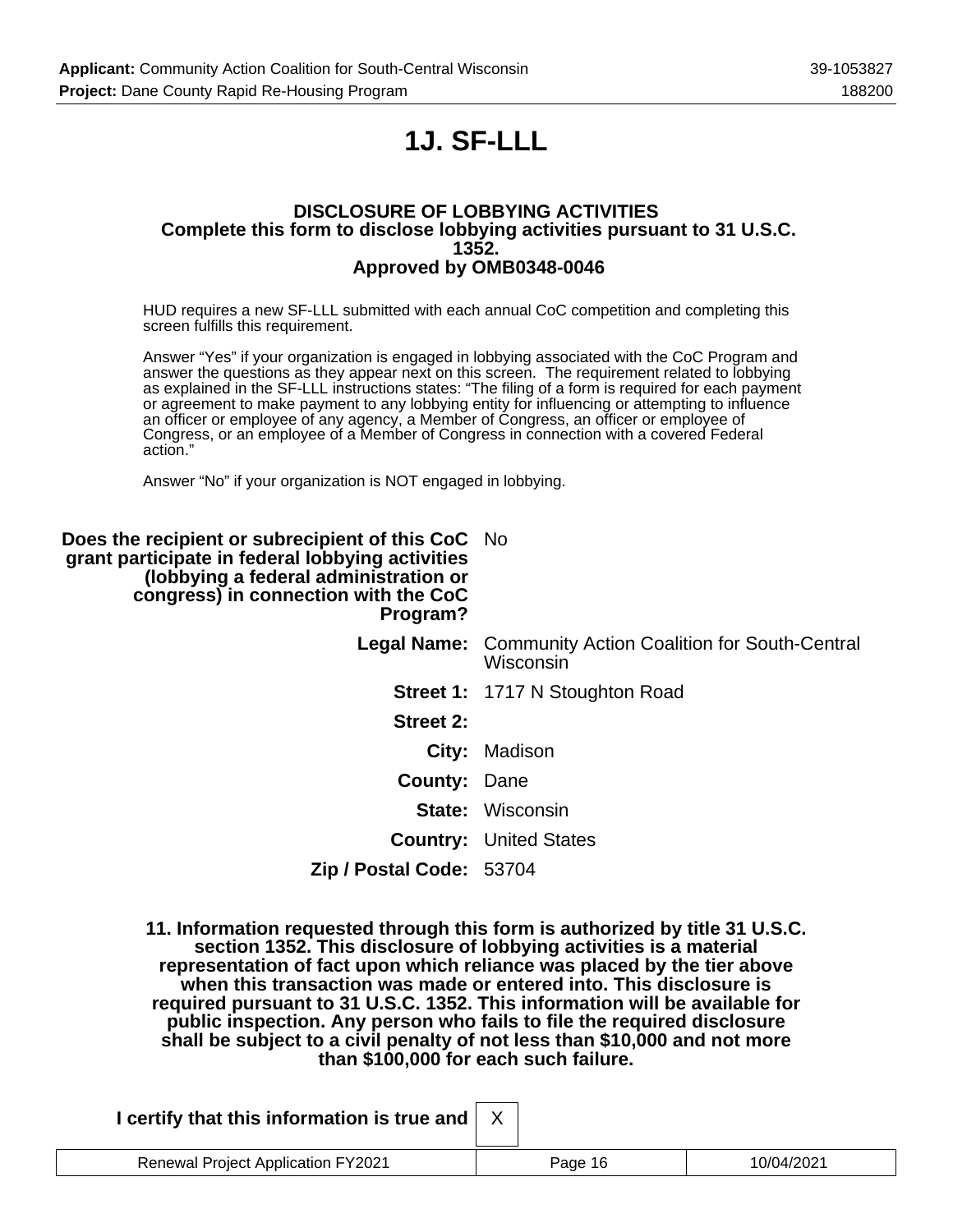| complete.                                                         |                                                                                 |
|-------------------------------------------------------------------|---------------------------------------------------------------------------------|
| <b>Authorized Representative</b>                                  |                                                                                 |
| <b>Prefix: Ms.</b>                                                |                                                                                 |
| First Name: Amber                                                 |                                                                                 |
| <b>Middle Name:</b>                                               |                                                                                 |
| <b>Last Name: Duddy</b>                                           |                                                                                 |
| Suffix:                                                           |                                                                                 |
|                                                                   | <b>Title:</b> Executive Director                                                |
| <b>Telephone Number:</b> (608) 246-4730<br>(Format: 123-456-7890) |                                                                                 |
| (Format: 123-456-7890)                                            | <b>Fax Number:</b> (608) 246-4760                                               |
|                                                                   | <b>Email:</b> cac@cacscw.org                                                    |
|                                                                   | Signature of Authorized Official: Considered signed upon submission in e-snaps. |
| Date Signed: 10/04/2021                                           |                                                                                 |

| <b>Renewal Project Application FY2021</b> | Page <sup>1-</sup> | 10/04/2021 |
|-------------------------------------------|--------------------|------------|
|-------------------------------------------|--------------------|------------|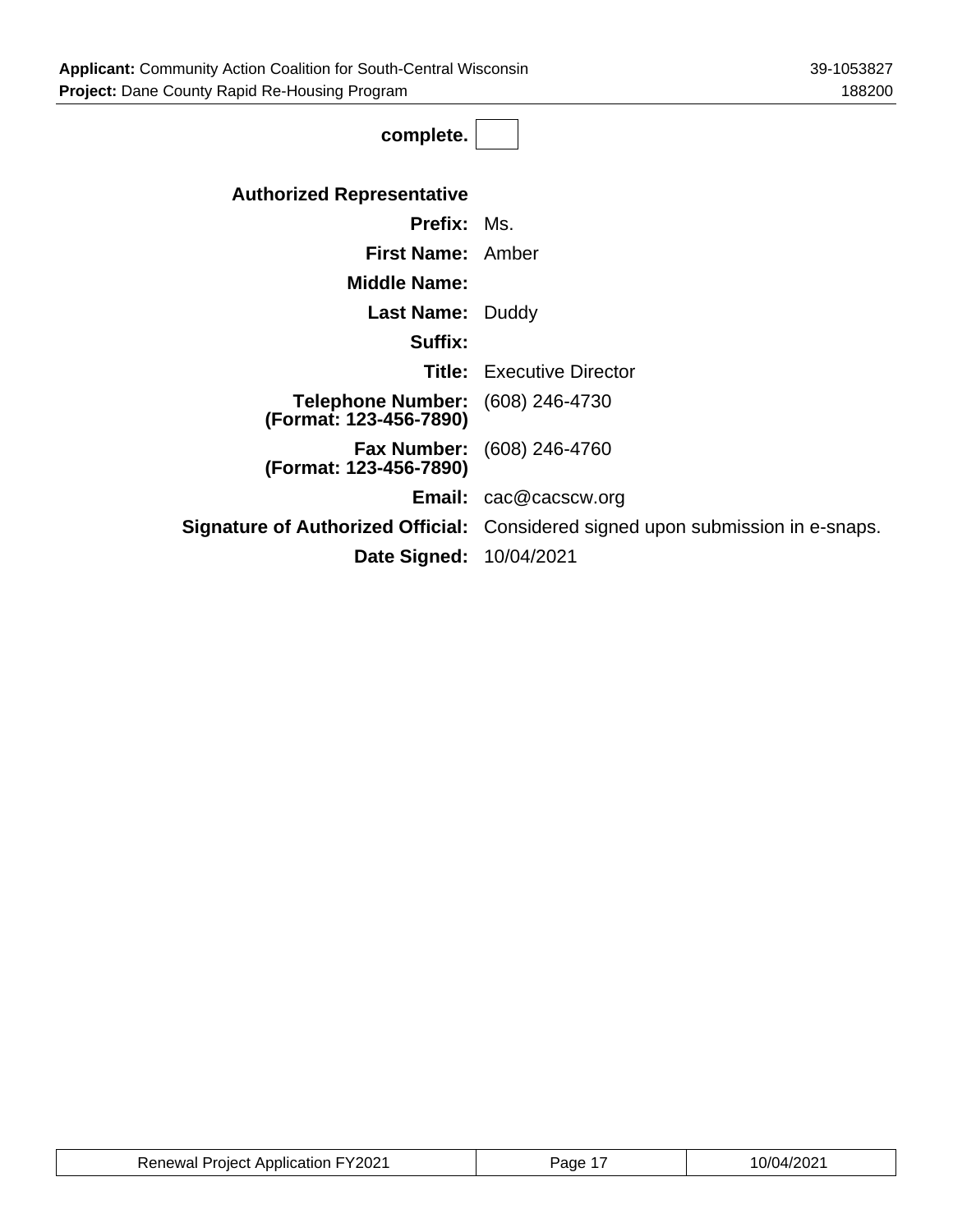## **IK. SF-424B**

## **(SF-424B) ASSURANCES - NON-CONSTRUCTION PROGRAMS**

### **OMB Number: 4040-0007 Expiration Date: 02/28/2022**

NOTE: Certain of these assurances may not be applicable to your project or program. If you have questions, please contact the awarding agency. Further, certain Federal awarding agencies may require applicants to certify to additional assurances. If such is the case, you will be notified.

As the duly authorized representative of the applicant, I certify that the applicant:

**1. Has the legal authority to apply for Federal assistance and the institutional, managerial and financial capability (including funds sufficient to pay the non-Federal share of project cost) to ensure proper planning, management and completion of the project described in this application.**

**2. Will give the awarding agency, the Comptroller General of the United States and, if appropriate, the State, through any authorized representative, access to and the right to examine all records, books, papers, or documents related to the award; and will establish a proper accounting system in accordance with generally accepted accounting standards or agency directives.**

**3. Will establish safeguards to prohibit employees from using their positions for a purpose that constitutes or presents the appearance of personal or organizational conflict of interest, or personal gain.**

**4. Will initiate and complete the work within the applicable time frame after receipt of approval of the awarding agency.**

**5. Will comply with the Intergovernmental Personnel Act of 1970 (42 U.S.C. §§4728-4763) relating to prescribed standards for merit systems for programs funded under one of the 19 statutes or regulations specified in Appendix A of OPM's Standards for a Merit System of Personnel Administration (5 C.F.R. 900, Subpart F).**

**6. Will comply with all Federal statutes relating to nondiscrimination. These include but are not limited to: (a) Title VI of the Civil Rights Act of 1964 (P.L. 88-352) which prohibits discrimination on the basis of race, color or national origin; (b) Title IX of the Education Amendments of 1972, as amended (20 U.S.C.§§1681-1683, and 1685-1686), which prohibits discrimination on the basis of sex; (c) Section 504 of the Rehabilitation Act of 1973, as amended (29 U.S.C. §794), which prohibits discrimination on the basis of handicaps; (d) the Age Discrimination Act of 1975, as amended (42 U.S.C. §§6101-6107), which prohibits discrimination on the basis of age; (e) the Drug Abuse Office and Treatment Act of 1972 (P.L. 92-255), as amended, relating to nondiscrimination on the basis of drug abuse; (f) the Comprehensive Alcohol Abuse and Alcoholism Prevention, Treatment and Rehabilitation Act of 1970 (P.L. 91-616), as amended, relating to nondiscrimination**

**on the basis of alcohol abuse or alcoholism, (g) §§523 and 527 of the Public Health Service Act of 1912 (42 U.S.C. §§290 dd-3 and 290 ee-3), as amended, relating to confidentiality of alcohol and drug abuse patient records; (h) Title VIII of the Civil Rights Act of 1968 (42 U.S.C. §§3601 et seq.), as amended, relating to nondiscrimination in the sale, rental or financing of housing; (i) any other nondiscrimination provisions in the specific statute(s) under which application for Federal assistance is being made; and, (j) the requirements of any other nondiscrimination statute(s) which may apply to the application.**

**7. Will comply, or has already complied, with the requirements of Titles II and III of the Uniform Relocation Assistance and Real Property Acquisition Policies Act of 1970 (P.L. 91-646) which provide for fair and equitable treatment of persons displaced or whose property is acquired as a result of Federal or federally-assisted programs. These requirements apply to all interests in real property acquired for project purposes regardless of Federal participation in purchases.**

| <b>Renewal Project Application FY2021</b> | Page 18 | 10/04/2021 |
|-------------------------------------------|---------|------------|
|-------------------------------------------|---------|------------|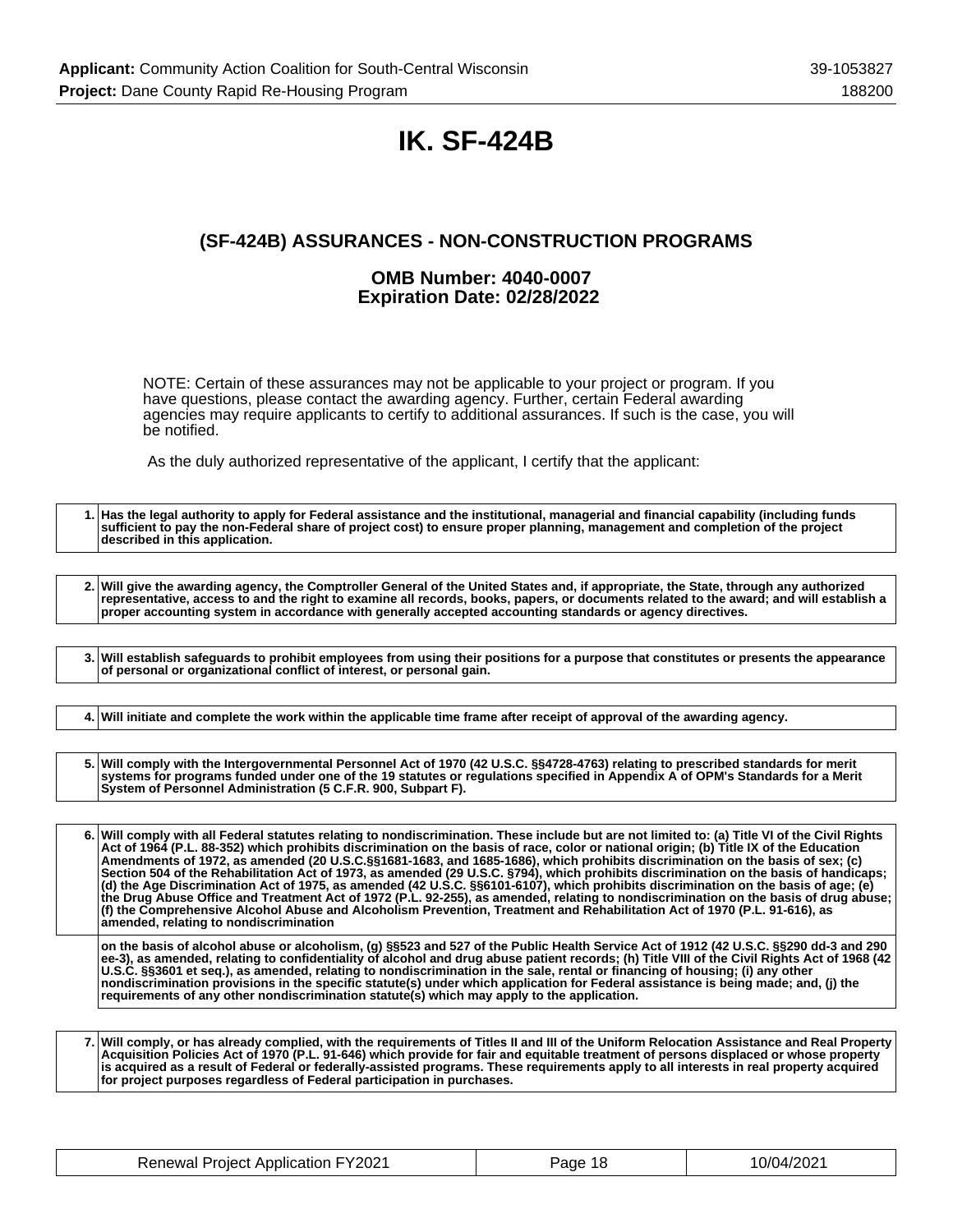**8. Will comply, as applicable, with provisions of the Hatch Act (5 U.S.C. §§1501-1508 and 7324-7328) which limit the political activities of employees whose principal employment activities are funded in whole or in part with Federal funds.**

**9. Will comply, as applicable, with the provisions of the Davis-Bacon Act (40 U.S.C. §§276a to 276a-7), the Copeland Act (40 U.S.C. §276c and 18 U.S.C. §874), and the Contract Work Hours and Safety Standards Act (40 U.S.C. §§327¬333), regarding labor standards for federally-assisted construction subagreements.**

**10. Will comply, if applicable, with flood insurance purchase requirements of Section 102(a) of the Flood Disaster Protection Act of 1973 (P.L. 93-234) which requires recipients in a special flood hazard area to participate in the program and to purchase flood insurance if the total cost of insurable construction and acquisition is \$10,000 or more.**

**11. Will comply with environmental standards which may be prescribed pursuant to the following: (a) institution of environmental quality control measures under the National Environmental Policy Act of 1969 (P.L. 91-190) and Executive Order (EO) 11514; (b) notification of violating facilities pursuant to EO 11738; (c) protection of wetlands pursuant to EO 11990; (d) evaluation of flood hazards in floodplains in accordance with EO 11988; (e) assurance of project consistency with the approved State management program developed under the Coastal Zone Management Act of 1972 (16 U.S.C. §§1451 et seq.); (f) conformity of Federal actions to State (Clean Air) Implementation Plans under Section 176(c) of the Clean Air Act of 1955, as amended (42 U.S.C. §§7401 et seq.); (g) protection of underground sources of drinking water under the Safe Drinking Water Act of 1974, as amended (P.L. 93-523); and, (h) protection of endangered species under the Endangered Species Act of 1973, as amended (P.L. 93¬205).**

**12. Will comply with the Wild and Scenic Rivers Act of 1968 (16 U.S.C. §§1271 et seq.) related to protecting components or potential components of the national wild and scenic rivers system.**

**13. Will assist the awarding agency in assuring compliance with Section 106 of the National Historic Preservation Act of 1966, as amended (16 U.S.C. §470), EO 11593 (identification and protection of historic properties), and the Archaeological and Historic Preservation Act of 1974 (16 U.S.C. §§469a-1 et seq.).**

**14. Will comply with P.L. 93-348 regarding the protection of human subjects involved in research, development, and related activities supported by this award of assistance.**

**15. Will comply with the Laboratory Animal Welfare Act of 1966 (P.L. 89-544, as amended, 7 U.S.C. §§2131 et seq.) pertaining to the care, handling, and treatment of warm blooded animals held for research, teaching, or other activities supported by this award of assistance.**

**16. Will comply with the Lead-Based Paint Poisoning Prevention Act (42 U.S.C. §§4801 et seq.) which prohibits the use of lead-based paint in construction or rehabilitation of residence structures.**

**17. Will cause to be performed the required financial and compliance audits in accordance with the Single Audit Act Amendments of 1996 and OMB Circular No. A-133, "Audits of States, Local Governments, and Non-Profit Organizations."**

**18. Will comply with all applicable requirements of all other Federal laws, executive orders, regulations, and policies governing this program.**

**19. Will comply with the requirements of Section 106(g) of the Trafficking Victims Protection Act (TVPA) of 2000, as amended (22 U.S.C. 7104) which prohibits grant award recipients or a sub-recipient from (1) Engaging in severe forms of trafficking in persons during the period of time that the award is in effect (2) Procuring a commercial sex act during the period of time that the award is in effect or (3) Using forced labor in the performance of the award or subawards under the award.**

X

| As the duly authorized representative of the |  |
|----------------------------------------------|--|
| applicant, I certify:                        |  |

**Authorized Representative for:** Community Action Coalition for South-Central Wisconsin<sup>1</sup>

**Prefix:** Ms.

| on FY2021 ان<br>⊰enewal<br><b>Project Application</b> | 1 C.<br>age<br>. . | 10/04/202 <sup>4</sup> |
|-------------------------------------------------------|--------------------|------------------------|
|-------------------------------------------------------|--------------------|------------------------|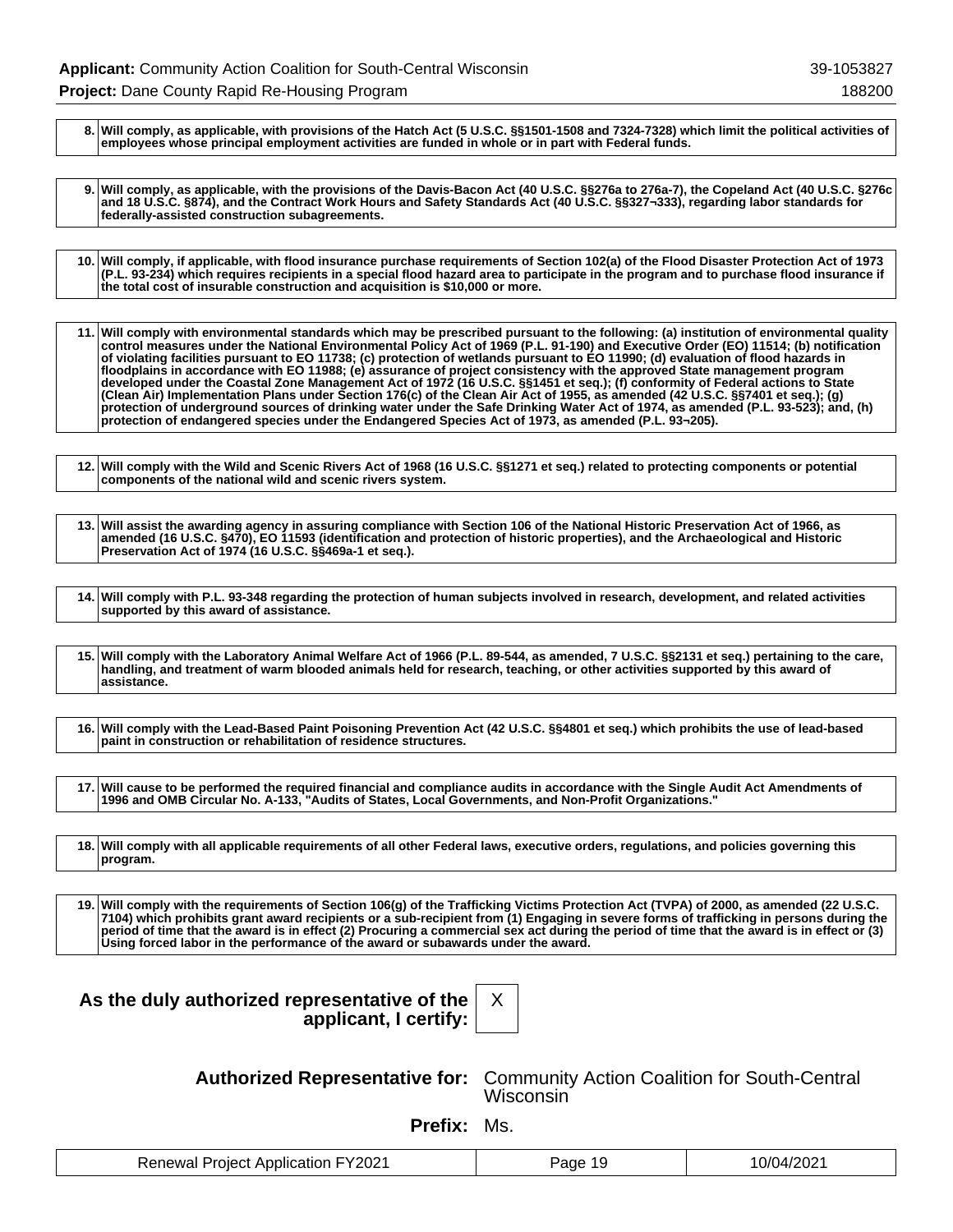| <b>First Name: Amber</b> |                                                                                            |
|--------------------------|--------------------------------------------------------------------------------------------|
| <b>Middle Name:</b>      |                                                                                            |
| <b>Last Name: Duddy</b>  |                                                                                            |
| Suffix:                  |                                                                                            |
|                          | <b>Title:</b> Executive Director                                                           |
|                          | Signature of Authorized Certifying Official: Considered signed upon submission in e-snaps. |
| Date Signed: 10/04/2021  |                                                                                            |

| <b>Renewal Project Application FY2021</b> | Page 20 | 10/04/2021 |
|-------------------------------------------|---------|------------|
|-------------------------------------------|---------|------------|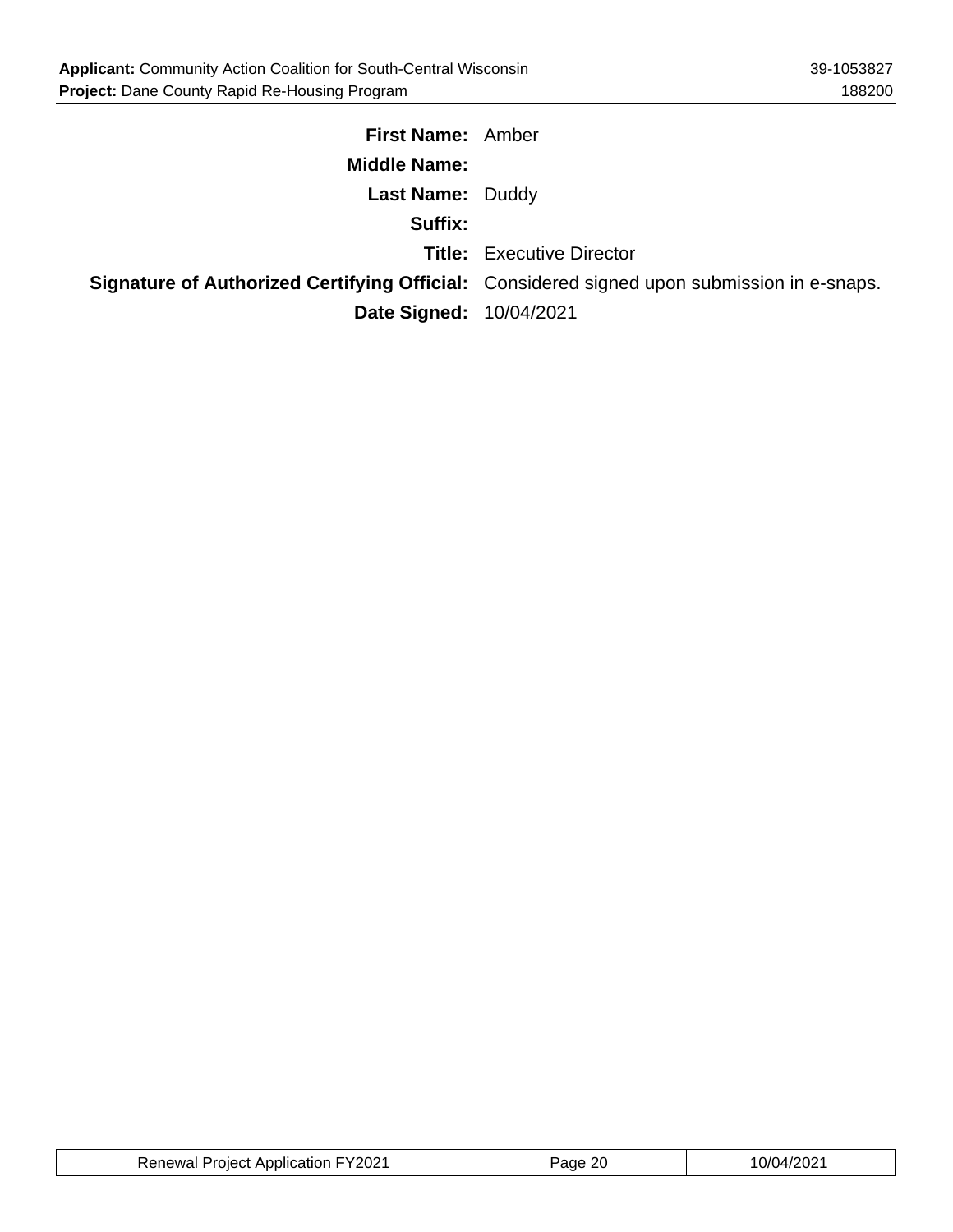## **Information About Submission without Changes**

Follow the instructions below making note of the exceptions and limitations to the "Submit Without Changes" process.

 In general, HUD expects a project's proposed project application information will remain the same from year-to-year unless changes are directed by HUD or approved through the grant agreement amendment process. However, HUD expects applicants to carefully review their information to determine if submitting without changes accurately reflects the expiring grant requesting renewal.

 Due to e-snaps limitations, only previously submitted renewal applications can import data into the FY 2021 renewal project application. The data from previously submitted new and renewal project applications can be imported into a FY 2021 renewal project application. The "Submit without Changes" process is not applicable for:

- first time renewing project applications
- a project application that did not import last FY 2019 information

 - a project that had Issues or Conditions that were addressed in FY 2019 Post-Award and updates need to be reflected in the FY 2021 project application

 - a project that had amendments approved in FY 2019 or FY 2020 that need to be reflected in the FY 2021 project application

 e-snaps will automatically be set to "Make Changes" and all questions on each screen must be updated.

 Renewal projects that brought forward data from FY 2019 and have either a Leasing budget, Operating budget or use HUD PAID RENTS (Actual Rents) instead of FMR MAY NOT use the "Submit Without Changes" process and e-snaps will automatically be set to "Make Changes". All Leasing and Operating budgets, along with Rental Assistance budgets that use HUD PAID Rent will need to be updated in the application. Refer to the GIW posted on the HUD Exchange for accurate budget information on leasing and operating budgets and refer to the HUD PAID RENT document sent by your field office from HUD HQ to accurately set your rental assistance budgets that use HUD PAID rents. This will only impact the FY 2021 competition.

 The e-snaps screens that remain "open" for required annual updates and do not affect applicants' ability to select "Submit without Changes" are:

- Recipient Performance Screen
- Consolidation and Expansion
- Screen 3A. Project Detail
- Screen 6D. Sources of Match
- All of Part 7: Attachments and Certification; and
- All of Part 8: Submission Summary.

 All other screens in Part 2 through Part 6 begin in "Read-Only" format and should be reviewed for accuracy; including any updates that were made to the 2019 or 2020 project during the CoC Post Award Issues and Conditions process or as amended. If all the imported data is accurate and no edits or updates are needed to any screens other than the mandatory screens and questions noted above, project applicants should select "Submit Without Changes" in Part 8. If project applicants imported data and do need to make updates to the information on one or more screens, they must navigate to Part 8: "Submission Without Changes" Screen, select "Make Changes", and check the box next to each relevant screen title to unlock screens for editing. After project applicants select the screens they intend to edit via checkboxes, click ""Save"" and those screens will be available for edit. Once a project applicant selects a checkbox and clicks ""Save"", the project applicant cannot uncheck the box.

 Please refer to the Detailed Instructions found on the left side menu of e-snaps or hud.gov to find more in depth information about applying under the FY 2021 CoC Competition.

| <b>Renewal Project Application FY2021</b> | Page 21 | 10/04/2021 |
|-------------------------------------------|---------|------------|
|-------------------------------------------|---------|------------|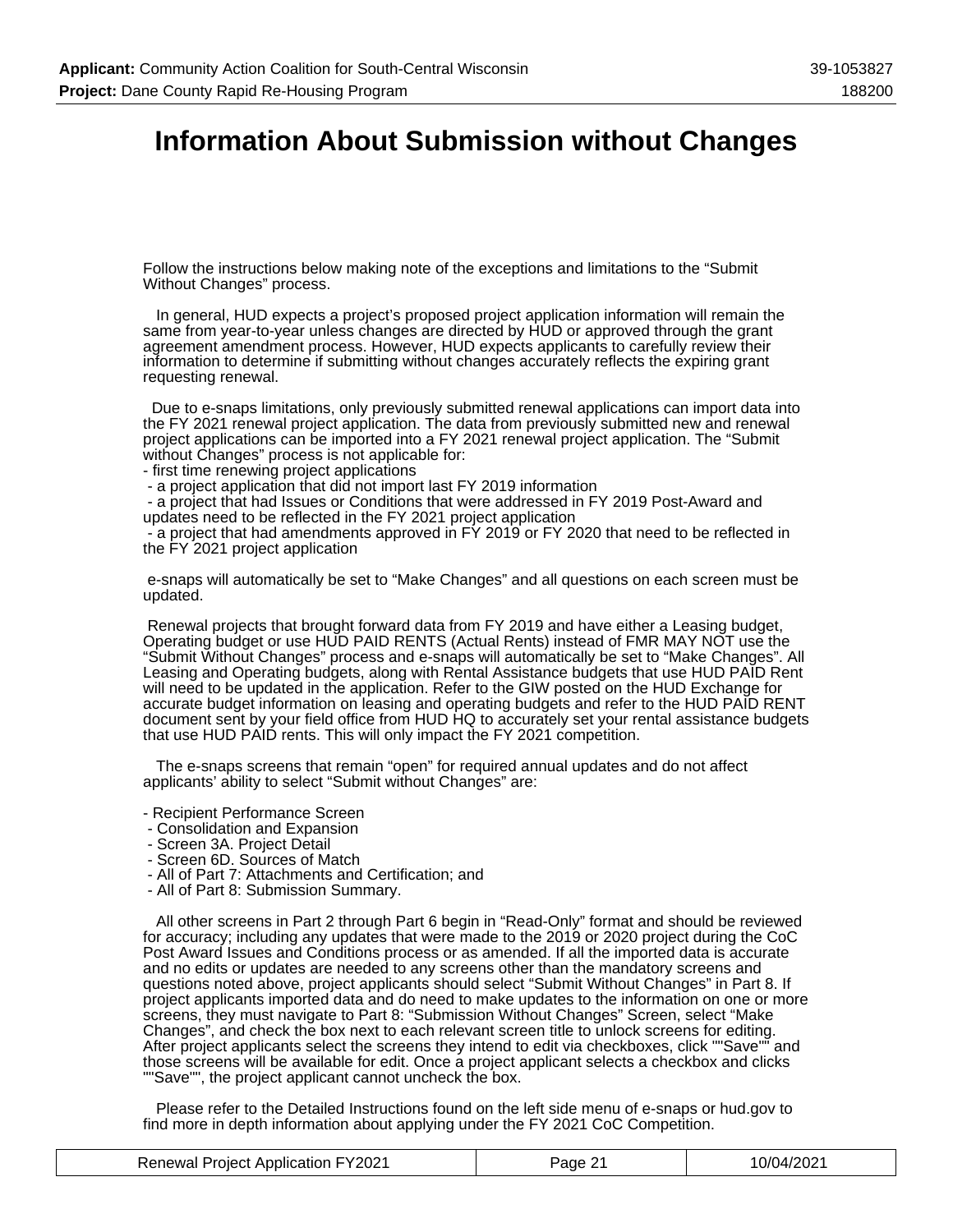# **Submission Without Changes**

### **1. Are the requested renewal funds reduced** No **from the previous award due to reallocation?**

**2. Do you wish to submit this application** Make changes **without making changes? Please refer to the guidelines below to inform you of the requirements.**

### **3. Specify which screens require changes by clicking the checkbox next to the name and then clicking the Save button.**

| Part 2 - Subrecipient Information              |              |
|------------------------------------------------|--------------|
| 2A. Subrecipients                              | $\mathsf X$  |
| Part 3 - Project Information                   |              |
| 3A. Project Detail                             | $\mathsf X$  |
| 3B. Description                                | X            |
| Part 4 - Housing Services and HMIS             |              |
| <b>4A. Services</b>                            | $\mathsf{X}$ |
| <b>4B. Housing Type</b>                        | X            |
| Part 5 - Participants and Outreach Information |              |
| 5A. Households                                 | $\mathsf X$  |
| 5B. Subpopulations                             | X            |
| Part 6 - Budget Information                    |              |
| <b>6A. Funding Request</b>                     | X            |
| <b>6C. Rental Assistance</b>                   | X            |
| 6D. Match                                      | $\mathsf{X}$ |
| 6E. Summary Budget                             | $\mathsf{X}$ |
| Part 7 - Attachment(s) & Certification         |              |
|                                                |              |

| un FY2021 مست<br>Application<br>Renewal<br>Project | ane<br>-- | $\blacksquare$<br>ືບ∠ |
|----------------------------------------------------|-----------|-----------------------|
|----------------------------------------------------|-----------|-----------------------|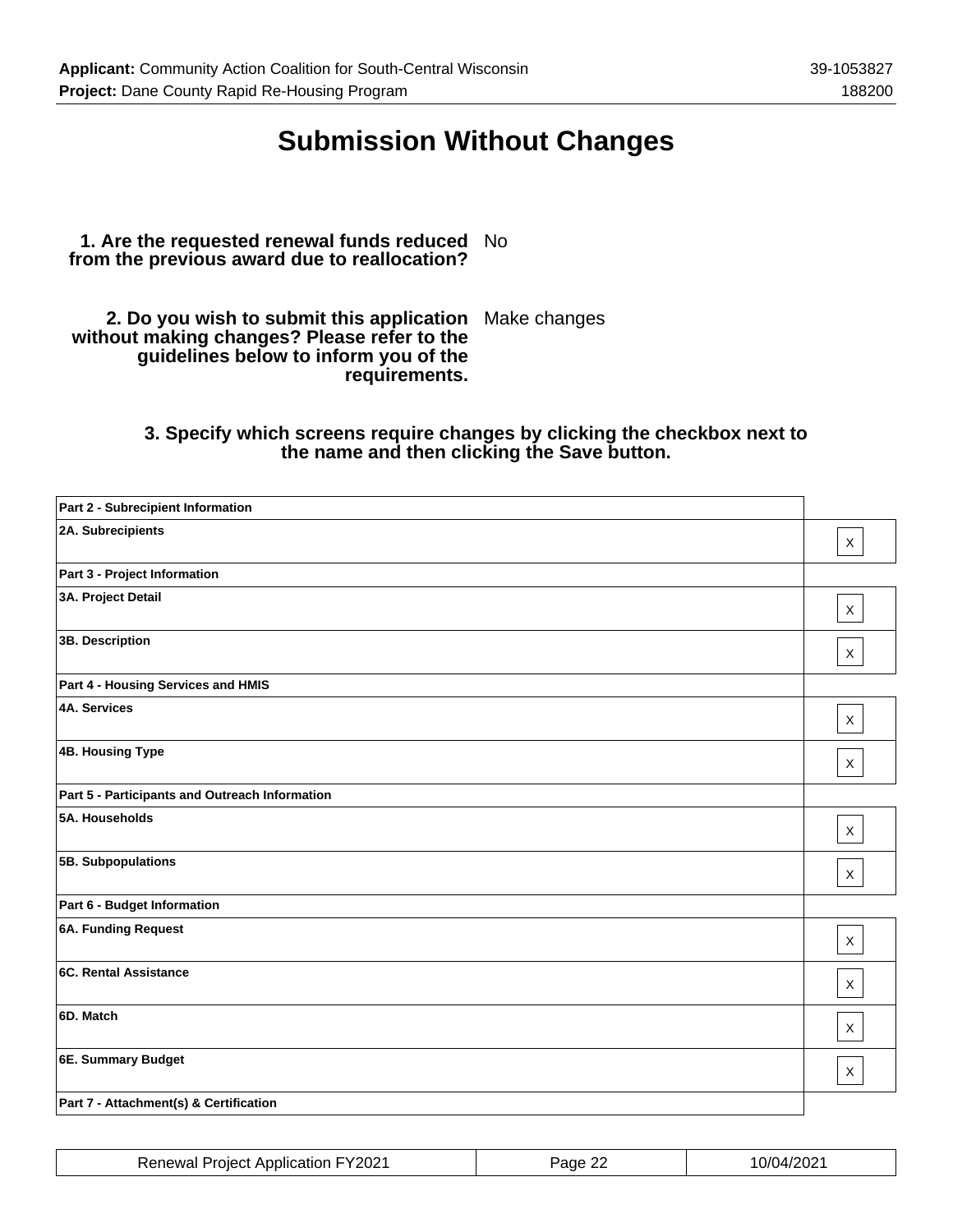## **7A. Attachment(s)** X **7B. Certification** X

**You have selected "Make Changes" to question #2 above. Provide a brief description of the changes that will be made to the project information screens (bullets are appropriate):**

no changes

 **You have selected "Make Changes." Once this screen is saved, you will be prohibited from "unchecking" any box that has been checked regardless of whether a change to data on the corresponding screen will be made.**

| <b>Renewal Project Application FY2021</b> | Page 23 | 10/04/2021 |
|-------------------------------------------|---------|------------|
|-------------------------------------------|---------|------------|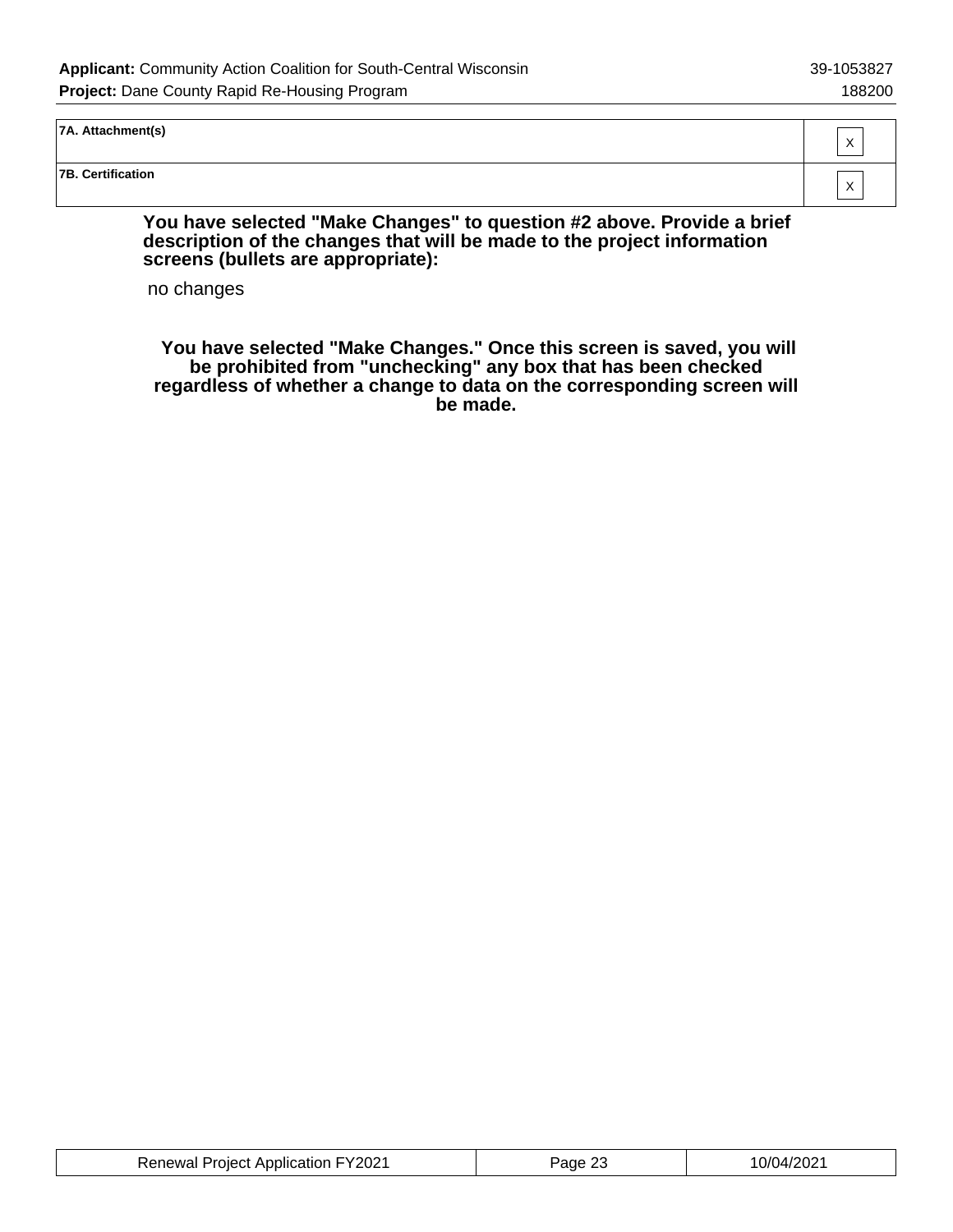## **Recipient Performance**

**1. Did you submit your previous year's** Yes **Annual Performance Report (APR) on time?**

**2. Do you have any unresolved HUD** No **Monitoring or OIG Audit finding(s) concerning any previous grant term related to this renewal project request?**

> **3. Do you draw funds quarterly for your** No **current renewal project?**

**3a. If no was selected, explain why CoC Program funds are not drawn quarterly.**

Funds are drawn monthly.

### **4. Have any funds remained available for** Yes **recapture by HUD for the most recently expired grant term related to this renewal project request?**

### **4a. If HUD recaptured funds provide an explanation.**

CAC had trouble finding affordable housing for participants, but has made changes and is hoping to alleviate that problem.

| <b>Renewal Project Application FY2021</b> | 'age | 10/04/2021 |
|-------------------------------------------|------|------------|
|-------------------------------------------|------|------------|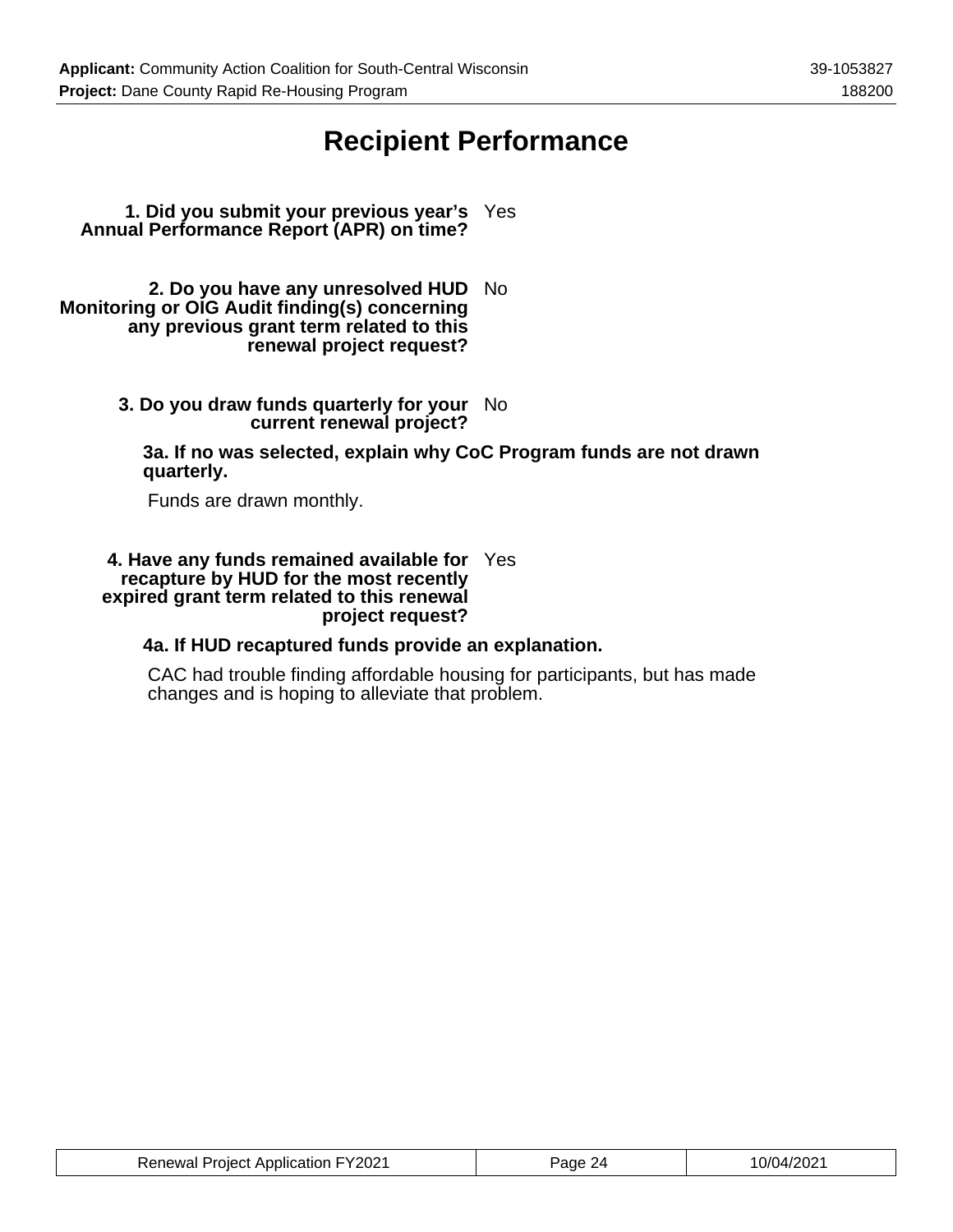## **Renewal Grant Consolidation or Renewal Grant Expansion**

The FY2021 CoC Competition will continue offering opportunities to expand or consolidate CoC projects. A few changes have occurred that differentiate the process from FY 2019.

1. Expansions and Consolidations will submit individual applications.

 a. Expansions will ONLY submit a Stand-Alone Renewal application and a Stand-Alone New application.

 b. Consolidations will ONLY submit individual renewal project applications, identifying the renewal application that will survive, and the renewal applications that will terminate. Up to 10 grants may be included in a consolidation.

 2. HUD HQ will combine the data (e.g., units, budgets) for Expansion or Consolidation requests from the individual project applications selected for conditional award and provide a data report with further instructions for the field office and conditional recipient.

### **1. Is this renewal project application** No **requesting to consolidate or expand?**

If "No" click on "Next" or "Save & Next" below to move to the next screen.

| <b>Renewal Project Application FY2021</b> | Page 25 | 10/04/2021 |
|-------------------------------------------|---------|------------|
|-------------------------------------------|---------|------------|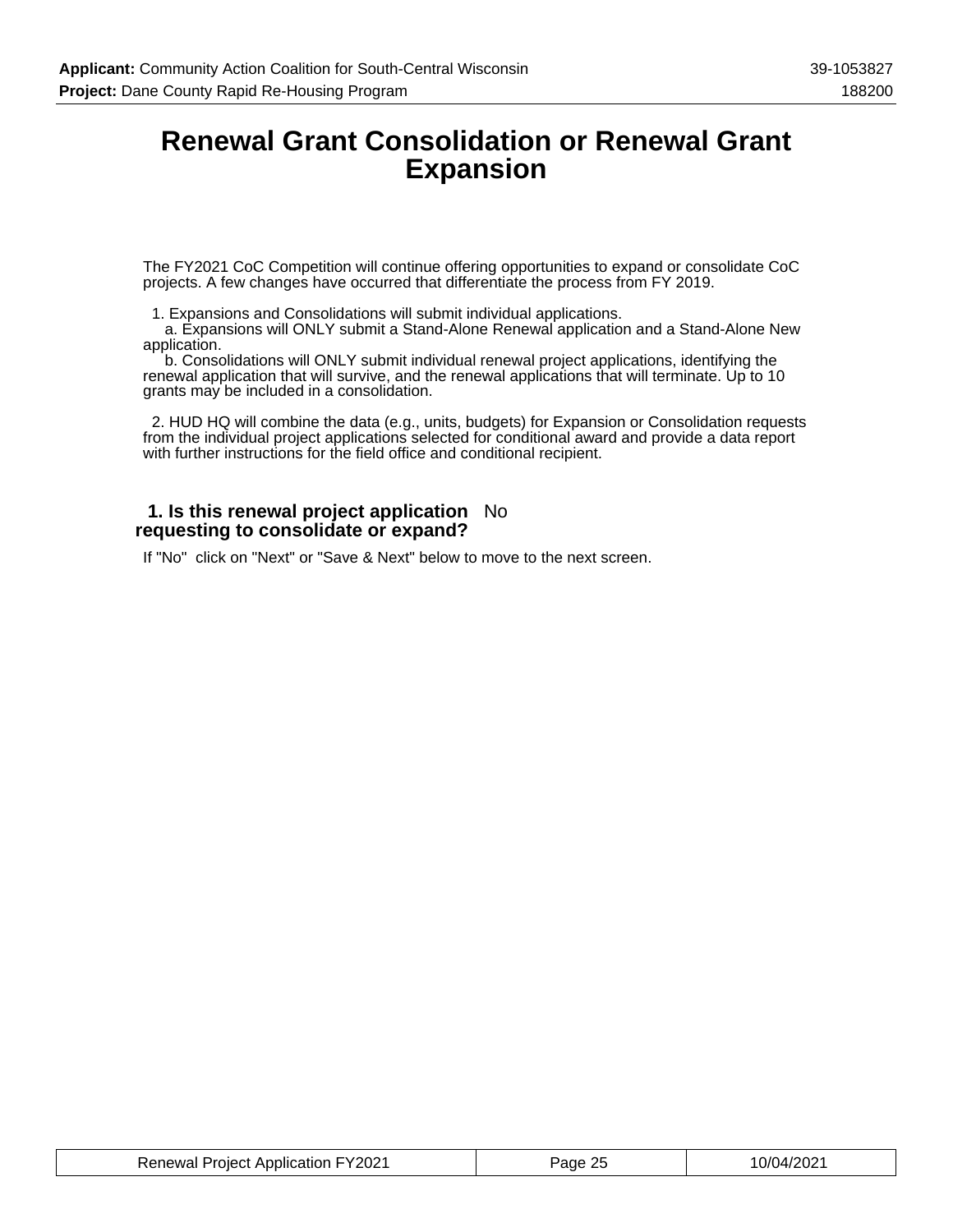# **2A. Project Subrecipients**

### **This form lists the subrecipient organization(s) for the project. To add a subrecipient, select the icon. To view or update subrecipient information already listed, select the view option.**

## **Total Expected Sub-Awards:** \$0

| Organization | <b>Type</b>                 | Sub-<br>Award<br><b>Amount</b> |
|--------------|-----------------------------|--------------------------------|
|              | This list contains no items |                                |

| <b>Renewal Project Application FY2021</b> | Page | 10/04/2021 |
|-------------------------------------------|------|------------|
|-------------------------------------------|------|------------|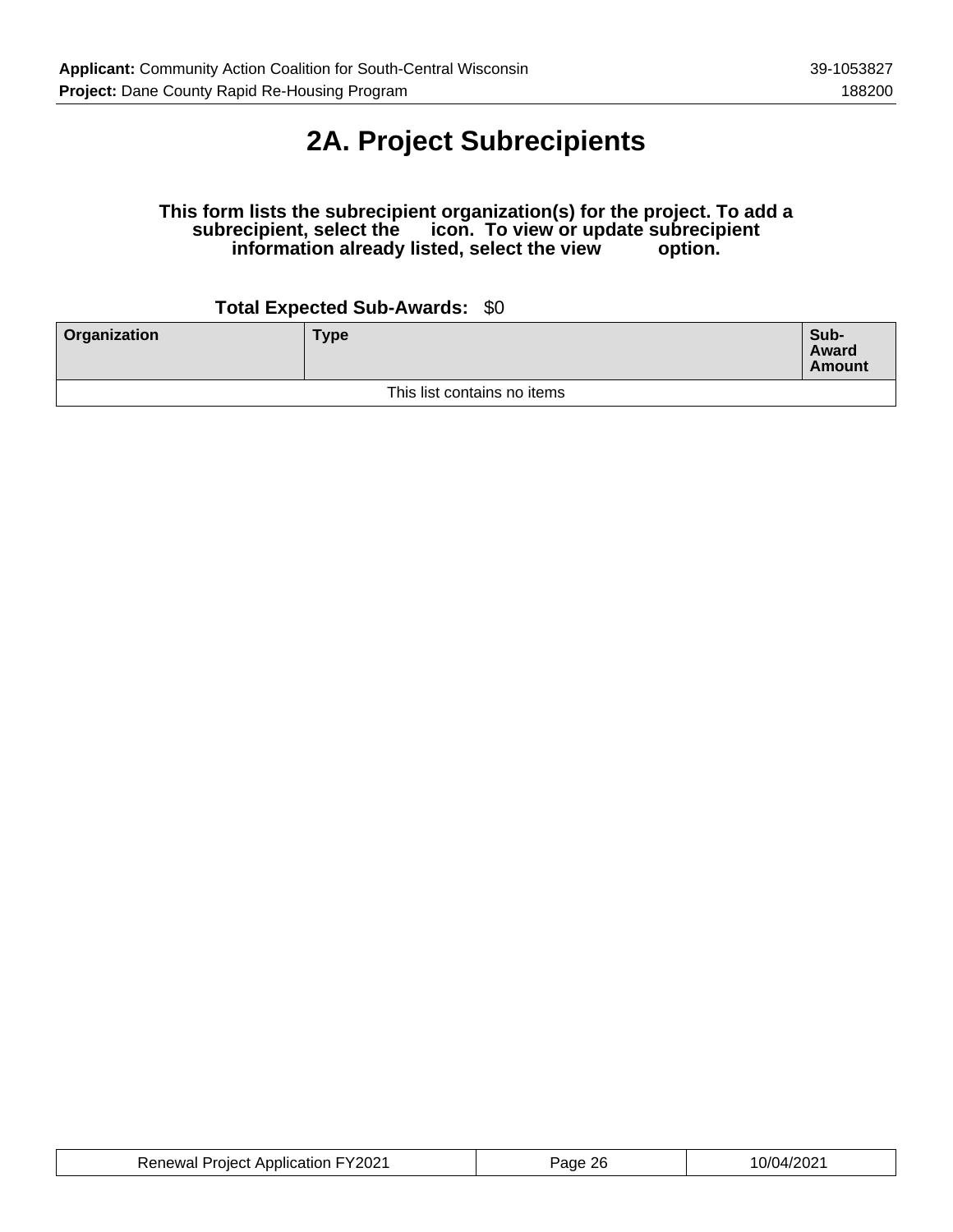# **3A. Project Detail**

## **1. Expiring Grant Project Identification** WI3910 **Number (PIN):**

(e.g., the "Federal Award Identifier" indicated on form 1A. Application Type)

**2. CoC Number and Name:** WI-503 - Madison/Dane County CoC

**3. CoC Collaborative Applicant Name:** City of Madison

**4. Project Name:** Dane County Rapid Re-Housing Program

**5. Project Status:** Standard

**6. Component Type:** PH

**6a. Select the type of PH project.** RRH

**7. Is your organization, or subrecipient, a** No **victim service provider defined in 24 CFR 578.3?**

| <b>Renewal Project Application FY2021</b> | Page 27 | 10/04/2021 |
|-------------------------------------------|---------|------------|
|-------------------------------------------|---------|------------|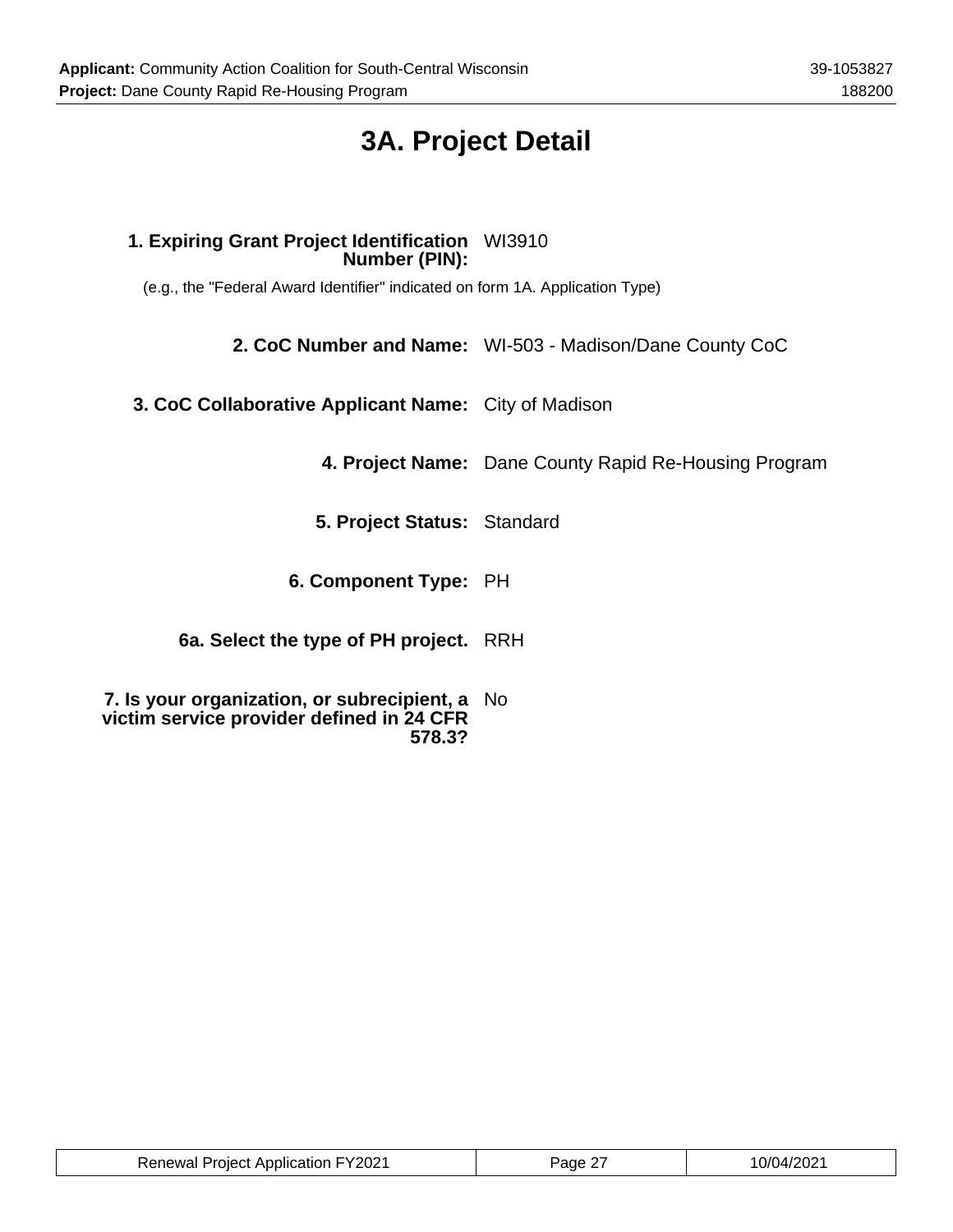# **3B. Project Description**

### **1. Provide a description that addresses the entire scope of the proposed project.**

Community Action Coalition's Rapid Re-Housing program in Dane County provides very low income, homeless households with case work support and financial assistance to facilitate the household's ability to obtain and maintain stable housing. Participants are selected from the Housing Action Coalition's by-name priority list for supportive housing services according to the Coordinated Entry list. Community Action Coalition has been operating its supportive housing programs in Dane County since 2012. Program enrollees are either residing in an emergency shelter or in a hotel/motel on a shelter voucher or are living in a place not meant for human habitation. The program's funding allows CAC to pay the entire rent for up to twelve months so the participant can work towards financial independence.

### **2. Check the appropriate box(s) if this project will have a specific subpopulation focus. (Select all that apply)**

| N/A - Project Serves All Subpopulations | Domestic Violence                     |  |
|-----------------------------------------|---------------------------------------|--|
| <b>Veterans</b>                         | <b>Substance Abuse</b>                |  |
| Youth (under 25)                        | Mental Illness                        |  |
| <b>Families with Children</b>           | <b>HIV/AIDS</b>                       |  |
|                                         | <b>Chronic Homeless</b>               |  |
|                                         | <b>Other (Click 'Save' to update)</b> |  |

## **3. Housing First**

## **3a. Does the project quickly move** Yes **participants into permanent housing**

### **3b. Does the project enroll program participants who have the following barriers? Select all that apply.**

| Having too little or little income                                                           |  |
|----------------------------------------------------------------------------------------------|--|
| Active or history of substance use                                                           |  |
| Having a criminal record with exceptions<br>for state-mandated restrictions                  |  |
| <b>History of victimization</b><br>(e.g. domestic violence, sexual assault, childhood abuse) |  |
| None of the above                                                                            |  |

### **3c. Will the project prevent program participant termination for the**

| <b>Renewal Project Application FY2021</b> | Page 28 | 10/04/2021 |
|-------------------------------------------|---------|------------|
|-------------------------------------------|---------|------------|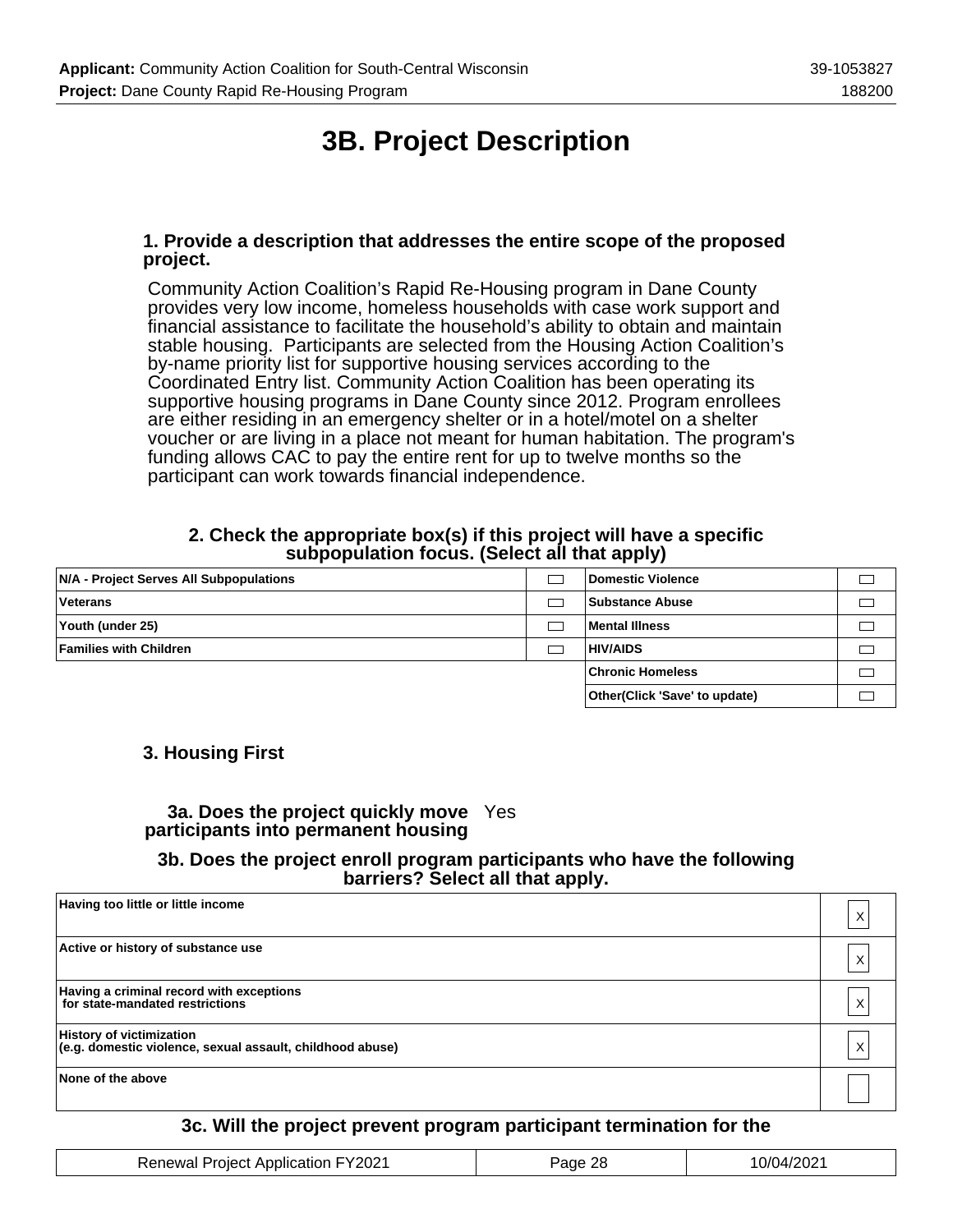## **following reasons? Select all that apply.**

| Failure to participate in supportive services                                                                               | Χ |
|-----------------------------------------------------------------------------------------------------------------------------|---|
| Failure to make progress on a service plan                                                                                  | Χ |
| Loss of income or failure to improve income                                                                                 |   |
| Any other activity not covered in a lease agreement typically found for unassisted persons in the project's geographic area | X |
| None of the above                                                                                                           |   |

#### **3d. Does the project follow a "Housing First" approach?** Yes

| <b>Renewal Project Application FY2021</b> | Page 29 | 10/04/2021 |
|-------------------------------------------|---------|------------|
|-------------------------------------------|---------|------------|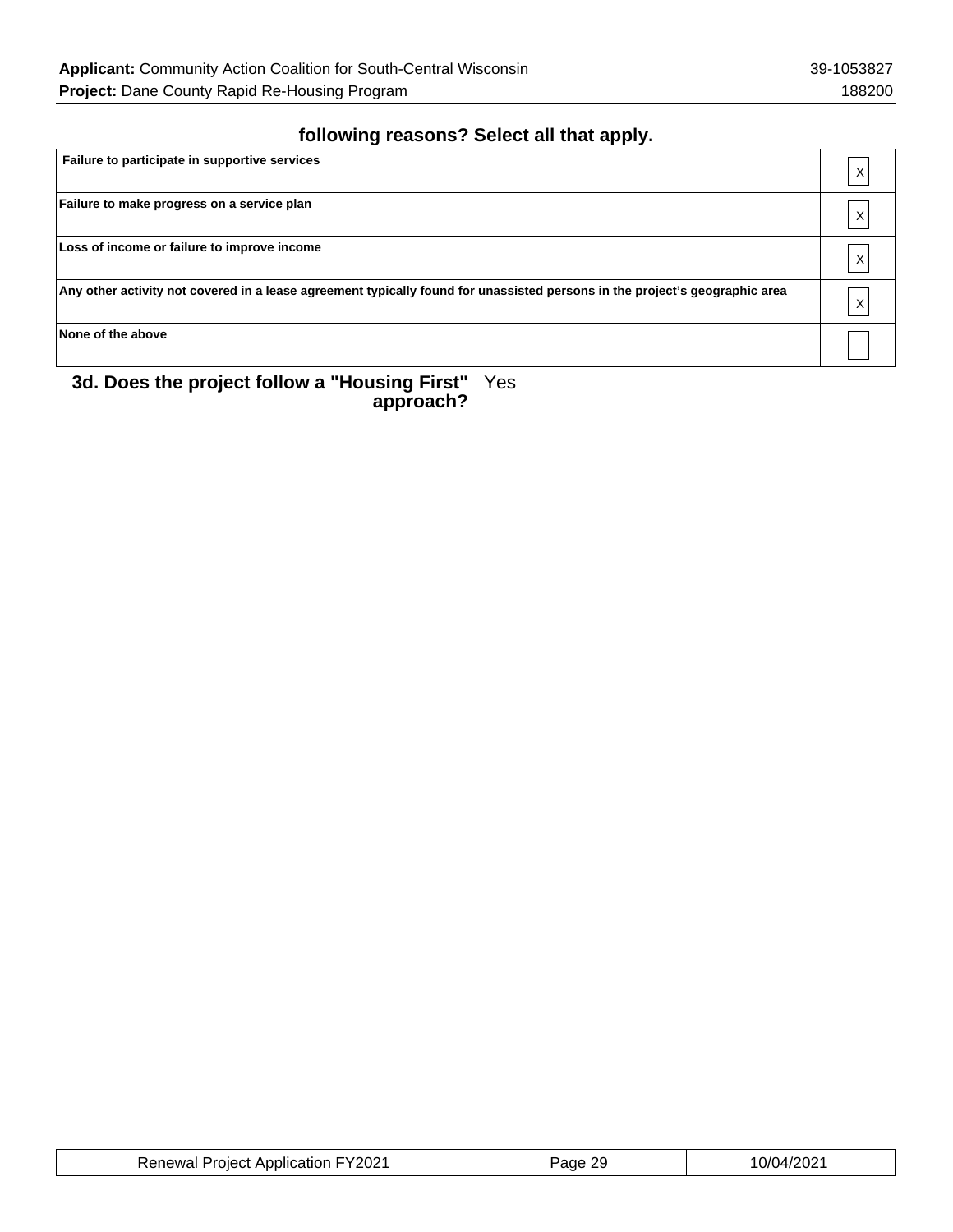# **4A. Supportive Services for Program Participants**

### **1. For all supportive services available to program participants, indicate who will provide them and how often they will be provided. Click 'Save' to update.**

| <b>Supportive Services</b>                    | <b>Provider</b> | Frequency |
|-----------------------------------------------|-----------------|-----------|
| <b>Assessment of Service Needs</b>            | Applicant       | As needed |
| <b>Assistance with Moving Costs</b>           | Applicant       | As needed |
| <b>Case Management</b>                        | Applicant       | As needed |
| <b>Child Care</b>                             | Non-Partner     | As needed |
| <b>Education Services</b>                     | Partner         | As needed |
| <b>Employment Assistance and Job Training</b> | Applicant       | As needed |
| Food                                          | Non-Partner     | As needed |
| <b>Housing Search and Counseling Services</b> | Applicant       | As needed |
| <b>Legal Services</b>                         | Non-Partner     | As needed |
| <b>Life Skills Training</b>                   | Non-Partner     | As needed |
| <b>Mental Health Services</b>                 | Non-Partner     | As needed |
| <b>Outpatient Health Services</b>             | Non-Partner     | As needed |
| <b>Outreach Services</b>                      | Non-Partner     | As needed |
| <b>Substance Abuse Treatment Services</b>     | Non-Partner     | As needed |
| <b>Transportation</b>                         | Non-Partner     | As needed |
| <b>Utility Deposits</b>                       | Applicant       | As needed |

**Identify whether the project includes the following activities:**

| 2. Transportation assistance to program<br>participants to attend mainstream benefit<br>appointments, employee training, or jobs?            | Yes |
|----------------------------------------------------------------------------------------------------------------------------------------------|-----|
| 3. Annual follow-up with program participants<br>to ensure mainstream benefits are received<br>and renewed?                                  | Yes |
| 4. Do program participants have access to Yes<br>SSI/SSDI technical assistance provided by<br>this project, subrecipient, or partner agency? |     |
| 4a. Has the staff person providing the<br>technical assistance completed SOAR<br>training in the past 24 months?                             | Yes |

| <b>Renewal Project Application FY2021</b> | Page 30 | 10/04/2021 |
|-------------------------------------------|---------|------------|
|-------------------------------------------|---------|------------|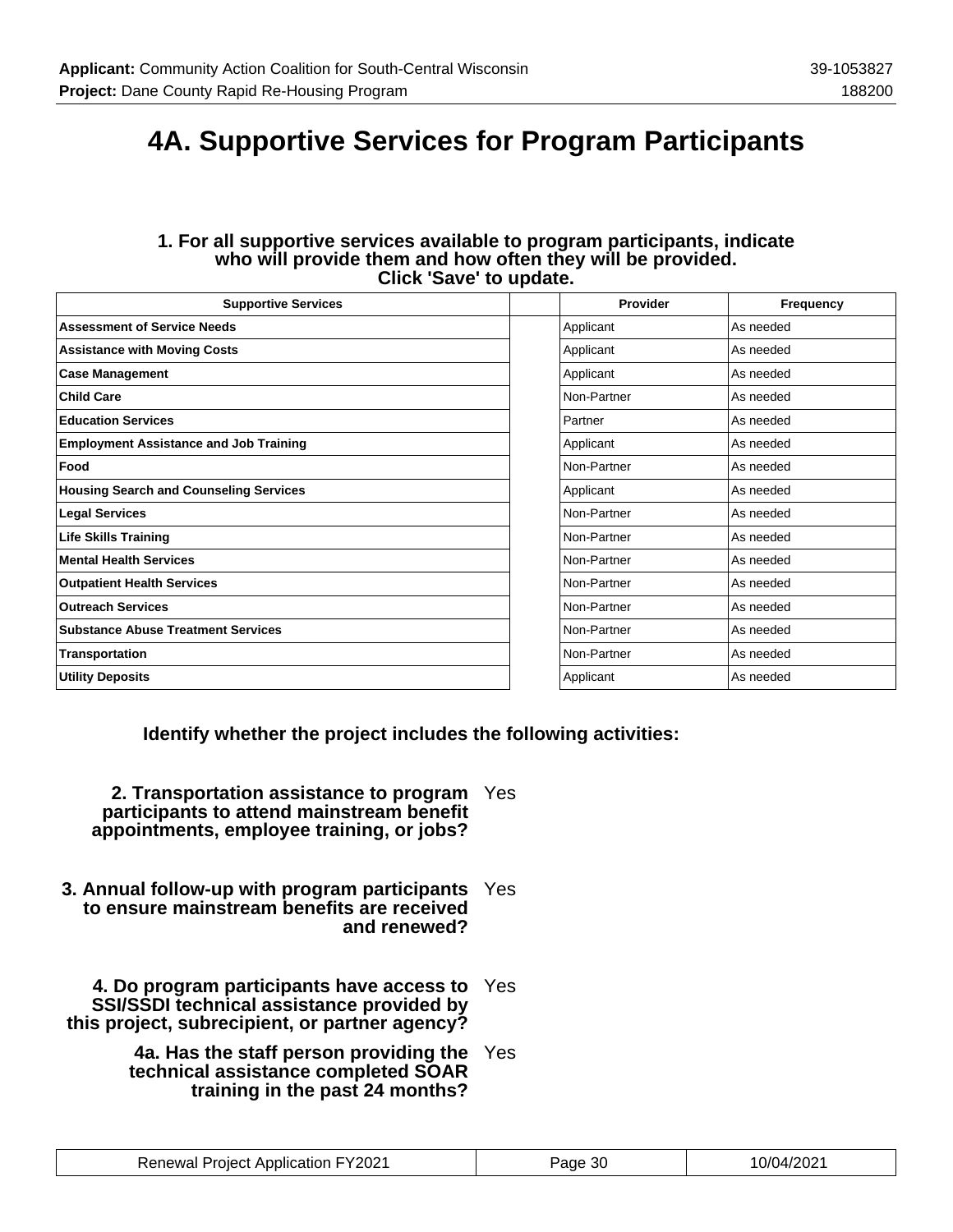# **4B. Housing Type and Location**

### **The following list summarizes each housing site in the project. To add a housing site to the list, select the icon. To view or update a housing site already listed, select the icon.**

**Total Units:** 11

**Total Beds:** 11

| <b>Housing Type</b>         | Housing Type (JOINT) | <b>Units</b> | <b>Beds</b> |
|-----------------------------|----------------------|--------------|-------------|
| Scattered-site apartments ( | ---                  | -            |             |

| <b>Renewal Project Application FY2021</b> | Page<br>◡ | 10/04/2021 |
|-------------------------------------------|-----------|------------|
|-------------------------------------------|-----------|------------|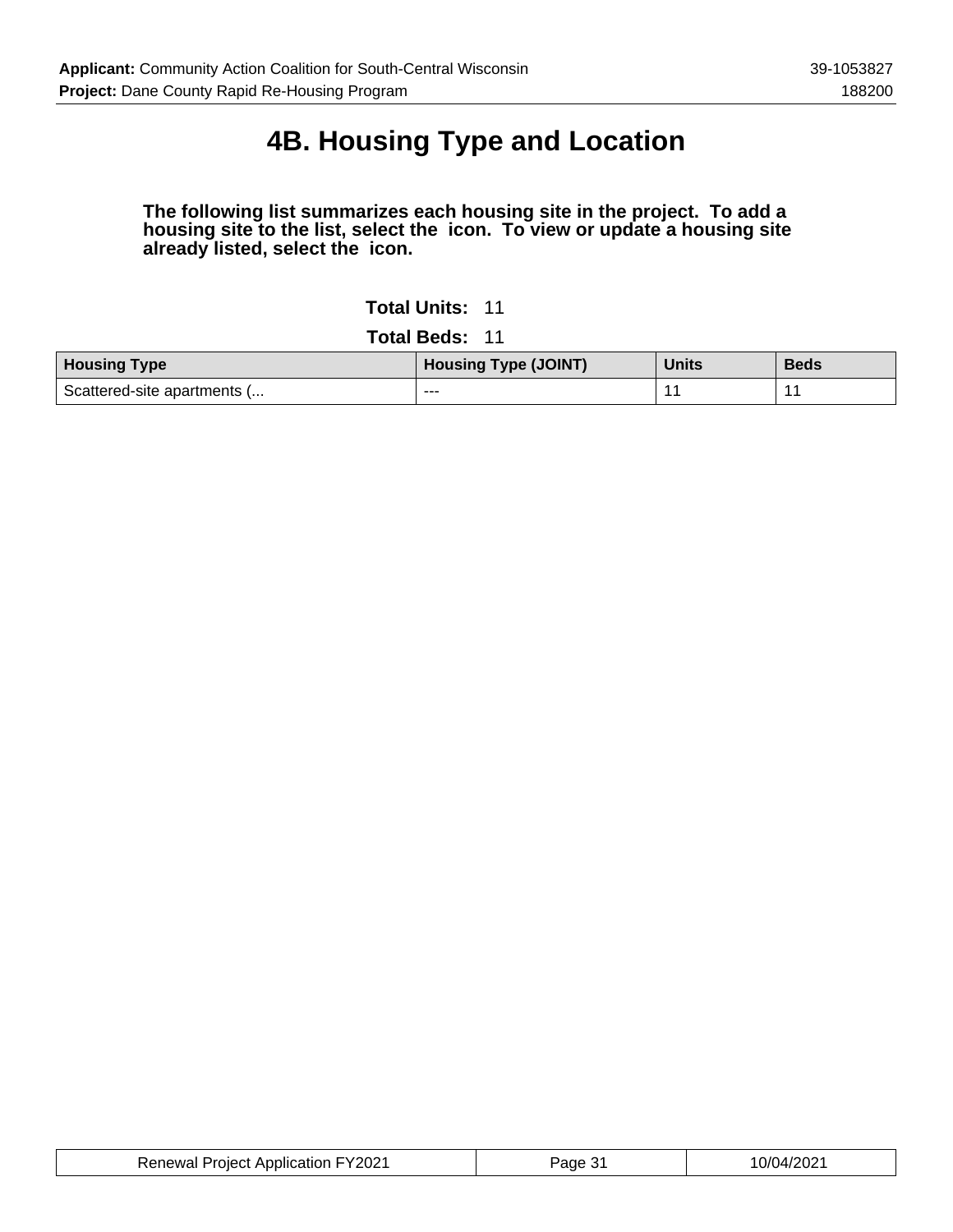# **4B. Housing Type and Location Detail**

**1. Housing Type:** Scattered-site apartments (including efficiencies)

### **2. Indicate the maximum number of units and beds available for program participants at the selected housing site.**

### **a. Units:** 11

**b. Beds:** 11

### **3. Address**

Project applicants must enter an address for all proposed and existing properties. If the location is not yet known, enter the expected location of the housing units. For Scattered-site and Singlefamily home housing, or for projects that have units at multiple locations, project applicants should enter the address where the majority of beds will be located or where the majority of beds are located as of the application submission. Where the project uses tenant-based rental assistance in the RRH portion, or if the address for scattered-site or single-family homes housing cannot be identified at the time of application, enter the address for the project's administration office. Projects serving victims of domestic violence, including human trafficking, must use a PO Box or other anonymous address to ensure the safety of participants.

> **Street 1:** 4101 E Towne Boulevard **Street 2: City:** Madison **State:** Wisconsin **ZIP Code:** 53704

### **4. Select the geographic area(s) associated with the address: (for multiple selections hold CTRL Key)**

553944 Madison

| <b>Renewal Project Application FY2021</b> | 'ane<br>υz | 10/r<br>14/2021،<br>ے∪∠' |
|-------------------------------------------|------------|--------------------------|
|-------------------------------------------|------------|--------------------------|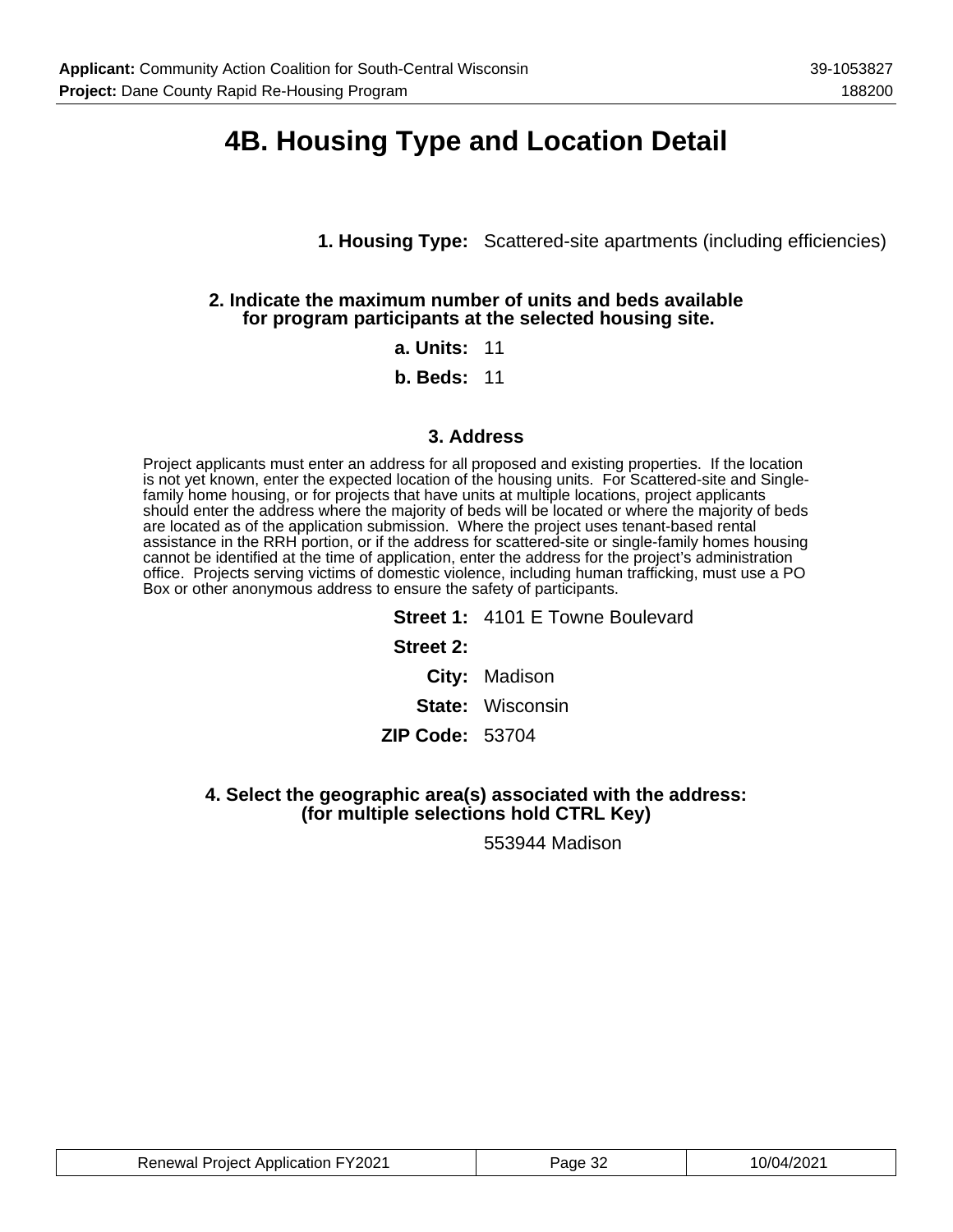# **5A. Program Participants - Households**



**Click Save to automatically calculate totals**

| <b>Renewal Project Application FY2021</b> | Page 33 | 10/04/2021 |
|-------------------------------------------|---------|------------|
|-------------------------------------------|---------|------------|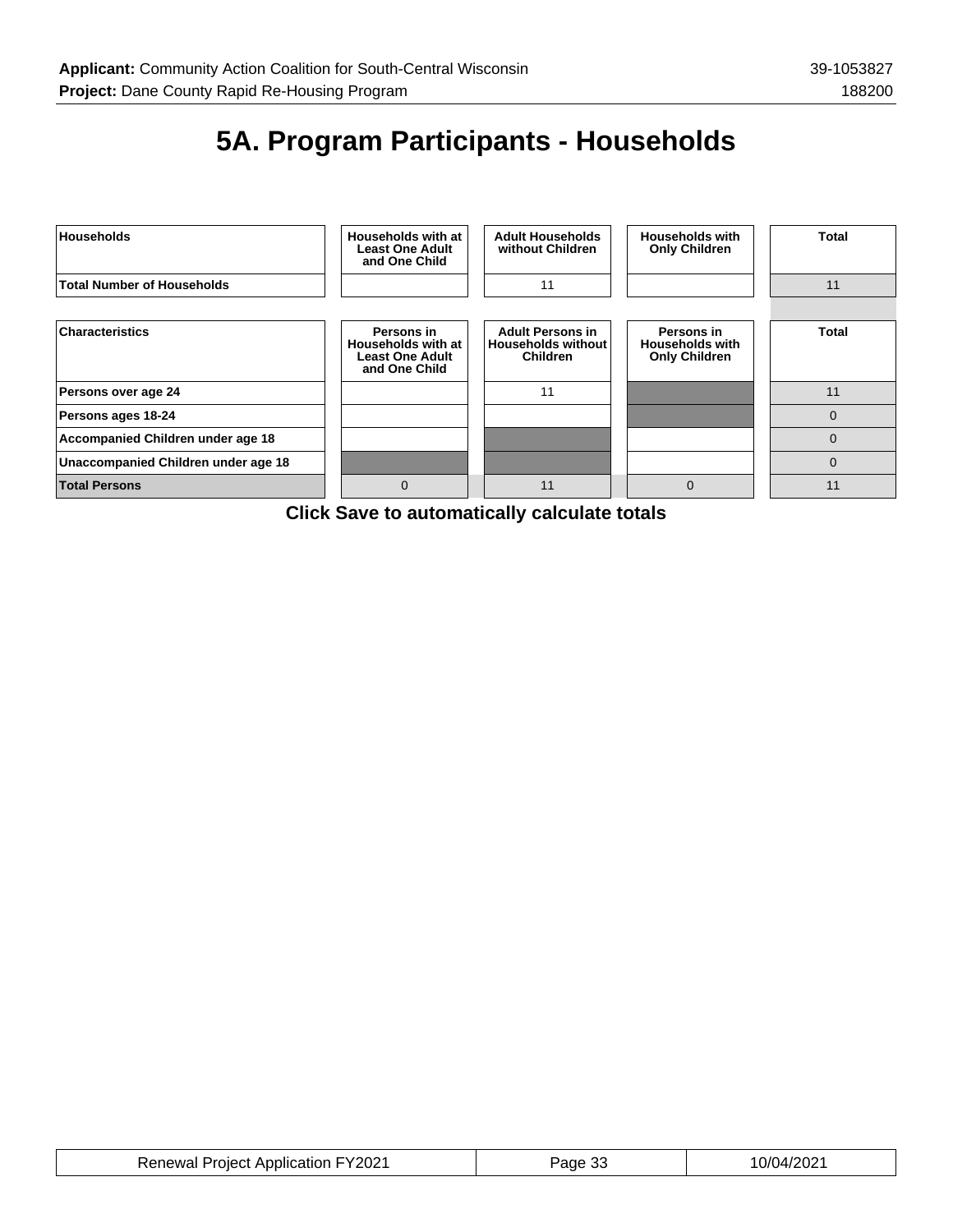# **5B. Program Participants - Subpopulations**

| <b>Characteristics</b> | <b>CH</b><br>(Not<br><i><b>Neterans</b></i> | <b>CH</b><br><b>Veterans</b> | Veterans  Chronic  <br>(Not CH) Substan | <b>ce</b><br><b>Abuse</b> | <b>HIV/AID</b><br>S | <b>Severely</b><br><b>Mentally</b><br>Ш | <b>DV</b> | <b>Physical</b><br><b>Disability</b> | Developmenta<br><b>Disability</b> | <b>Persons Not</b><br>Represented<br>by a<br>Listed<br>Subpopulatio |
|------------------------|---------------------------------------------|------------------------------|-----------------------------------------|---------------------------|---------------------|-----------------------------------------|-----------|--------------------------------------|-----------------------------------|---------------------------------------------------------------------|
| Persons over age 24    |                                             |                              |                                         |                           |                     |                                         |           |                                      |                                   |                                                                     |
| Persons ages 18-24     |                                             |                              |                                         |                           |                     |                                         |           |                                      |                                   |                                                                     |
| Children under age 18  |                                             |                              |                                         |                           |                     |                                         |           |                                      |                                   |                                                                     |
| <b>Total Persons</b>   | $\Omega$                                    |                              |                                         |                           | $\Omega$            | $\Omega$                                | $\Omega$  |                                      | $\Omega$                          |                                                                     |

## **Persons in Households with at Least One Adult and One Child**

## **Persons in Households without Children**

| <b>Characteristics</b> | <b>CH</b><br>(Not<br><b>Veterans</b> | <b>CH</b><br><b>∣Veterans</b> | <b>Veterans</b><br>(Not CH) Chronic | <b>Substan</b><br><b>ce</b><br><b>Abuse</b> | <b>HIV/AID</b><br>S | <b>Severely</b><br><b>Mentally</b><br>Ш | <b>DV</b> | <b>Disability</b> | Physical Developmenta<br><b>Disability</b> | <b>Persons Not</b><br>Represented<br>by a<br>Listed<br>Subpopulatio |
|------------------------|--------------------------------------|-------------------------------|-------------------------------------|---------------------------------------------|---------------------|-----------------------------------------|-----------|-------------------|--------------------------------------------|---------------------------------------------------------------------|
| Persons over age 24    | 11                                   |                               |                                     |                                             |                     |                                         |           |                   |                                            |                                                                     |
| Persons ages 18-24     |                                      |                               |                                     |                                             |                     |                                         |           |                   |                                            |                                                                     |
| <b>Total Persons</b>   | 11                                   |                               |                                     | $\Omega$                                    | $\Omega$            |                                         |           |                   |                                            | U                                                                   |

**Click Save to automatically calculate totals**

## **Persons in Households with Only Children**

| <b>Characteristics</b>                      | <b>CH</b><br>(Not<br><b>Veterans</b> | <b>CH</b><br>  Veterans | <b>Veterans</b><br>(Not CH) | <b>Chronic</b><br><b>Substan</b><br>ce<br>Abuse | <b>HIV/AID</b><br>s | <b>Severely</b><br><b>Mentally</b><br>ш | <b>DV</b> | <b>Physical</b><br><b>Disability</b> | Developmenta<br><b>Disability</b> | <b>Persons Not</b><br>Represented<br>by a<br>Listed<br>Subpopulatio |
|---------------------------------------------|--------------------------------------|-------------------------|-----------------------------|-------------------------------------------------|---------------------|-----------------------------------------|-----------|--------------------------------------|-----------------------------------|---------------------------------------------------------------------|
| <b>Accompanied Children under</b><br>age 18 |                                      |                         |                             |                                                 |                     |                                         |           |                                      |                                   |                                                                     |
| Unaccompanied Children<br>under age 18      |                                      |                         |                             |                                                 |                     |                                         |           |                                      |                                   |                                                                     |
| <b>Total Persons</b>                        |                                      |                         |                             | 0                                               |                     |                                         |           |                                      |                                   |                                                                     |

| <b>Renewal Project Application FY2021</b> | Page 34 | 10/04/2021 |
|-------------------------------------------|---------|------------|
|-------------------------------------------|---------|------------|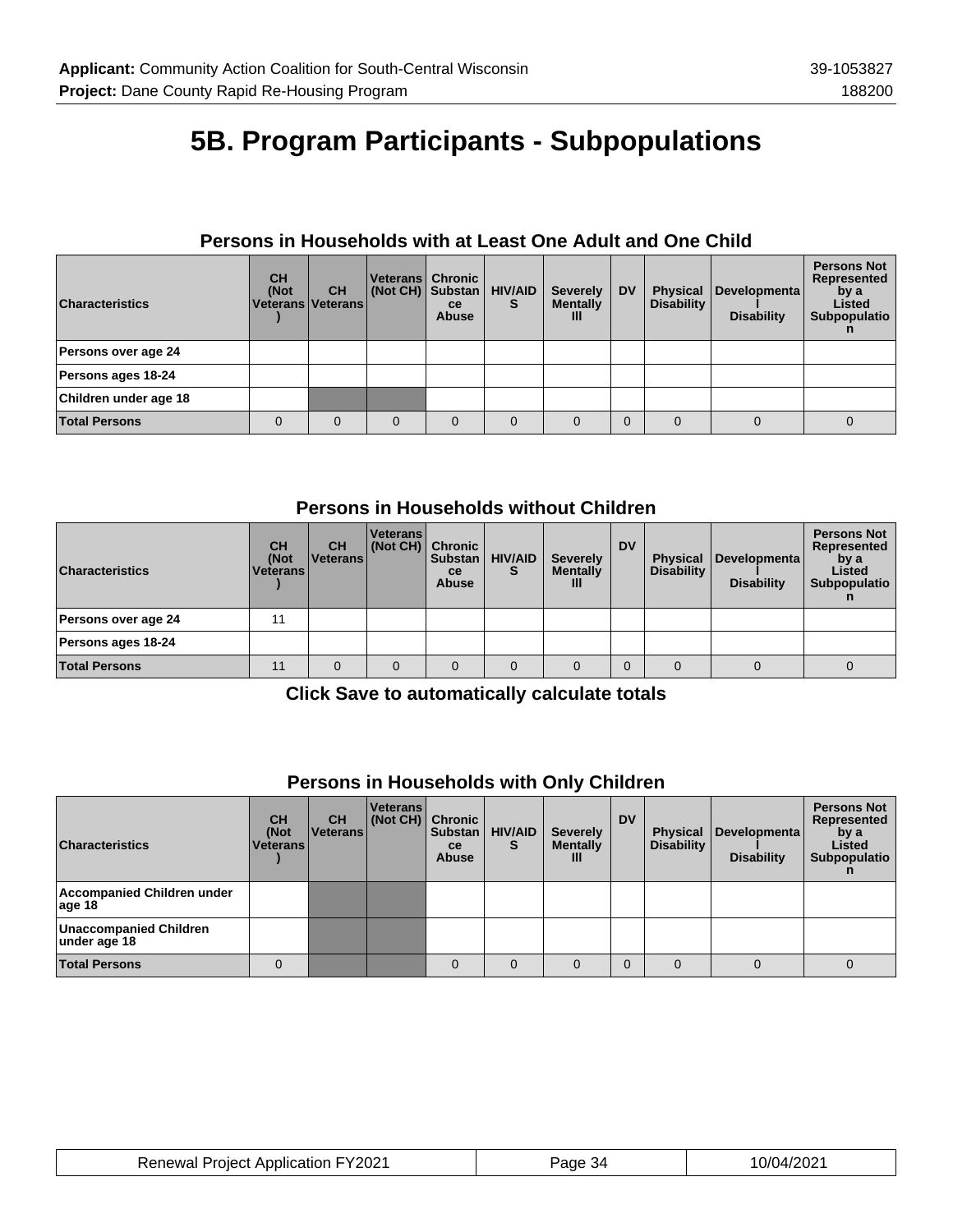# **6A. Funding Request**

- **1. Do any of the properties in this project have an active restrictive covenant?** No
- **2. Was the original project awarded as either** No **a Samaritan Bonus or Permanent Housing Bonus project?**
- **3. Does this project propose to allocate funds according to an indirect cost rate?** No
	- **4. Renewal Grant Term: This field is pre-**1 Year **populated with a one-year grant term and cannot be edited:**
		- **5. Select the costs for which funding is requested:**

| Rental Assistance   X               |  |
|-------------------------------------|--|
| Supportive Services $\mid$ $\times$ |  |
| HMIS                                |  |

| <b>Renewal Project Application FY2021</b> | ∽age  | .0/04/202 <sup>4</sup> |
|-------------------------------------------|-------|------------------------|
|                                           | - USA | .                      |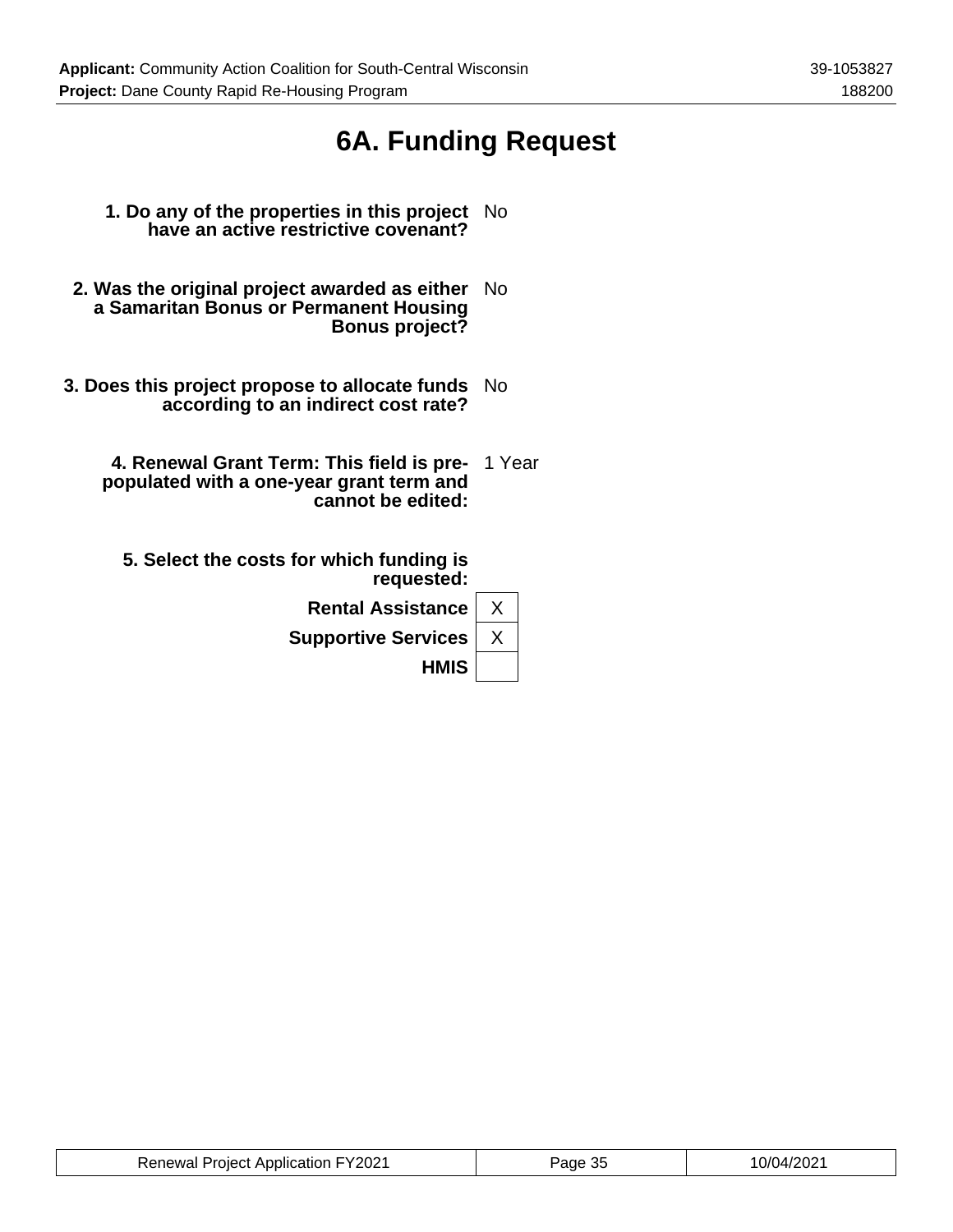# **6C. Rental Assistance Budget**

### **The following list summarizes the rental assistance funding request for the total term of the project. To add information to the list, select the icon. To view or update information already listed, select the icon.**

|                                     | <b>Total Request for Grant Term:</b>  |                                        | \$137,148            |
|-------------------------------------|---------------------------------------|----------------------------------------|----------------------|
|                                     | <b>Total Units:</b>                   |                                        | 11                   |
| Type of Rental<br><b>Assistance</b> | <b>FMR Area</b>                       | <b>Total Units</b><br><b>Requested</b> | <b>Total Request</b> |
| <b>TRA</b>                          | WI - Madison, WI HUD Metro FMR Area ( | 11                                     | \$137,148            |

| <b>Renewal Project Application FY2021</b> | Page 36 | 10/04/2021 |
|-------------------------------------------|---------|------------|
|-------------------------------------------|---------|------------|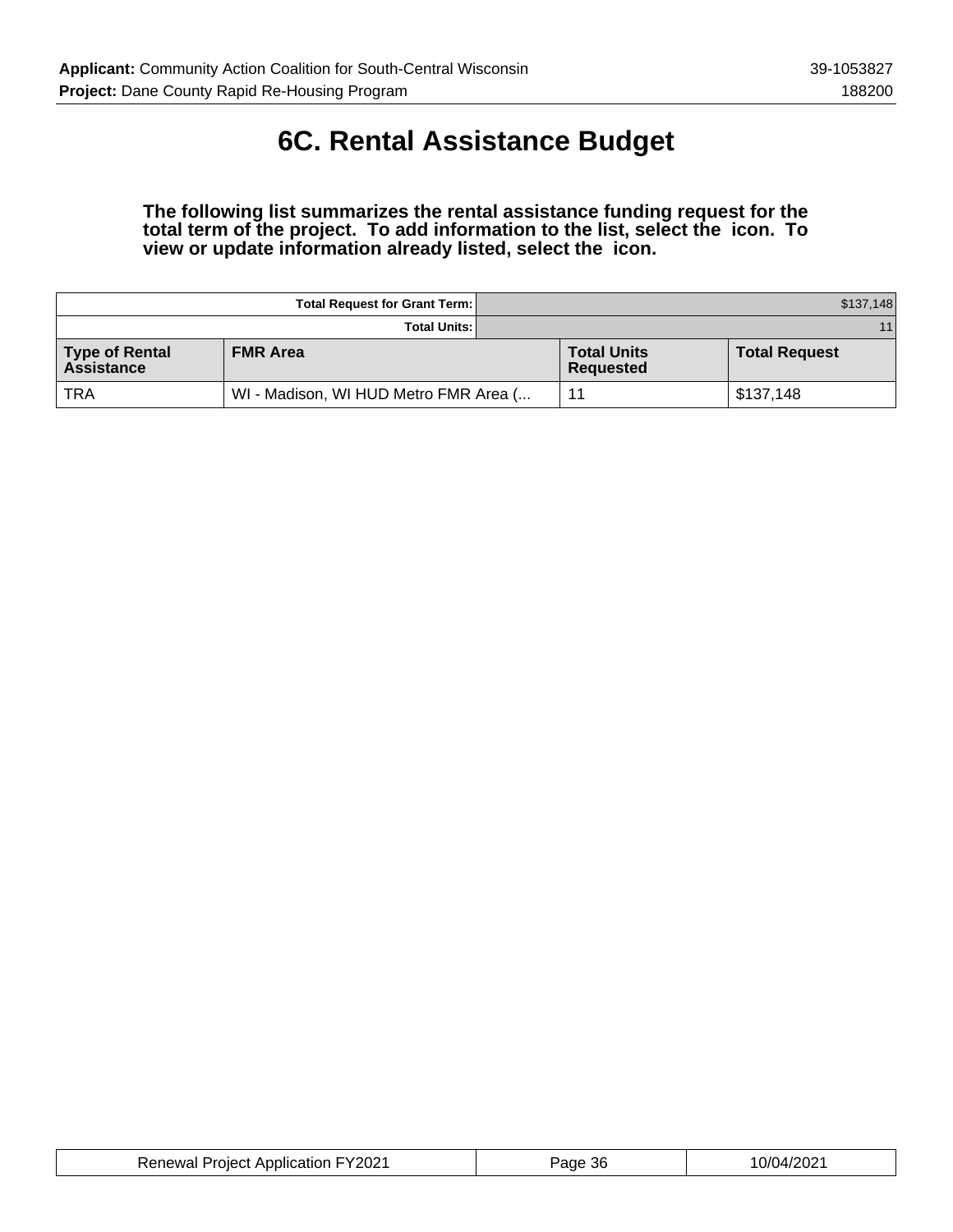## **Rental Assistance Budget Detail**

## **Type of Rental Assistance:** TRA

### **Metropolitan or non-metropolitan fair market rent area:**

WI - Madison, WI HUD Metro FMR Area (5502599999)

#### **Does the applicant request rental assistance funding for less than the area's per unit size fair market rents?** No

| <b>Size of Units</b>                                         | # of Units<br>(Applicant) |                  | <b>FMR Area</b><br>(Applicant) | <b>HUD Paid</b><br>Rent<br>(Applicant) | 12 Months |          | <b>Total</b><br><b>Request</b><br>(Applicant) |
|--------------------------------------------------------------|---------------------------|------------------|--------------------------------|----------------------------------------|-----------|----------|-----------------------------------------------|
| <b>SRO</b>                                                   |                           | $\boldsymbol{x}$ | \$667                          | $$667$ $\times$                        | 12        | Ξ.       | \$0                                           |
| 0 Bedroom                                                    |                           | $\mathbf{x}$     | \$889                          | $$889$ $x$                             | 12        | =        | \$0                                           |
| 1 Bedroom                                                    | 11                        | $\mathbf x$      | \$1,039                        | $$1,039$ x                             | 12        | Ξ.       | \$137,148                                     |
| 2 Bedrooms                                                   |                           | $\mathbf{x}$     | \$1,211                        | $$1,211$ x                             | 12        | =        | \$0                                           |
| 3 Bedrooms                                                   |                           | X                | \$1,641                        | $$1,641$ x                             | 12        | =        | \$0                                           |
| 4 Bedrooms                                                   |                           | X                | \$1,965                        | $$1,965$ $x$                           | 12        | =        | \$0                                           |
| 5 Bedrooms                                                   |                           | X                | \$2,260                        | $$2,260$ x                             | 12        | $=$      | \$0                                           |
| 6 Bedrooms                                                   |                           | $\boldsymbol{x}$ | \$2,555                        | $$2,555$ x                             | 12        | Ξ        | \$0                                           |
| 7 Bedrooms                                                   |                           | X                | \$2,849                        | $$2,849$ x                             | 12        | $=$      | \$0                                           |
| 8 Bedrooms                                                   |                           | $\boldsymbol{x}$ | \$3,144                        | $$3,144$ x                             | 12        | $\equiv$ | \$0                                           |
| 9 Bedrooms                                                   |                           | X                | \$3,439                        | $$3,439$ x                             | 12        | $=$      | \$0                                           |
| <b>Total Units and Annual Assistance</b><br><b>Requested</b> | 11                        |                  |                                |                                        |           |          | \$137,148                                     |
| <b>Grant Term</b>                                            |                           |                  |                                |                                        |           |          | 1 Year                                        |
| <b>Total Request for Grant Term</b>                          |                           |                  |                                |                                        |           |          | \$137,148                                     |

**Click the 'Save' button to automatically calculate totals.**

| <b>Renewal Project Application FY2021</b> | aqe | 10/04/2021 |
|-------------------------------------------|-----|------------|
|-------------------------------------------|-----|------------|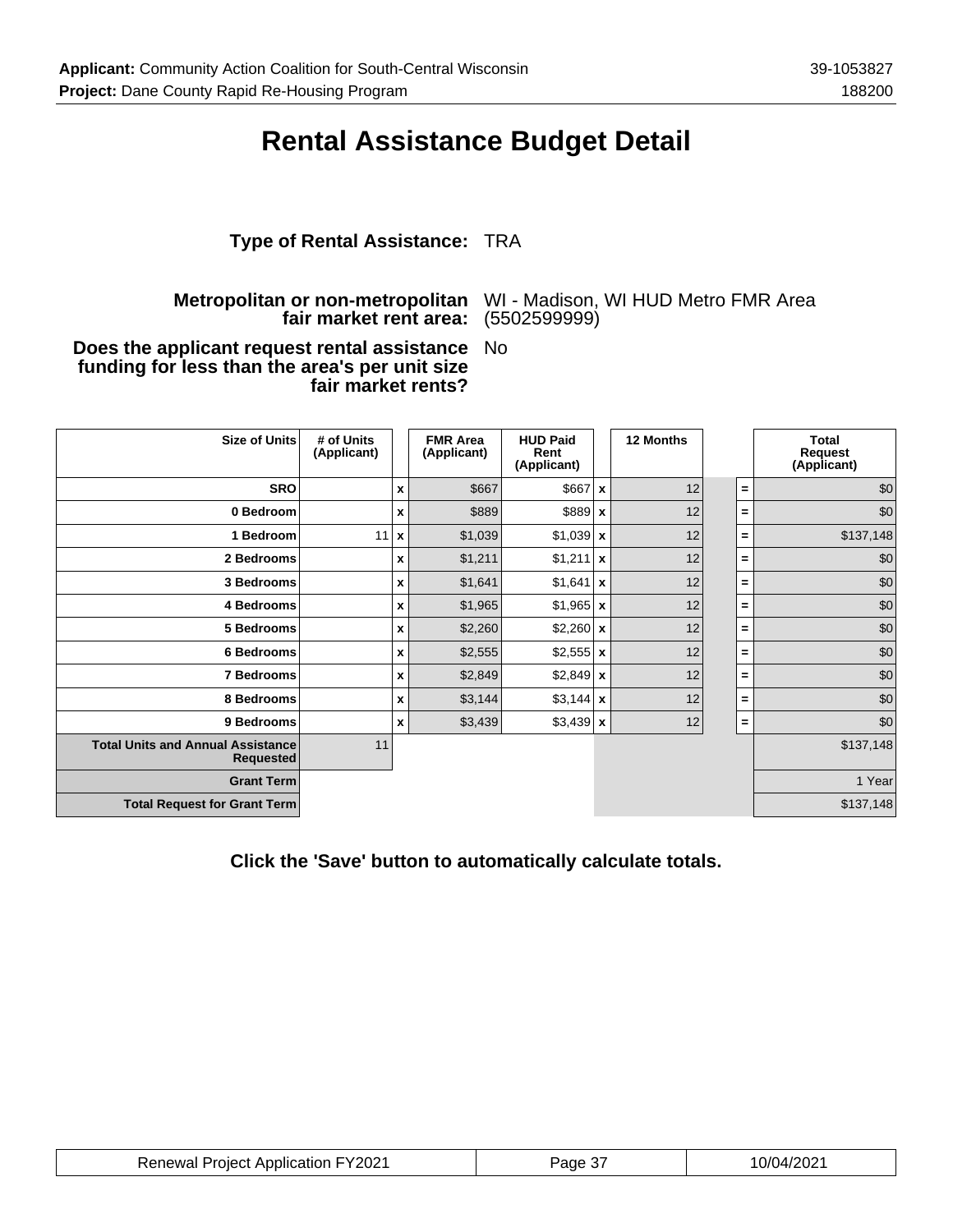# **6D. Sources of Match**

### **The following list summarizes the funds that will be used as Match for this project. To add a Match source to the list, select the icon. To view or update a Match source already listed, select the icon.**

## **Summary for Match**

| <b>Total Value of Cash Commitments:</b>    | \$64.222 |
|--------------------------------------------|----------|
| <b>Total Value of In-Kind Commitments:</b> | \$0      |
| <b>Total Value of All Commitments:</b>     | \$64.222 |

#### **1. Will this project generate program income described in 24 CFR 578.97 to use as Match for this project?** No

| <b>Type</b> | <b>Source</b> | <b>Contributor</b> | <b>Value of Commitments</b> |
|-------------|---------------|--------------------|-----------------------------|
| Cash        | Government    | Community Service  | \$64,222                    |

| <b>Renewal Project Application FY2021</b> | Page 38 | 10/04/2021 |
|-------------------------------------------|---------|------------|
|-------------------------------------------|---------|------------|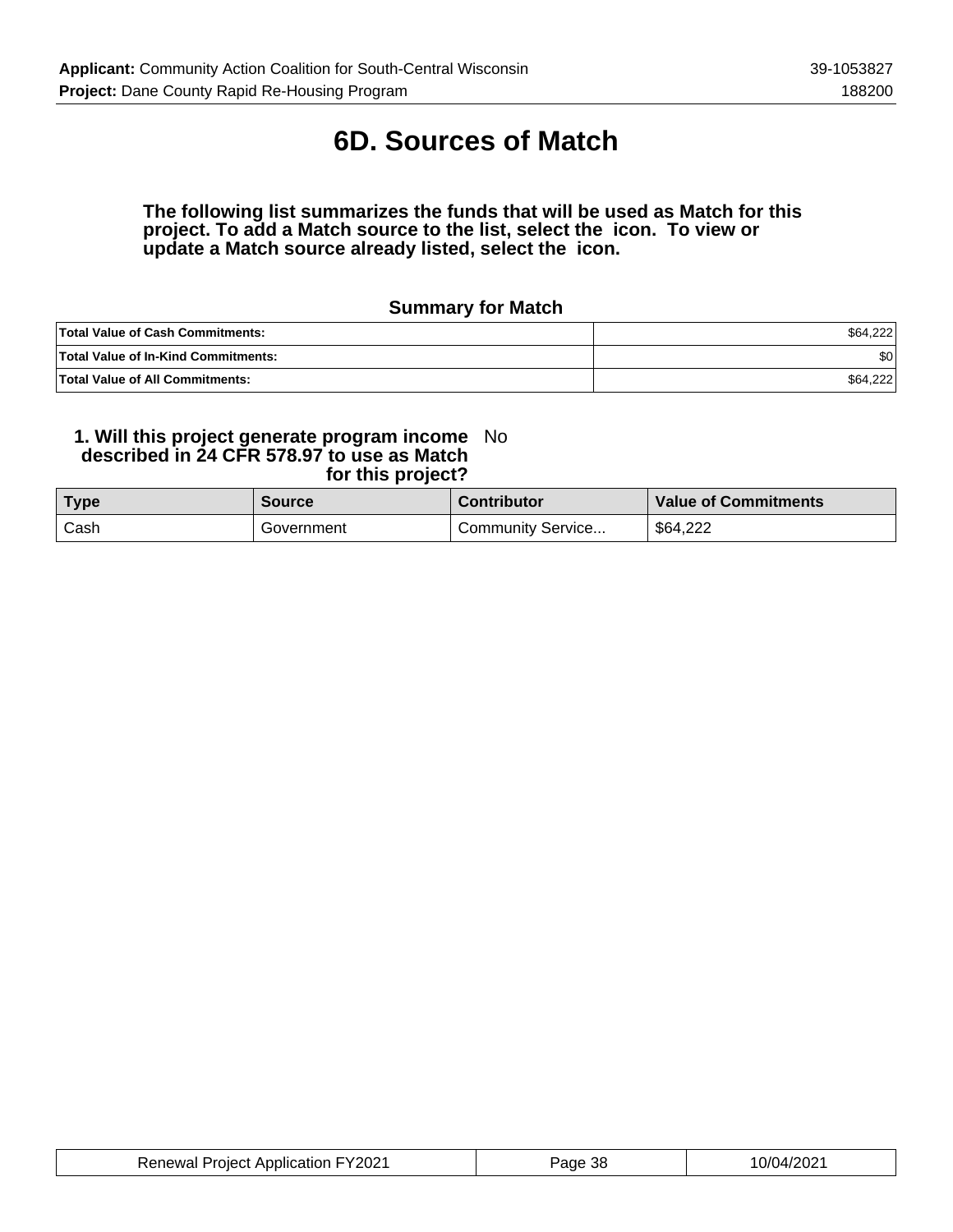# **Sources of Match Detail**

| 1. Type of Match Commitment: Cash                                                     |                                                          |
|---------------------------------------------------------------------------------------|----------------------------------------------------------|
|                                                                                       | 2. Source: Government                                    |
| (Be as specific as possible and include the<br>office or grant program as applicable) | <b>3. Name of Source:</b> Community Services Block Grant |
| 4. Amount of Written Committment: \$64,222                                            |                                                          |

| <b>Renewal Project Application FY2021</b> | Page 39 | 10/04/2021 |
|-------------------------------------------|---------|------------|
|-------------------------------------------|---------|------------|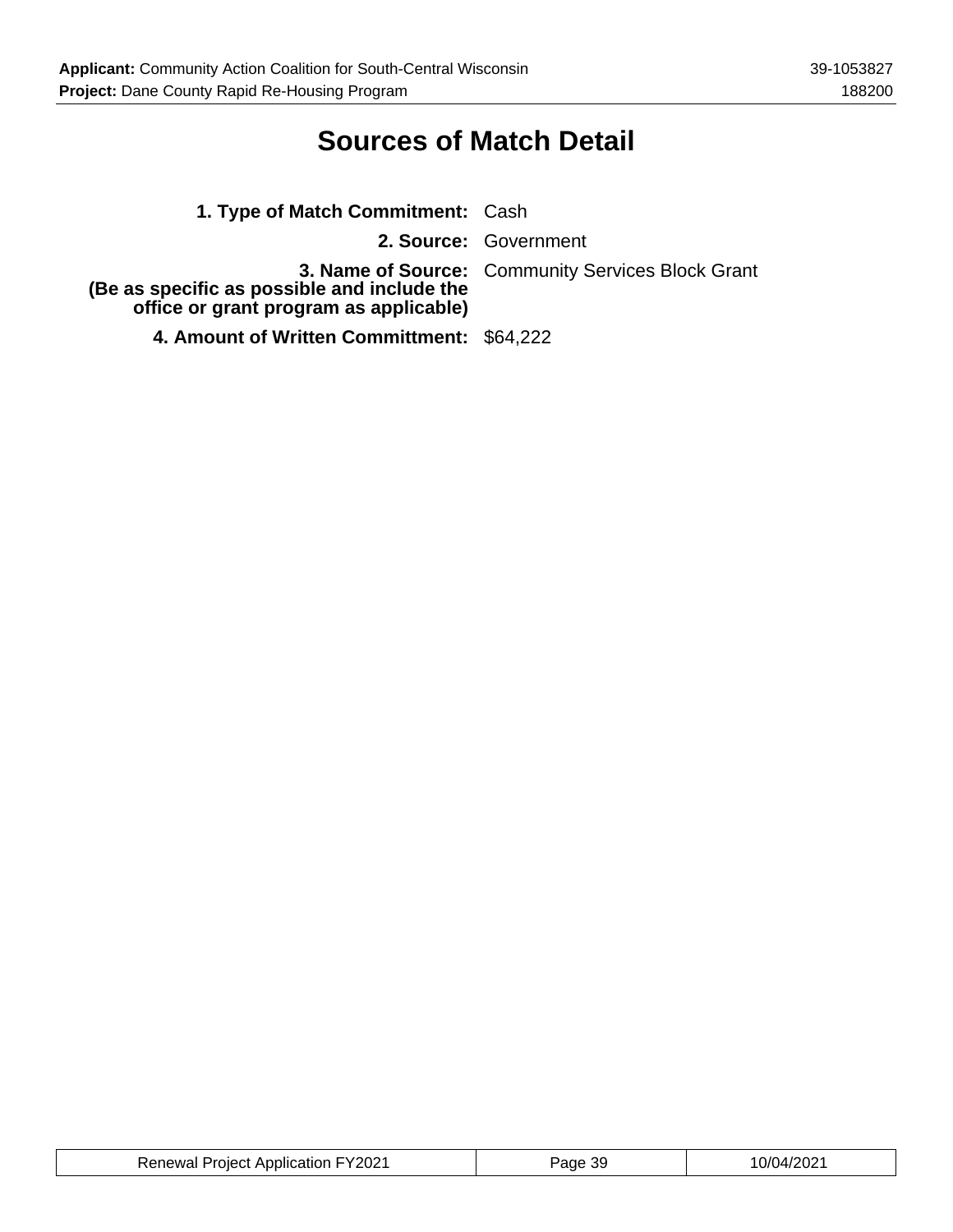# **6E. Summary Budget**

**The following information summarizes the funding request for the total term of the project. Budget amounts from the Leased Units, Rental Assistance, and Match screens have been automatically imported and cannot be edited. However, applicants must confirm and correct, if necessary, the total budget amounts for Leased Structures, Supportive Services, Operating, HMIS, and Admin. Budget amounts must reflect the most accurate project information according to the most recent project grant agreement or project grant agreement amendment, the CoC's final HUD-approved FY 2018 GIW or the project budget as reduced due to CoC reallocation. Please note that, new for FY 2018, there are no detailed budget screens for Leased Structures, Supportive Services, Operating, or HMIS costs. HUD expects the original details of past approved budgets for these costs to be the basis for future expenses. However, any reasonable and eligible costs within each CoC cost category can be expended and will be verified during a HUD monitoring.**

| <b>Eligible Costs</b>                       | <b>Total Assistance</b><br>Requested<br>for 1 year<br><b>Grant Term</b><br>(Applicant) |
|---------------------------------------------|----------------------------------------------------------------------------------------|
| 1a. Leased Units                            | \$0                                                                                    |
| 1b. Leased Structures                       | \$0                                                                                    |
| 2. Rental Assistance                        | \$137,148                                                                              |
| 3. Supportive Services                      | \$119,737                                                                              |
| 4. Operating                                | \$0                                                                                    |
| 5. HMIS                                     | \$0                                                                                    |
| 6. Sub-total Costs Requested                | \$256,885                                                                              |
| 7. Admin<br>(Up to 10%)                     |                                                                                        |
| 8. Total Assistance<br>plus Admin Requested | \$256,885                                                                              |
| 9. Cash Match                               | \$64,222                                                                               |
| 10. In-Kind Match                           | \$0                                                                                    |
| 11. Total Match                             | \$64,222                                                                               |
| 12. Total Budget                            | \$321,107                                                                              |

| <b>Renewal Project Application FY2021</b> | Page 40 | 10/04/2021 |
|-------------------------------------------|---------|------------|
|-------------------------------------------|---------|------------|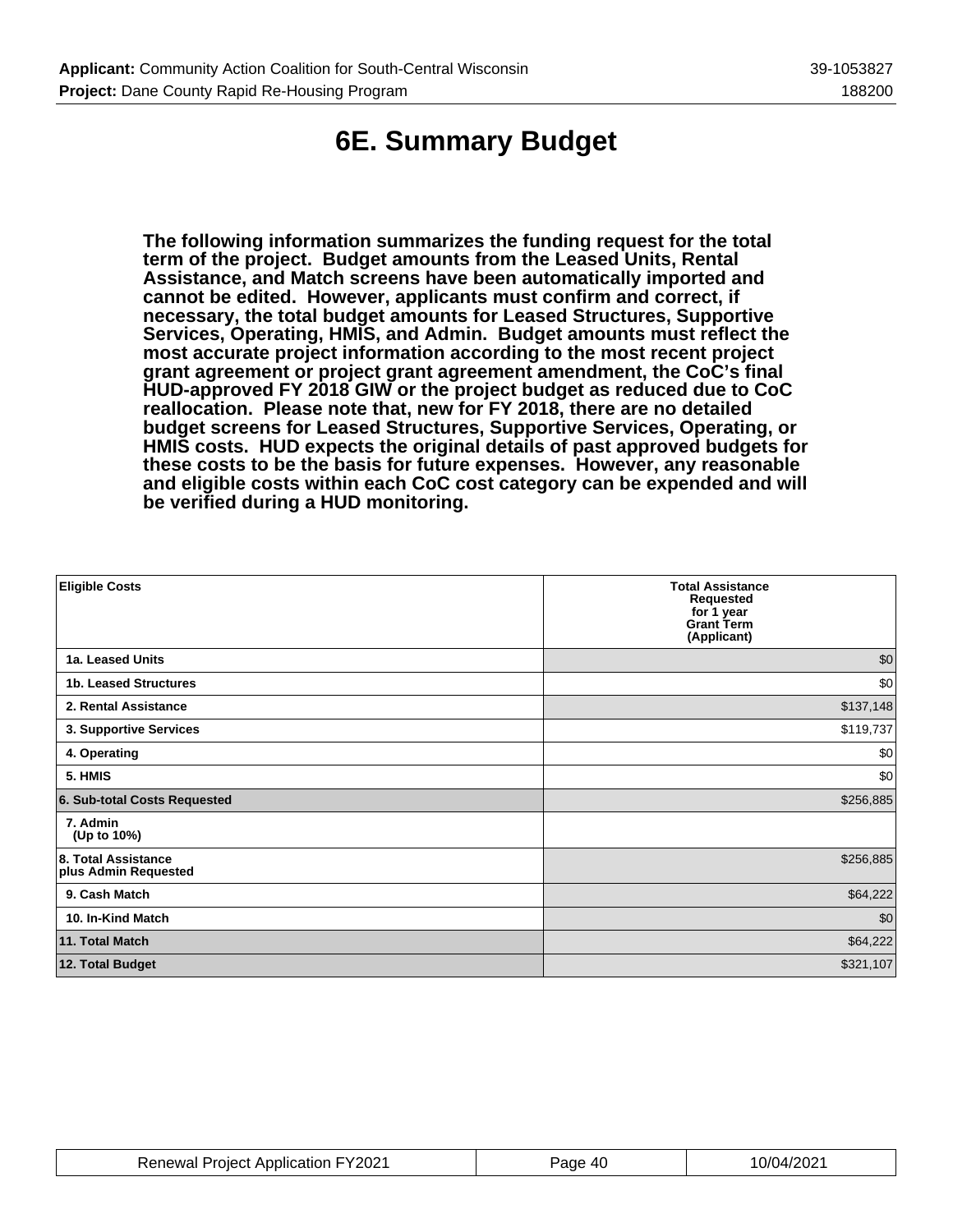# **7A. Attachment(s)**

| <b>Document Type</b>                       | <b>Required?</b> | <b>Document Description</b> | Date Attached |
|--------------------------------------------|------------------|-----------------------------|---------------|
| 1) Subrecipient Nonprofit<br>Documentation | No               |                             |               |
| 2) Other Attachment                        | No               |                             |               |
| 3) Other Attachment                        | No               |                             |               |

| <b>Renewal Project Application FY2021</b> | Page 41 | 10/04/2021 |
|-------------------------------------------|---------|------------|
|-------------------------------------------|---------|------------|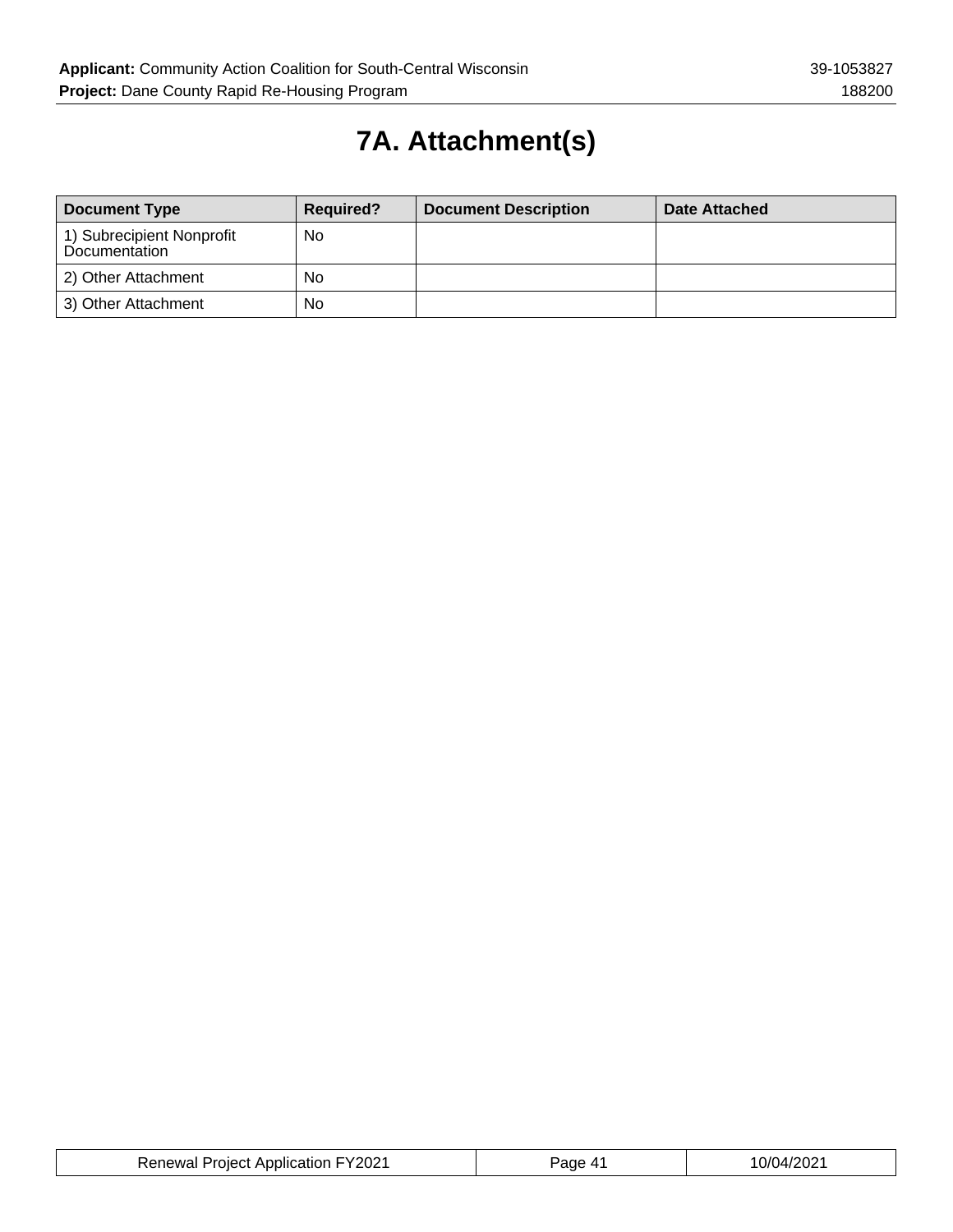# **Attachment Details**

**Document Description:**

# **Attachment Details**

**Document Description:**

# **Attachment Details**

**Document Description:**

| <b>Renewal Project Application FY2021</b> | Page 42 | 10/04/2021 |
|-------------------------------------------|---------|------------|
|                                           |         |            |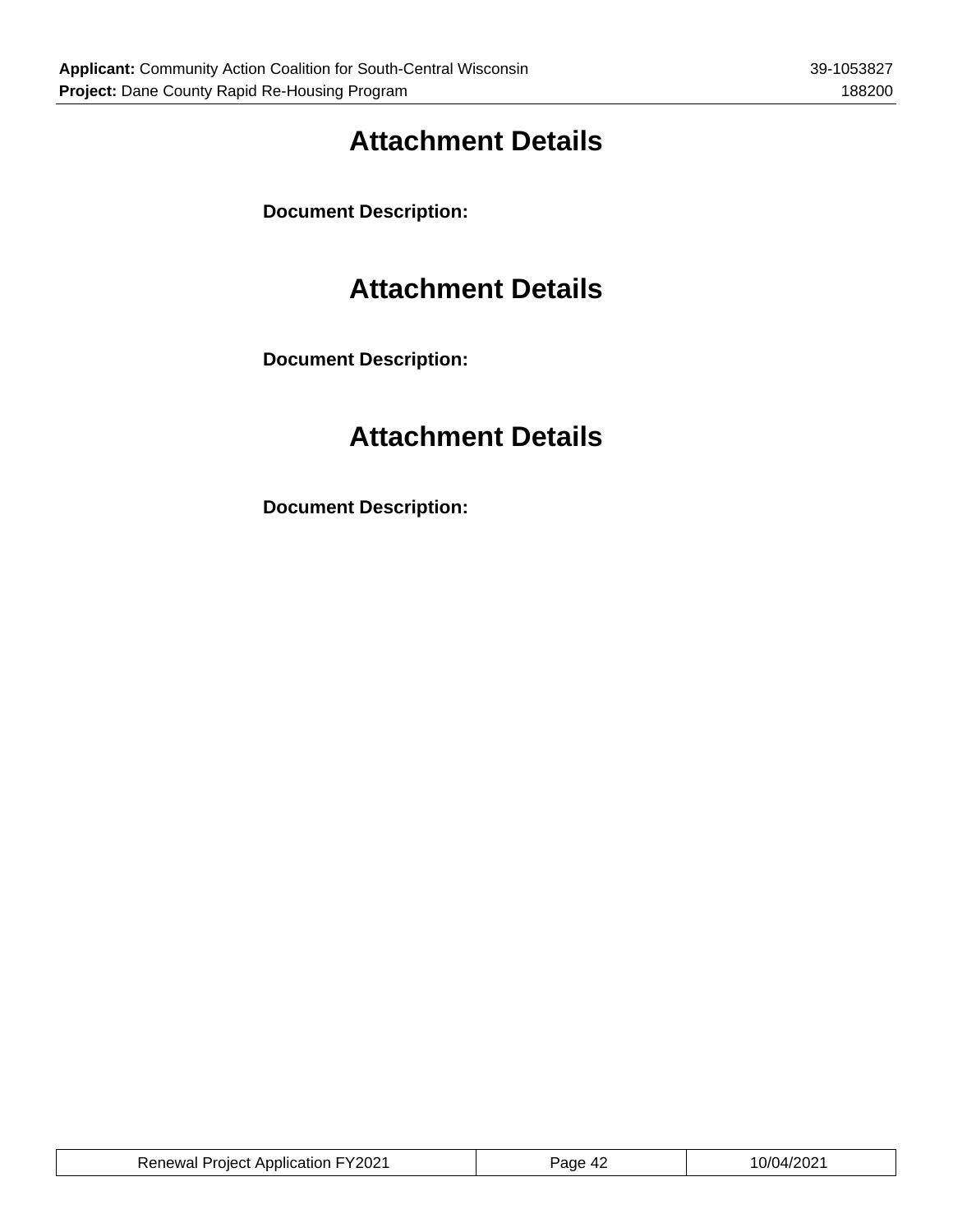# **7B. Certification**

## **A. For all projects: Fair Housing and Equal Opportunity**

It will comply with Title VI of the Civil Rights Act of 1964 (42 U.S.C. 2000(d)) and regulations pursuant thereto (Title 24 CFR part I), which state that no person in the United States shall, on the ground of race, color or national origin, be excluded from participation in, be denied the benefits of, or be otherwise subjected to discrimination under any program or activity for which the applicant receives Federal financial assistance, and will immediately take any measures necessary to effectuate this agreement. With reference to the real property and structure(s) thereon which are provided or improved with the aid of Federal financial assistance extended to the applicant, this assurance shall obligate the applicant, or in the case of any transfer, transferee, for the period during which the real property and structure(s) are used for a purpose for which the Federal financial assistance is extended or for another purpose involving the provision of similar services or benefits.

It will comply with the Fair Housing Act (42 U.S.C. 3601-19), as amended, and with implementing regulations at 24 CFR part 100, which prohibit discrimination in housing on the basis of race, color, religion, sex, disability, familial status or national origin.

It will comply with Executive Order 11063 on Equal Opportunity in Housing and with implementing regulations at 24 CFR Part 107 which prohibit discrimination because of race, color, creed, sex or national origin in housing and related facilities provided with Federal financial assistance.

It will comply with Executive Order 11246 and all regulations pursuant thereto (41 CFR Chapter 60-1), which state that no person shall be discriminated against on the basis of race, color, religion, sex or national origin in all phases of employment during the performance of Federal contracts and shall take affirmative action to ensure equal employment opportunity. The applicant will incorporate, or cause to be incorporated, into any contract for construction work as defined in Section 130.5 of HUD regulations the equal opportunity clause required by Section 130.15(b) of the HUD regulations.

It will comply with Section 3 of the Housing and Urban Development Act of 1968, as amended (12 U.S.C. 1701(u)), and regulations pursuant thereto (24 CFR Part 135), which require that to the greatest extent feasible opportunities for training and employment be given to lower-income residents of the project and contracts for work in connection with the project be awarded in substantial part to persons residing in the area of the project.

It will comply with Section 504 of the Rehabilitation Act of 1973 (29 U.S.C. 794), as amended, and with implementing regulations at 24 CFR Part 8, which prohibit discrimination based on disability in Federally-assisted and conducted programs and activities.

It will comply with the Age Discrimination Act of 1975 (42 U.S.C. 6101-07), as amended, and implementing regulations at 24 CFR Part 146, which prohibit discrimination because of age in projects and activities receiving Federal financial assistance.

| <b>Renewal Project Application FY2021</b><br>Page 43 | 10/04/2021 |
|------------------------------------------------------|------------|
|------------------------------------------------------|------------|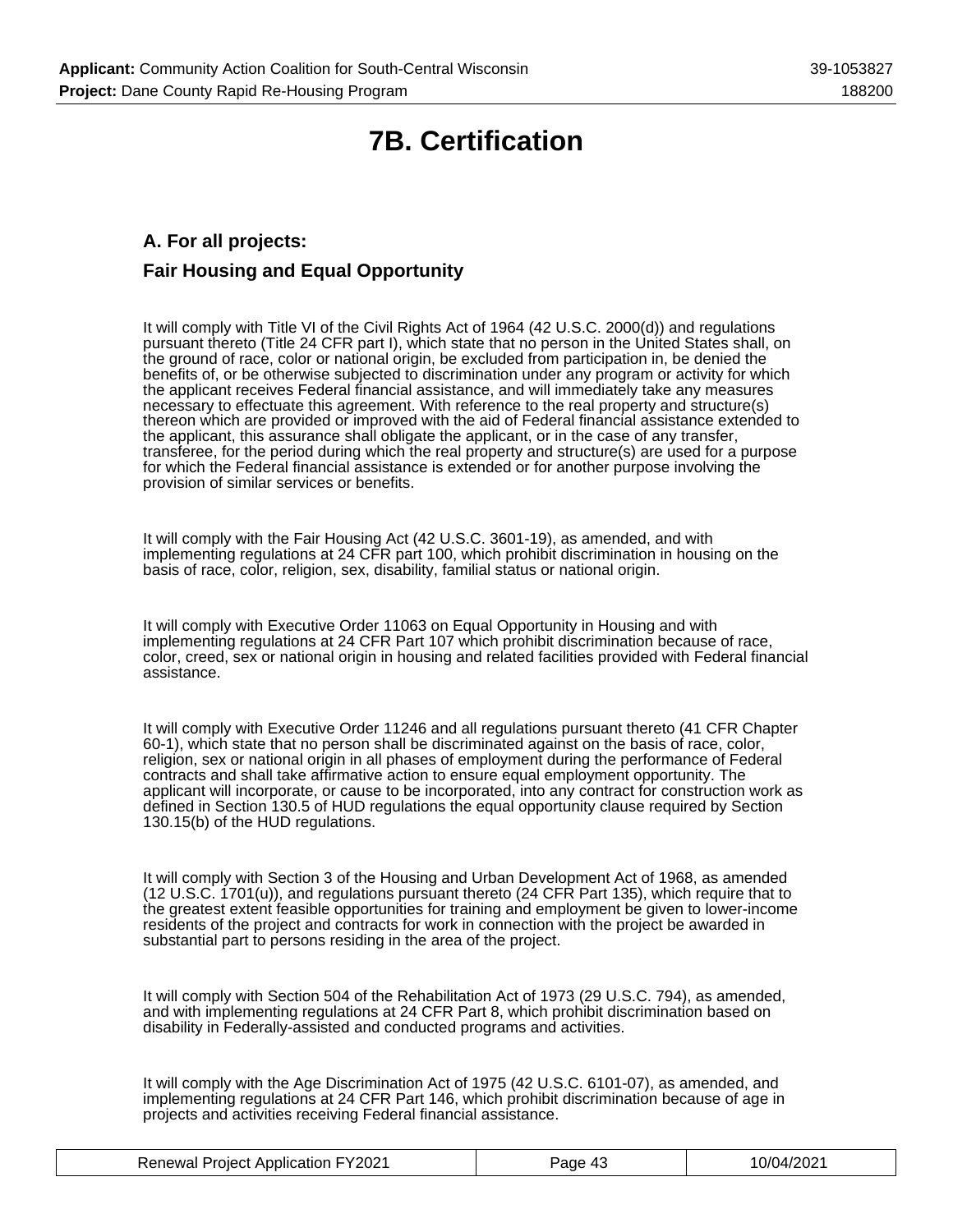It will comply with Executive Orders 11625, 12432, and 12138, which state that program participants shall take affirmative action to encourage participation by businesses owned and operated by members of minority groups and women.

If persons of any particular race, color, religion, sex, age, national origin, familial status, or disability who may qualify for assistance are unlikely to be reached, it will establish additional procedures to ensure that interested persons can obtain information concerning the assistance. It will comply with the reasonable modification and accommodation requirements and, as appropriate, the accessibility requirements of the Fair Housing Act and section 504 of the Rehabilitation Act of 1973, as amended.

## **Additional for Rental Assistance Projects:**

If applicant has established a preference for targeted populations of disabled persons pursuant to 24 CFR 578.33(d) or 24 CFR 582.330(a), it will comply with this section's nondiscrimination requirements within the designated population.

## **B. For non-Rental Assistance Projects Only.**

### **20-Year Operation Rule.**

Applicants receiving assistance for acquisition, rehabilitation or new construction: The project will be operated for no less than 20 years from the date of initial occupancy or the date of initial service provision for the purpose specified in the application.

## **15-Year Operation Rule – 24 CFR part 578 only.**

Applicants receiving assistance for acquisition, rehabilitation or new construction: The project will be operated for no less than 15 years from the date of initial occupancy or the date of initial service provision for the purpose specified in the application.

### **1-Year Operation Rule.**

For applicants receiving assistance for supportive services, leasing, or operating costs but not receiving assistance for acquisition, rehabilitation, or new construction: The project will be operated for the purpose specified in the application for any year for which such assistance is provided.

### **C. Explanation.**

Where the applicant is unable to certify to any of the statements in this certification, such applicant shall provide an explanation.

## **Name of Authorized Certifying Official** Amber Duddy

**Date:** 10/04/2021

**Title:** Executive Director

### **Applicant Organization:** Community Action Coalition for South-Central

| <b>Renewal Project Application FY2021</b> | Page 44 | 10/04/2021 |
|-------------------------------------------|---------|------------|
|-------------------------------------------|---------|------------|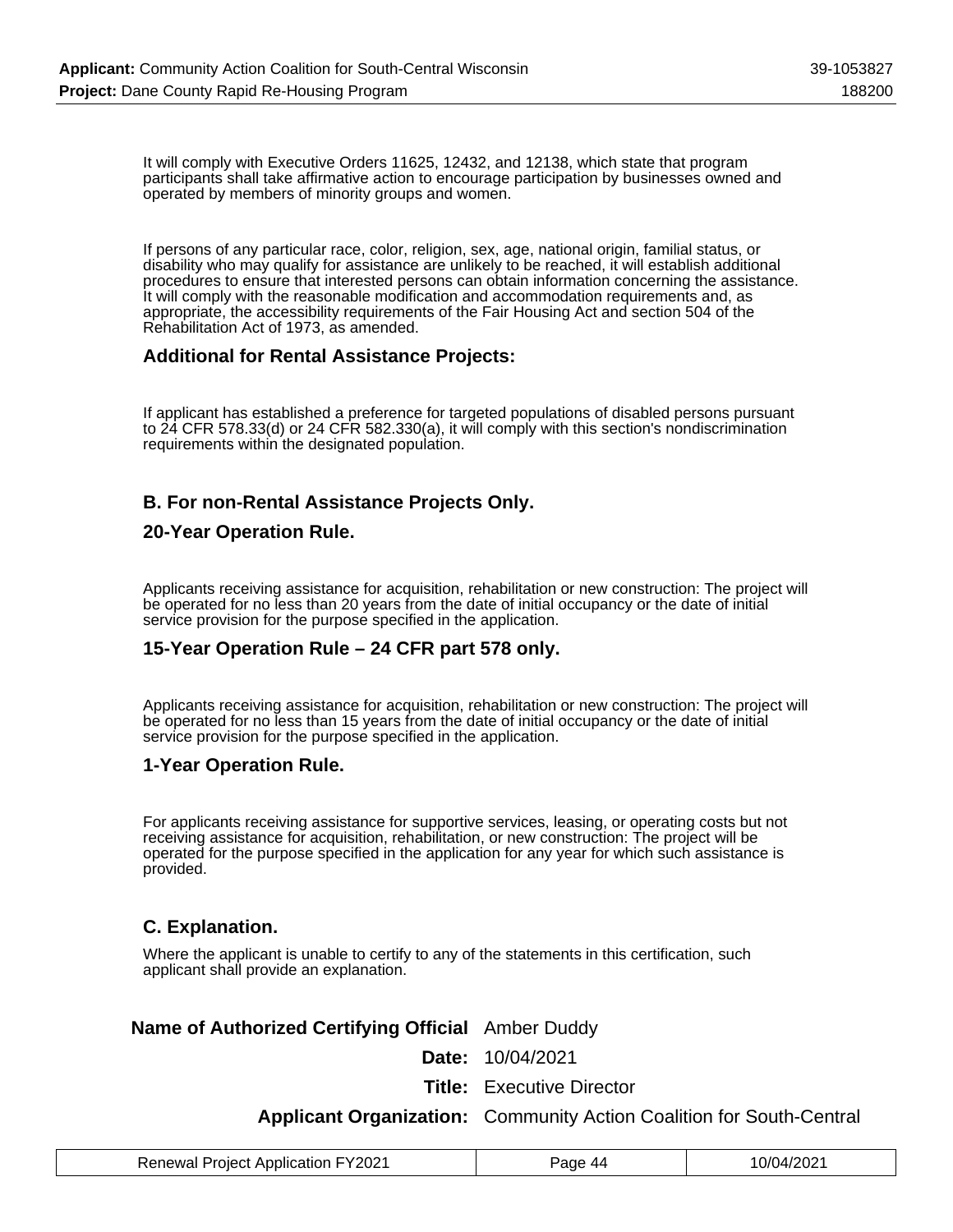## Wisconsin

## **PHA Number (For PHA Applicants Only):**

- **I certify that I have been duly authorized by the applicant to submit this Applicant Certification and to ensure compliance. I am aware that any false, ficticious, or fraudulent statements or claims may subject me to criminal, civil, or administrative penalties . (U.S. Code, Title 218, Section 1001).** X
- **Active SAM Status Requirement. I certify that our organization has an active System for Award Management (SAM) registration as required by 2 CFR 200.300(b) at the time of project application submission to HUD and will ensure this SAM registration will be renewed annually to meet this requirement.** X

| <b>Renewal Project Application FY2021</b> | Page 45 | 10/04/2021 |
|-------------------------------------------|---------|------------|
|-------------------------------------------|---------|------------|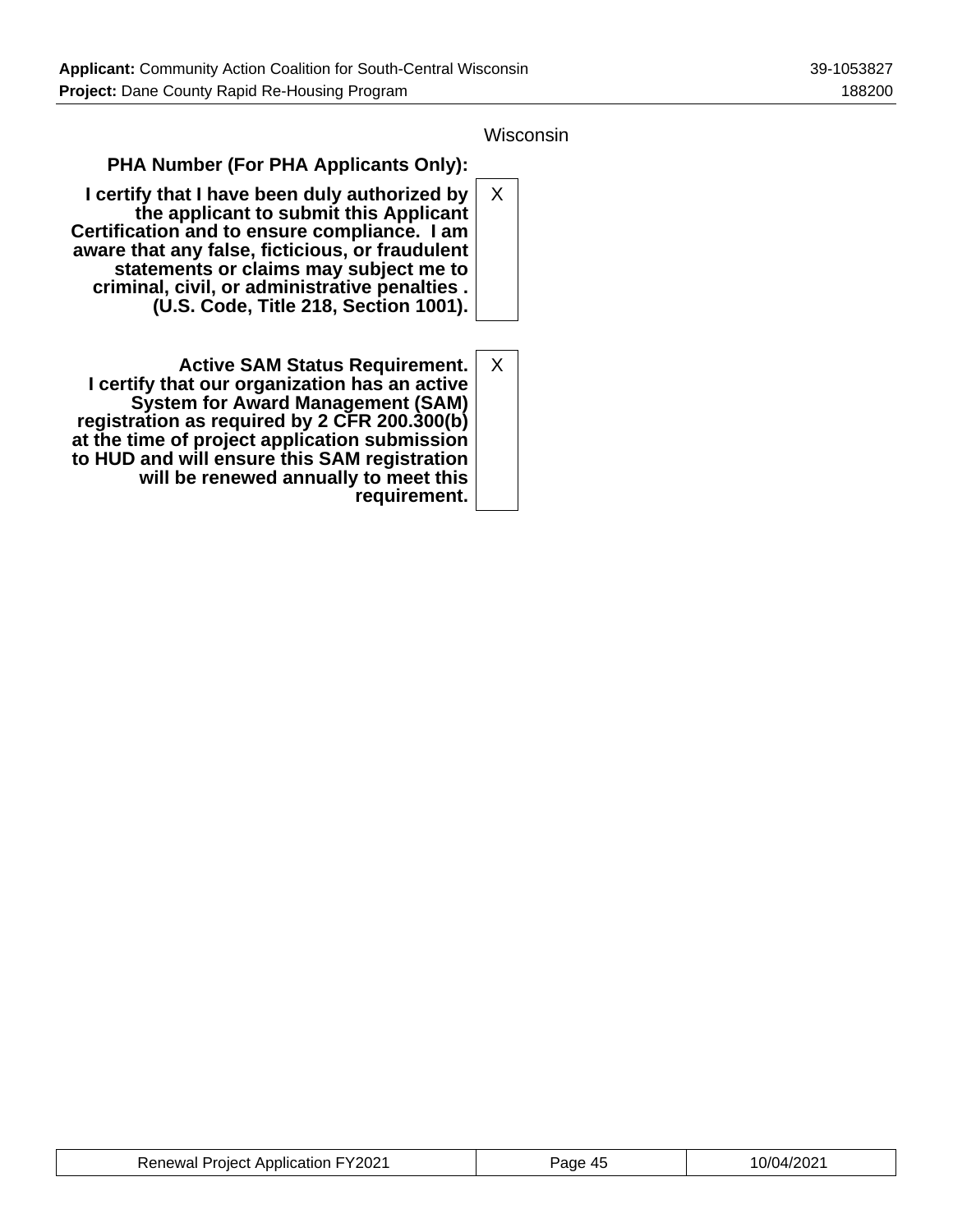# **8B Submission Summary**

| Page                                      | <b>Last Updated</b> |            |  |
|-------------------------------------------|---------------------|------------|--|
|                                           |                     |            |  |
| 1A. SF-424 Application Type               | 10/04/2021          |            |  |
| 1B. SF-424 Legal Applicant                | No Input Required   |            |  |
| <b>1C. SF-424 Application Details</b>     | No Input Required   |            |  |
| 1D. SF-424 Congressional District(s)      | 10/04/2021          |            |  |
| <b>Renewal Project Application FY2021</b> | Page 46             | 10/04/2021 |  |